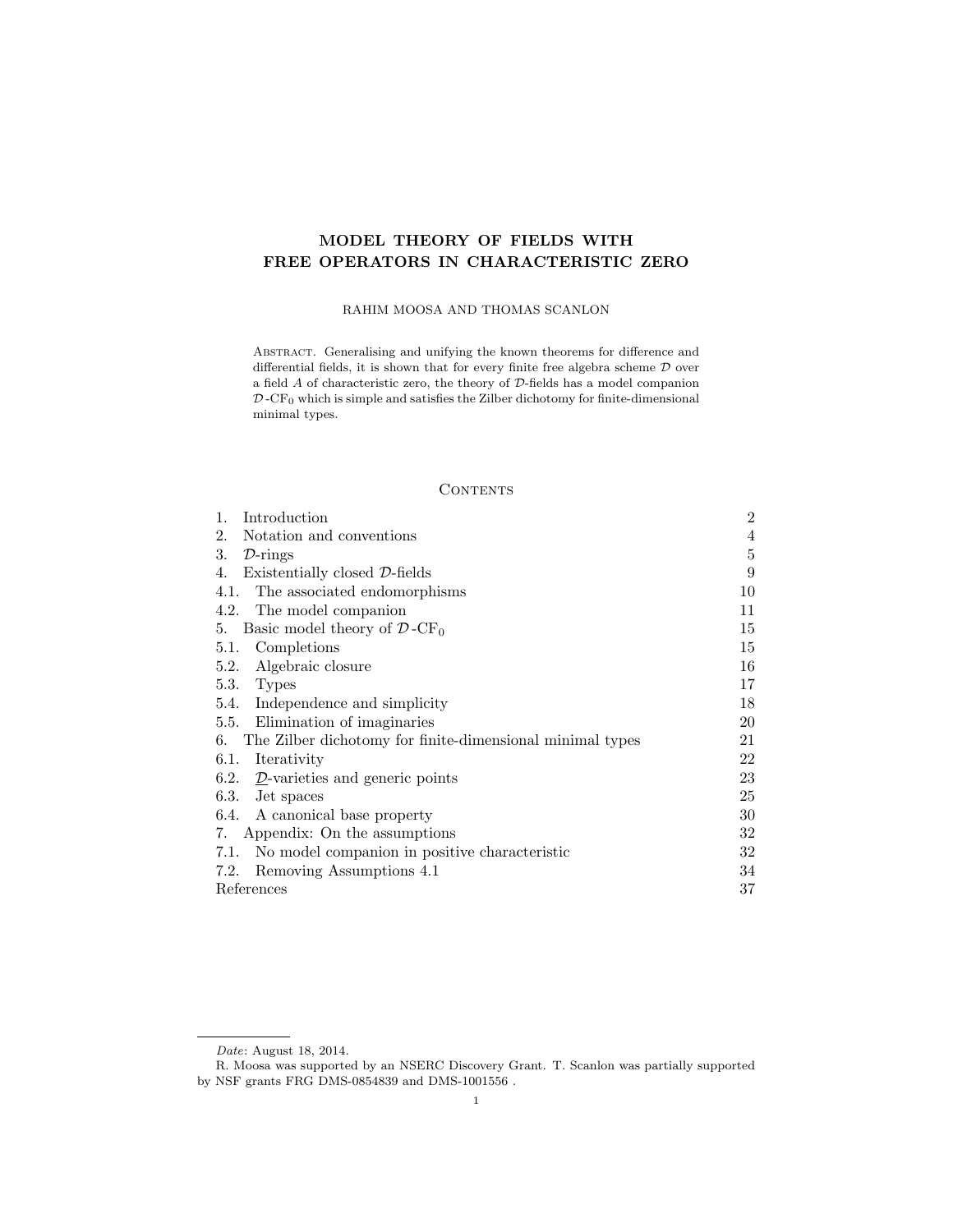#### 1. INTRODUCTION

The theories of differential and difference fields instantiate some of the most sophisticated ideas and theorems in model theoretic stability theory. For example, the theory of differentially closed fields of characteristic zero,  $DCF_0$ , is an  $\omega$ -stable theory for which the full panoply of geometric stability theory applies from the existence and uniqueness of prime models (and, hence, of differential closures) to the theory of liaison groups (and, thus, a very general differential Galois theory) to the Zilber trichotomy for strongly minimal sets (from which strong theorems about function field arithmetic have been deduced). Likewise, the model companion of the theory of difference fields, ACFA, is supersimple and admits an analogous theory of internal automorphism groups and satisfies a version of the Zilber dichotomy for its minimal types. Beyond the formal analogies and parallel theorems, the proofs of the basic results in the model theory of differential and difference fields follow similar though not identical lines. In this paper we formalise the sense in which these theories are specialisations of a common theory of fields with operators and how the theories may be developed in one fell swoop. On the other hand, features which emerge from the general theory explain how the theories of differential and difference fields diverge.

By definition a derivation on a commutative ring R is an additive map  $\partial : R \to R$ which satisfies the Leibniz rule  $\partial(xy) = x\partial(y) + y\partial(x)$ . Equivalently, the function  $e: R \to R[\epsilon]/(\epsilon^2)$  given by  $x \mapsto x + \partial(x)\epsilon$  is a homomorphism of rings. An endomorphism  $\sigma: R \to R$  of a ring is simply a ring homomorphism from the ring R back to itself, but at the risk of complicating the definition, we may also say that a function  $\sigma: R \to R$  is an endomorphism if the function  $e: R \to R \times R$  given by  $x \mapsto (x, \sigma(x))$  is a homomorphism of rings. With each of the latter presentations we see differential (respectively, difference) ring as a  $\mathcal{D}\text{-ring}$  in the sense introduced in [13].

As the details of the D-ring formalism along with many examples are presented in Chapter 3, we limit ourselves to a loose discussion here. For each fixed ring scheme  $\mathcal D$  (possibly over some base ring A) satisfying some additional requirements we have a theory of D-fields. In particular, we require that the underlying additive group scheme of  $D$  be some power of the additive group scheme so that for any A-algebra  $R, \mathcal{D}(R) = (R^n, +, \boxtimes)$  where the multiplication  $\boxtimes$  is given by some bilinear form defined over  $A$ . We require that  $D$  comes equipped with a functorial projection map to the standard ring scheme and that for the sake of concreteness, read relative to coordinates this projection map be given by projection onto the first coordinate. A D-ring is then a pair  $(R, e)$  consisting of an A-algebra R and a map of A-algebras  $e: R \to \mathcal{D}(R)$  which is a section of the projection. In the motivating examples,  $\mathcal{D}(R) = R[\epsilon]/(\epsilon^2) = (R^2, +, \boxtimes)$  where  $(x_1, x_2) \boxtimes (y_1, y_2) = (x_1y_1, x_1y_2 + x_2y_1)$  gives rise to differential rings and  $\mathcal{D}(R) = R \times R$  with coordinatewise ring operations gives rise to difference rings.

In general, using the coordinatization of  $\mathcal{D}(R)$ , the data of a  $\mathcal{D}\text{-ring}(R, e)$  is equivalent to that of a ring R given together with a sequence  $\partial_0, \ldots, \partial_{n-1}$  of operators  $\partial_i : R \to R$  for which the map  $e : R \to \mathcal{D}(R)$  is given in coordinates by  $x \mapsto (\partial_0(x), \ldots, \partial_{n-1}(x))$ . The requirements on such a sequence of operators that they define a D-ring structure may be expressed by certain universal axioms. For example, to say that the map  $e: R \to \mathcal{D}(R)$  is a section of the projection is just to say that  $(\forall x \in R)\partial_0(x) = x$  and the requirement that e convert multiplication in R to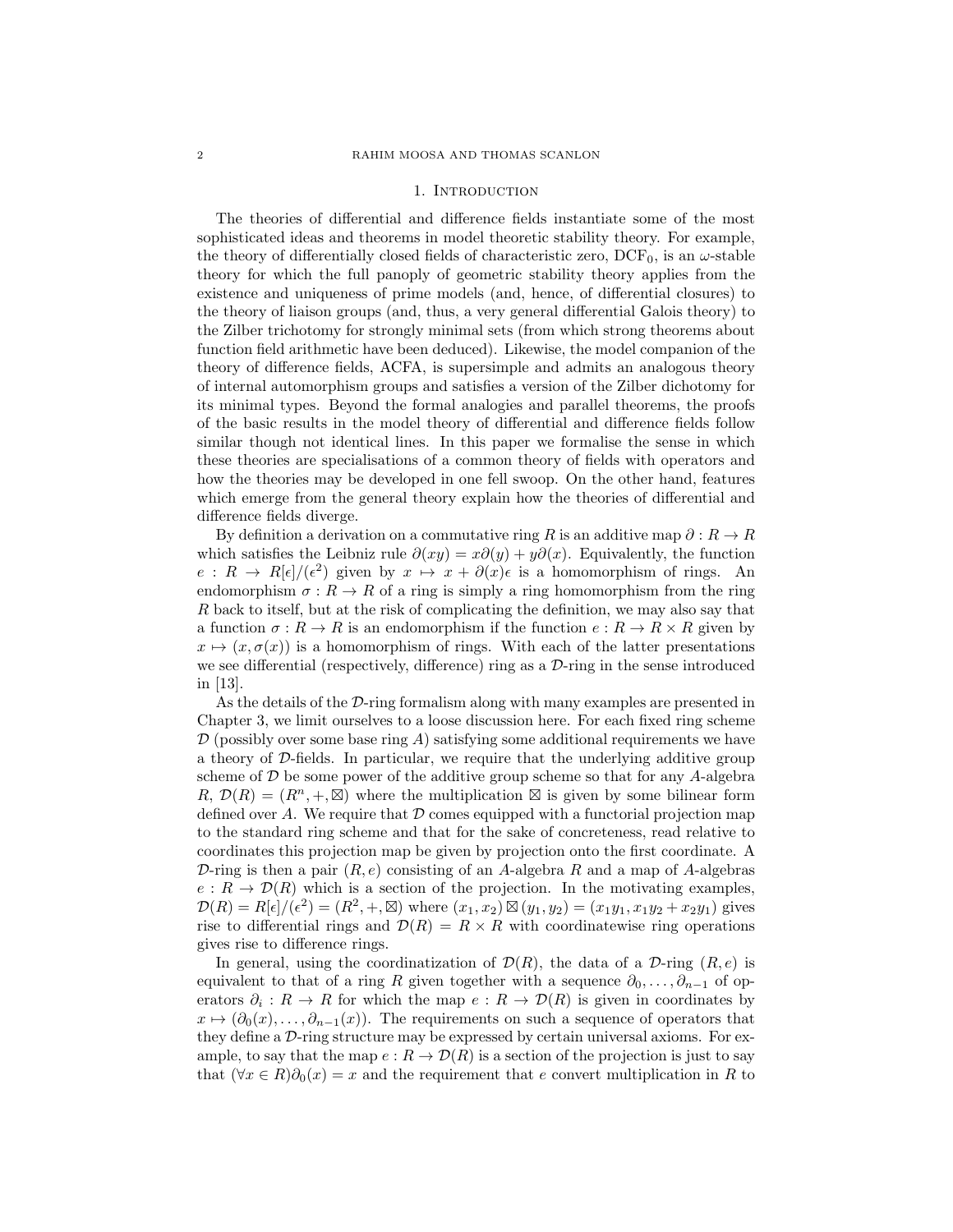the multiplication of  $\mathcal{D}(R)$  may be expressed by insisting that certain polynomial relations hold amongst  $\partial_0(x), \ldots, \partial_{n-1}(x); \partial_0(y), \ldots, \partial_{n-1}(y); \partial_0(xy), \ldots, \partial_{n-1}(xy)$ . In this way, the class of  $D$ -fields is easily seen to be first order in the language of rings augmented by unary function symbols for the operators  $\partial_0, \ldots, \partial_{n-1}$ . On the other hand, the interpretation of the operators as components of a ring homomorphism permits us to apply ideas from commutative algebra and algebraic geometry to analyze these theories.

Our first main theorem is that for any ring scheme  $\mathcal D$  (meeting the requirements set out in Chapter 3), the theory of  $D$ -fields of characteristic zero has a model companion, which we denote by  $\mathcal{D}$ -CF<sub>0</sub> and call the theory of  $\mathcal{D}$ -closed fields. Our axiomatization of  $\mathcal{D}$ -CF<sub>0</sub> follows the geometric style which first appeared in the Chatzidakis-Hrushovski axioms for ACFA [3] and was then extended to differential fields by Pierce and Pillay [15]. Moreover, the proofs will be familiar to anyone who has worked through the corresponding results for difference and differential fields. Following the known proofs for difference and differential fields, we establish a quantifier simplification theorem and show that  $\mathcal{D}$ -CF<sub>0</sub> is always simple.

As noted above, the theory  $DCF_0$  is the quintessential  $\omega$ -stable theory, but ACFA, the model companion of the theory of difference fields is not even stable. At a technical level, the instability of ACFA may be traced to the failure of quantifier elimination which, algebraically, is due to the non-uniqueness (up to isomorphism) of the extension of an automorphism of a field to an automorphism of its algebraic closure. We show that this phenomenon, namely that instability is tied to the nonuniqueness of extensions of automorphisms, pervades the theory of D-fields. That is, for each  $D$  there is a finite list of associated endomorphisms expressible as linear combinations of the basic operators. Since we require that  $\partial_0$ is the identity map, one of these associated endomorphisms is always the identity map. If there are any others, then the theory of  $\mathcal{D}$ -CF<sub>0</sub> suffers from instability and the failure of quantifier elimination just as does ACFA. On the other hand, if there are no other associated endomorphisms, then  $\mathcal{D}$ -CF<sub>0</sub> is stable.

The deepest of the fine structural theorems for types in  $DCF_0$  and in ACFA is the Zilber dichotomy for minimal types, first established by Sokolović and Hrushovski for  $DCF_0$  using Zariski geometries [9], for  $ACFA_0$  by Chatzidakis and Hrushovski through a study of ramification [3], and by Chatzidakis, Hrushovski and Peterzil for ACFA in all characteristics using the theory of limit types and a refined form of the theory of Zariski geometries [4]. Subsequently, Pillay and Ziegler established a stronger form of the trichotomy theorem in characteristic zero [16] by adapting jet space arguments Campana and Fujiki used to study complex manifolds [2, 6]. Here we implement the Pillay-Ziegler strategy for  $\mathcal{D}$ -CF<sub>0</sub> by using the theory of  $\mathcal{D}$ -jet spaces from [14]. In particular, we show that finite dimensional types in  $\mathcal{D}$ -CF<sub>0</sub> satisfy the canonical base property.

The model companion of the theory of difference fields of characteristic zero with *n* automorphisms appears as  $\mathcal{D}$ -CF<sub>0</sub> where  $\mathcal{D}(R) := R^{1+n}$  in contradistinction to the well-known fact that the theory of difference fields with  $n$  ( $> 1$ ) commuting automorphisms does not have a model companion. On the other hand, if  $(\mathbb{U}, \partial_0, \partial_1, \ldots, \partial_n) \models \mathcal{D}\text{-CF}_0$  is sufficiently saturated, then the type definable field obtained as the intersection of the fixed fields of all the elements of the commutator group of the group generated by  $\partial_1, \ldots, \partial_n$  has Lascar rank  $\omega^n$  and may be regarded as a universal domain for difference fields with  $n$  commuting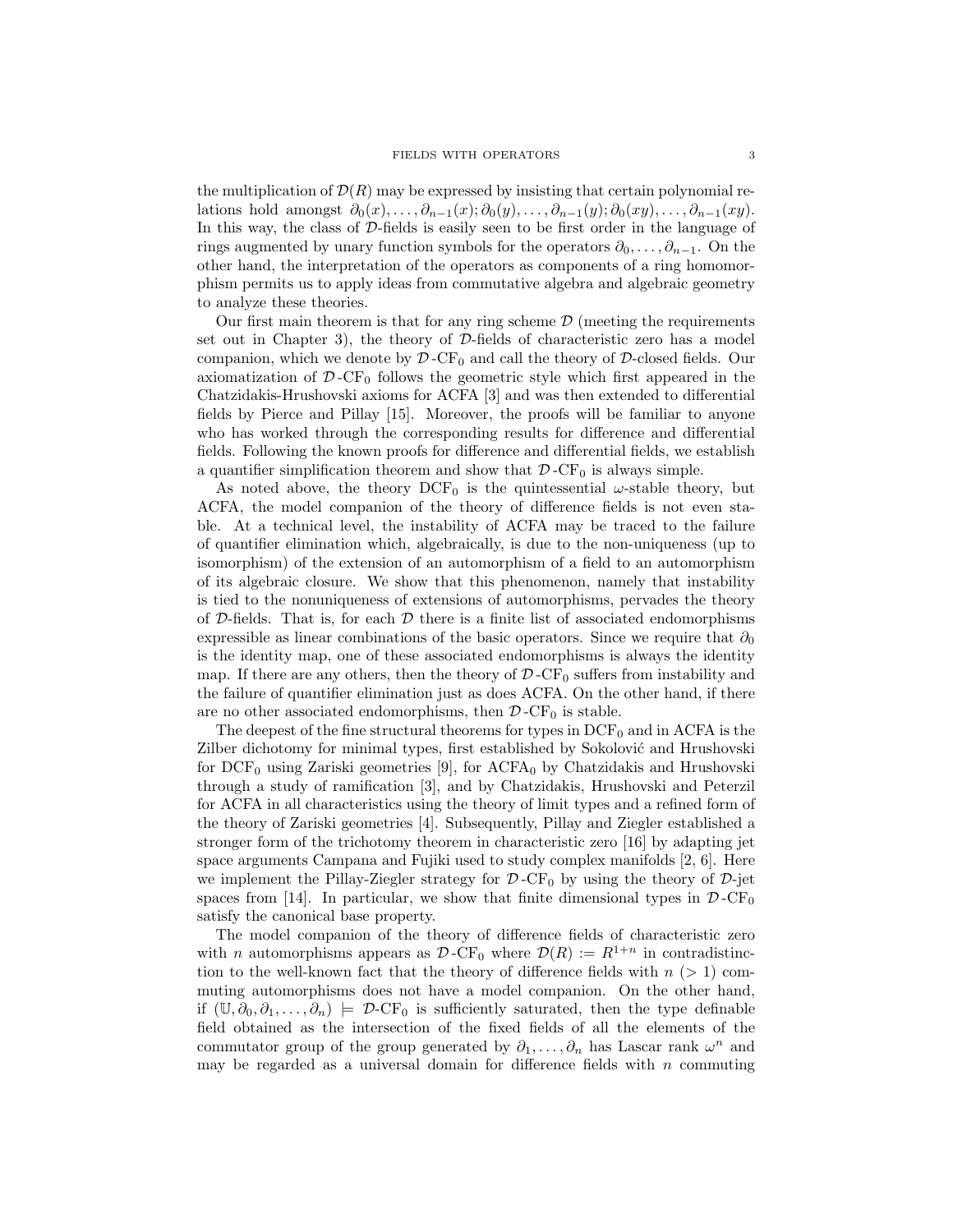automorphisms. (See Section 1.2 of [8] for a discussion of these issues.) Likewise, models of the theory  $DCF_{0,n}$  of differentially closed fields with n commuting derivations may be realized as type definable fields in models of  $\mathcal{D}$ -CF<sub>0</sub> where  $\mathcal{D}(R) = R[\epsilon_1,\ldots,\epsilon_n]/(\epsilon_1,\ldots,\epsilon_n)^2$ .

While omitting commutation allows for model companions in characteristic zero, it complicates matters in positive characteristic. Under a natural algebraic hypothesis on p and D, namely that there be some  $\epsilon \in \mathcal{D}(A)$  which is nilpotent but for which  $\epsilon^p \neq 0$ , we observe with Proposition 7.2 that no model companion of the theory of  $\mathcal{D}\text{-fields}$  of characteristic p exists. This proposition is consonant with the known examples of  $ACFA_p$  and  $DCF_p$  where no such  $\epsilon$  exists. However, it implies that the theory of (not necessarily iterative) Hasse-Schmidt differential fields of positive characteristic does not have a model companion, which is at odds with the iterative theory  $\text{SCH}_{n,e}$  considered by Ziegler [18]. While the theory of iterative D-fields developed in [14] was intended as an abstraction of the theory of iterative Hasse-Schmidt differential fields, we have not yet understood the extent to which the theorems around  $\text{SCH}_{p,e}$  generalise to iterative  $\mathcal{D}\text{-fields}$ . As such, we leave open the problems of which theories of iterative D-fields and which theories of positive characteristic D-fields have model companions.

This paper is organized as follows. We begin in Chapter 2 with some remarks about our conventions. With Chapter 3 we recall the formalism of  $D$ -rings in detail and present several examples. In Chapter 4 we give axioms for the theory  $\mathcal{D}$ -CF<sub>0</sub> and prove that it is in fact the model companion of the theory of  $\mathcal{D}$ -fields of characteristic zero. In Chapter 5 we establish the essential model theoretic properties of D-closed fields. In Chapter 6 we give a proof of the Zilber dichotomy for minimal types of finite dimension. We conclude with an appendix in which we show that the theory of D-fields does not have a model companion for most choices of  $D$  in positive characteristic, and also explain how a convenient set of assumptions made early in the paper can be removed.

We are very grateful to the anonymous referee for a careful reading of an earlier version of this paper, and for suggesting changes that have lead to significant improvements. We are also grateful to Omar León Sánchez and Tamvana Makuluni for catching errors in an earlier version.

### 2. Notation and conventions

All rings are commutative and unitary. As a general rule, we follow standard conventions in model theory and differential algebra and introduce unfamiliar notation as needed. We do move between scheme theory and Weil-style algebraic geometry. For the most part, the theory of prolongation and jet spaces must be developed scheme theoretically as we make essential use of nonreduced bases. However, in the applications to the first order theories of fields, as is common in model theoretic algebra, we sometimes use Weil-style language. Let us note some of these conventions. If X is some variety over a field  $K$ ,  $L$  is an extension field of  $K$ , and  $a \in X(L)$  is an L-rational point, then  $\text{loc}(a/K)$ , the locus of a over K, is the intersection of all closed K-subvarieties  $Y \subseteq X$  with  $a \in Y(L)$ . If X is affine with coordinate ring  $\mathcal{O}_X$ , then we define  $I(a/K) := \{f \in \mathcal{O}_X : f(a) = 0\}$  to be the ideal of a over K. Generalizing somewhat, for  $Y \subseteq X_L$  a subvariety of the base change of X to L, we define  $I(Y/K) := \{f \in \mathcal{O}_X : f \text{ vanishes on } Y\}.$  Note that the locus of a over K is the variety defined by the ideal of a over K. We say that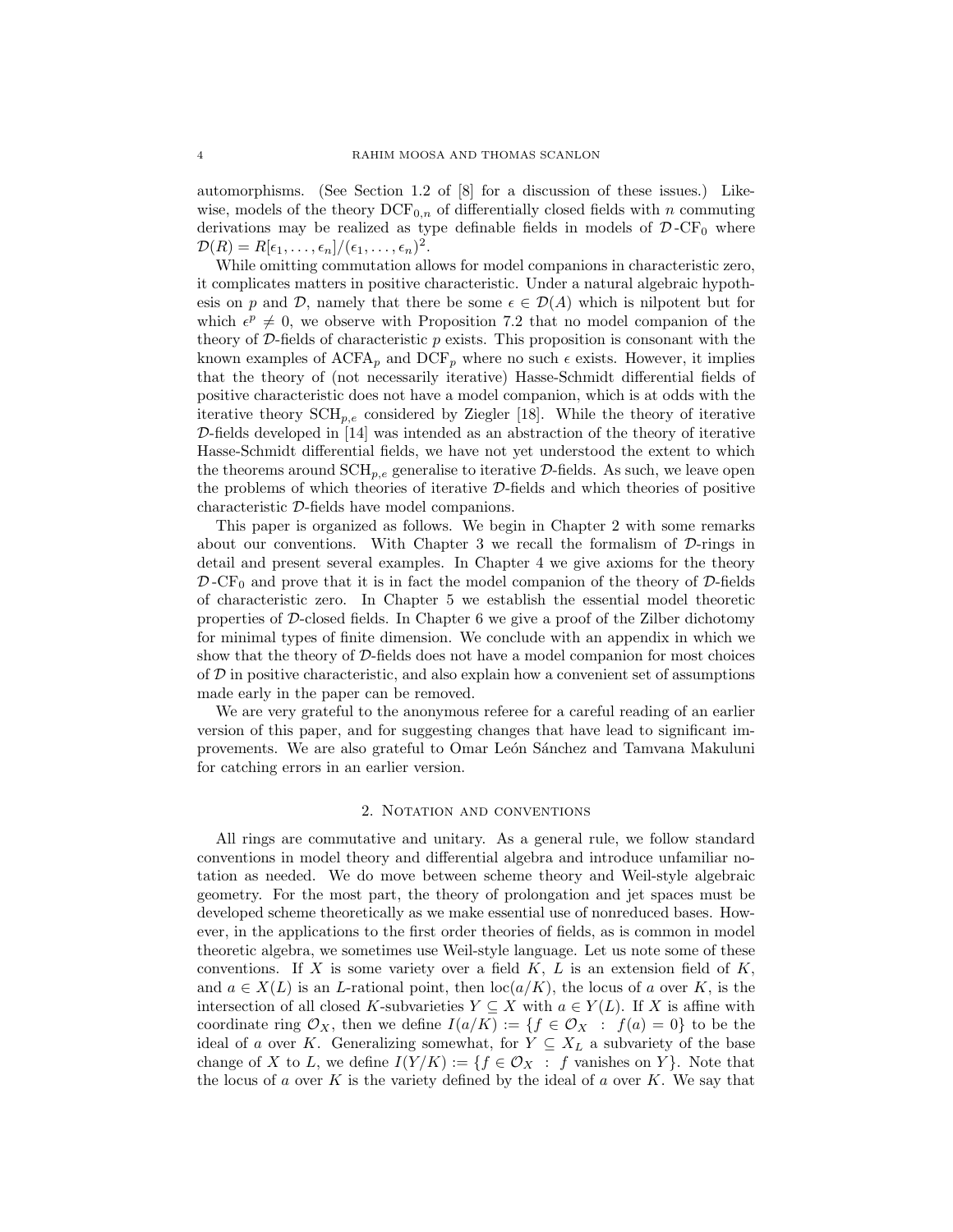a is a generic point of X over K (or is K-generic in X) if  $\text{loc}(a/K) = X$ . Scheme theoretically, one would say that  $I(a/K)$  is the generic point of X, but these two points of view will not appear in the same section.

We sometimes identify a scheme  $X$  over a ring  $A$  with the functor from  $A$ algebras to sets which takes an A-algebra R to  $X(R)$ , the set of R-points on X. If  $f: X \to Y$  is a morphism of schemes over A then we will use  $f^R: X(R) \to Y(R)$ to denote the corresponding map on sets of points.

#### 3. D-rings

Throughout this paper we will fix the following data, sometimes making further assumptions about them:

- A. a base ring A
- B. a finite free A-algebra  $\mathcal{D}(A)$ ; that is,  $\mathcal{D}(A)$  is an A-algebra which as an A-module is free of finite rank,
- C. an A-algebra homomorphism  $\pi^A : \mathcal{D}(A) \to A$ , and
- D. an A-basis  $(\epsilon_0, \ldots, \epsilon_{\ell-1})$  for  $\mathcal{D}(A)$  such that  $\pi^A(\epsilon_0) = 1$  and  $\pi^A(\epsilon_i) = 0$  for all  $i = 1, \ldots, \ell - 1$ .

An equivalent scheme-theoretic way to describe these data is as a *finite free* Salgebra scheme over A with basis in the sense of [13] and [14]. Here S denotes the ring scheme which when evaluated at any A-algebra R is just the ring R itself. That is, S is simply the affine line Spec  $(A[x])$  endowed with the usual ring scheme structure. Instead of B, C, D as above we could consider the basic data as being

- B'. an S-algebra scheme  $D$  over A; that is, a ring scheme  $D$  over A together with a ring scheme morphism  $s : \mathbb{S} \to \mathcal{D}$  over A,
- C'. a morphism of S-algebra schemes  $\pi : \mathcal{D} \to \mathbb{S}$  over A, and
- D'. an S-linear isomorphism  $\psi : \mathcal{D} \to \mathbb{S}^{\ell}$  over A such that  $\pi$  is  $\psi$  composed with the first co-ordinate projection on  $\mathbb{S}^{\ell}$ .

Indeed, as is explained on page 14 of [14], we obtain the second presentation from the first as follows: given any A-algebra R define  $\mathcal{D}(R) = R \otimes_A \mathcal{D}(A)$ ,  $\pi^R = id_R \otimes \pi^A$ , and  $\psi^R = \text{id}_R \otimes \psi^A$  where  $\psi^A : \mathcal{D}(A) \to A^\ell$  is the A-linear isomorphism induced by the choice of basis  $(\epsilon_0, \ldots, \epsilon_{\ell-1})$ . To go in the other direction is clear, one just evaluates all the scheme-theoretic data on the ring A. A key point is that given  $(\mathcal{D}, \pi, \psi)$ , for any A-algebra R there is a canonical isomorphism induced by  $\psi$  between  $\mathcal{D}(R)$  and  $R \otimes_A \mathcal{D}(A)$ . While the first presentation of the data is more immediately accessible, it is the second scheme-theoretic one that is more efficient and that we will use.

**Remark 3.1.** The assumption in D' that  $\pi$  is  $\psi$  composed with the first co-ordinate projection on  $\mathbb{S}^{\ell}$  is new in that it was not made in Definition 2.2 of [14]. However, it can always be made to hold through a change of basis.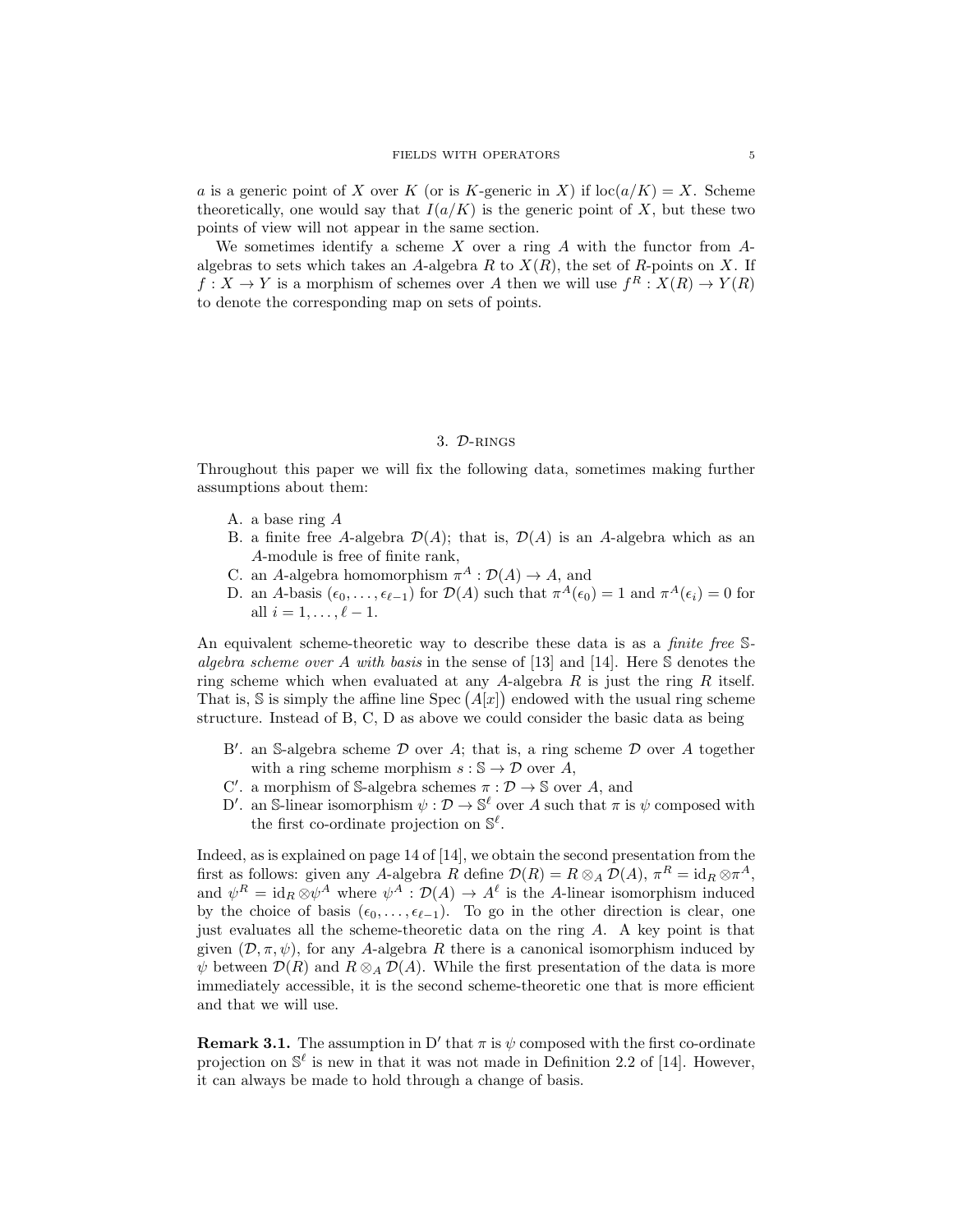The multiplicative structure on  $\mathcal{D}(A)$ , and hence on  $\mathcal{D}(R)$  for any A-algebra R, can be described in terms of the basis by writing

$$
\epsilon_i \epsilon_j = \sum_{k=0}^{\ell-1} a_{i,j,k} \epsilon_k
$$

$$
(2) \t\t\t 1_{\mathcal{D}(A)} = \sum_{k=0}^{\ell-1} c_k \epsilon_k
$$

where the  $a_{i,j,k}$ 's and  $c_k$ 's are elements of A. Note that  $a_{0,0,0} = 1$  and  $c_0 = 1$ .

**Definition 3.2** (D-rings). By a  $D$ -ring we will mean an A-algebra R together with a sequence of operators  $\partial := (\partial_1, \ldots, \partial_{\ell-1})$  on R such that the map  $e : R \to \mathcal{D}(R)$ given by

$$
e(r) := r\epsilon_0 + \partial_1(r)\epsilon_1 + \cdots + \partial_{\ell-1}(r)\epsilon_{\ell-1}
$$

is an A-algebra homomorphism.

Via the above identity we can move back and forth between thinking of a  $\mathcal{D}\text{-ring}$ as  $(R, \partial)$  or as  $(R, e)$ . It should be remarked that this is not exactly consistent with [13]. In that paper, a " $\mathcal{D}$ -ring" was defined to be simply an A-algebra R together with an A-algebra homomorphism  $e: R \to \mathcal{D}(R)$ . Hence, under the correspondence  $(R, \partial) \mapsto (R, e)$ , the D-rings of the current paper are precisely the "D-rings" of [13] with the additional assumption that e is a section to  $\pi^R : \mathcal{D}(R) \to$ R. (Note that this latter assumption already appears in Definition 2.4 of [14].)

The class of  $D$ -rings is axiomatisable in the language

$$
\mathcal{L}_{\mathcal{D}} := \{0, 1, +, -, \times, (\lambda_a)_{a \in A}, \partial_1, \dots, \partial_{\ell-1}\}
$$

where  $\lambda_a$  is scalar multiplication by  $a \in A$ . Indeed, the class of A-algebras is cleary axiomatisable, and the A-linearity of  $e: R \to \mathcal{D}(R)$ , which is equivalent to  $\partial_1, \ldots, \partial_{\ell-1}$  being A-linear operators on R, is also axiomatisable. Finally, that e is in addition a ring homomorphism corresponds to the satisfaction of certain Alinear functional equations on the operators. Indeed, using (1) above, we see that the multiplicativity of  $e$  is equivalent to

(3) 
$$
\partial_k(xy) = \sum_{i=0}^{\ell-1} \sum_{j=0}^{\ell-1} a_{i,j,k} \partial_i(x) \partial_j(y) \text{ for all } x, y, \text{ and}
$$

$$
(4) \qquad \qquad \partial_k(1_R) \quad = \quad c_k
$$

for all  $k = 1, \ldots, \ell - 1$ .

**Example 3.3** (Prime D-ring). For any  $(A, \mathcal{D}, \pi, \psi)$  there is a unique D-ring structure on A, namely where the  $\partial_i : A \to A$  are A-linear and satisfy

$$
1 = \epsilon_0 + \sum_{i=1}^{\ell-1} \partial_i(1)\epsilon_i
$$

This corresponds to the case when e is just  $s^A : A \to \mathcal{D}(A)$ , the given A-algebra structure on  $\mathcal{D}(A)$ .

**Example 3.4** (Fibred products). We can always combine examples. Given  $(\mathcal{D}, \pi, \psi)$ and  $(\mathcal{D}', \pi', \psi')$  we can consider the fibred product of  $\pi : \mathcal{D} \to \mathbb{S}$  and  $\pi' : \mathcal{D}' \to \mathbb{S}$ over  $\hat{S}$ , which we denote by  $\mathcal{D} \times_{\hat{S}} \mathcal{D}'$ . We then have the natural morphisms  $\pi \times \pi' : \mathcal{D} \times_{\mathbb{S}} \mathcal{D}' \to \mathbb{S} \times_{\mathbb{S}} \mathbb{S} = \mathbb{S}$ , and  $\psi \times \psi' : \mathcal{D} \times_{\mathbb{S}} \mathcal{D}' \to \mathbb{S}^{\ell} \times_{\mathbb{S}} \mathbb{S}^{\ell'} = \mathbb{S}^{\ell+\ell'-1}$ .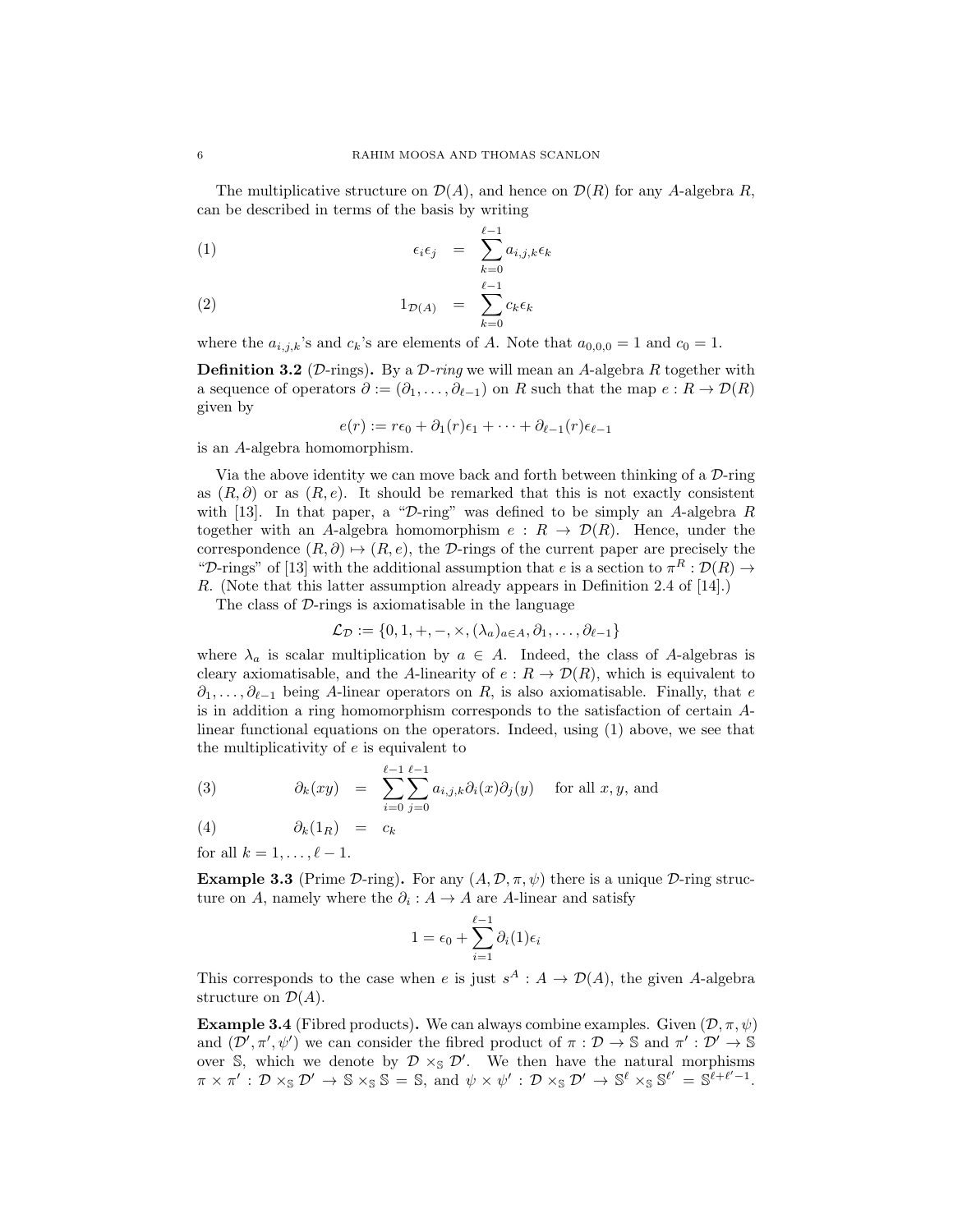The  $\mathcal{D} \times_{\mathbb{S}} \mathcal{D}'$ -rings will be precisely those of the form  $(R, \partial, \partial')$  where  $(R, \partial)$  is a D-ring and  $(R, \partial')$  is a D'-ring. Note that the theory of  $D \times_{\mathbb{S}} D'$ -rings does not ask ∂ and  $\partial'$  to commute.

Example 3.5 (Tensor products). Here is another way to combine examples. Given  $(\mathcal{D}, \pi, \psi)$  and  $(\mathcal{D}', \pi', \psi')$  we can consider the tensor product of algebra schemes  $s : \mathbb{S} \to \mathcal{D}$  and  $s' : \mathbb{S} \to \mathcal{D}'$  over  $\mathbb{S}, \mathcal{D} \otimes_{\mathbb{S}} \mathcal{D}',$  equipped with  $\pi \otimes \pi' : \mathcal{D} \otimes_{\mathbb{S}} \mathcal{D}' \to \mathbb{S},$ and  $\psi \otimes \psi' : \mathcal{D} \otimes_{\mathbb{S}} \mathcal{D}' \rightarrow \mathbb{S}^{\ell} \otimes_{\mathbb{S}} \mathbb{S}^{\ell'} = \mathbb{S}^{\ell \ell'}$ . If R has both a D-ring structure  $(R, \partial)$ and a D'-ring structure  $(R, \partial')$ , then it has the natural  $(\mathcal{D} \otimes_{\mathbb{S}} \mathcal{D}')$ -structure  $(R, D)$ where  $D_{i+j\ell} = \partial'_j \circ \partial_i$ . This comes from the fact that

$$
(\mathcal{D} \otimes_{\mathbb{S}} \mathcal{D}')(R) = R \otimes_A (\mathcal{D}(A) \otimes_A \mathcal{D}'(A))
$$
  
=  $(R \otimes_A \mathcal{D}(A)) \otimes_A \mathcal{D}'(A)$   
=  $\mathcal{D}(R) \otimes_A \mathcal{D}'(A)$   
=  $\mathcal{D}'(\mathcal{D}(R))$ 

But not every  $(\mathcal{D} \otimes_{\mathbb{S}} \mathcal{D}')$ -structure on R is of this form. For example, one also has  $(R, \tilde{D})$  with  $\tilde{D}_{i+j\ell} = \partial_i \circ \partial'_j$  that arises from regarding  $(\mathcal{D} \otimes_{\mathbb{S}} \mathcal{D}')$  as  $\mathcal{D} \circ \mathcal{D}'$  instead. The identities imposed by being a  $(\mathcal{D} \otimes_{\mathbb{S}} \mathcal{D}')$ -ring are just the generalised Leibniz rules satisfied by compositions of the components of  $D$ -ring and  $D'$ -ring structures.

Example 3.6. We list here some of the main motivating examples. Characteristic 0 or p specialisations of these examples are obtained by letting A be  $\mathbb{Q}$  or  $\mathbb{F}_n$ , respectively. In what follows R ranges over all A-algebras.

- (a) Differential rings. Let  $\mathcal{D}(R) = R[\eta]/(\eta^2)$  with the natural R-algebra structure,  $\pi^R : R[\eta]/(\eta^2) \to R$  be the quotient map, and  $(1, \eta)$  the R-basis. Then a D-ring is precisely an A-algebra equipped with a derivation over A.
- (b) Truncated higher derivations. Generalising the above example, let

$$
\mathcal{D}(R) = R[\eta]/(\eta^{n+1})
$$

with the natural R-algebra structure,  $\pi^R : R[\eta]/(\eta^{n+1}) \to R$  the quotient map, and take as an R-basis  $(1, \eta, \ldots, \eta^n)$ . Then a D-ring is precisely an A-algebra equipped with a *higher derivation of length n over*  $A$  in the sense of [11]; that is, a sequence of A-linear maps  $(\partial_0 = id, \partial_1, \dots, \partial_m)$  such that  $\partial_i(xy) = \sum_{r+s=i} \partial_r(x)\partial_s(y).$ 

It is worth pointing out here that even in characteristic zero (so when  $A = \mathbb{Q}$  for example) this is a proper generalisation of differential rings. It is true that  $\partial_1$  is a derivation, and if we had imposed the usual iterativity condition then we would have  $\partial_i = \frac{\partial_i^i}{\partial x_i^i}$  $\frac{\partial^2 I}{\partial t^2}$ . But the point is that being a D-ring does not impose iterativity, the operators are in this sense "free".

- (c) Difference rings. Let  $\mathcal{D}(R) = R^2$  with the product R-algebra structure,  $\pi^R$  the projection onto the first co-ordinate, and  $(\epsilon_0, \epsilon_1)$  the standard basis. Then a D-ring is precisely an A-algebra equipped with an A-endomorphism.
- (d) Partial higher differential-difference rings. Taking fibred products as in Example 3.4, we can combine the above examples. That is, suppose we are given positive integers  $m_1, n_1, \ldots, n_{m_1}$ , and  $m_2$ . For an appropriate choice of  $(D, \pi, \psi)$  the D-rings will be precisely the A-algebras equipped with  $m_1$  higher A-derivations (of length  $n_1, \ldots, n_{m_1}$  respectively) and  $m_2$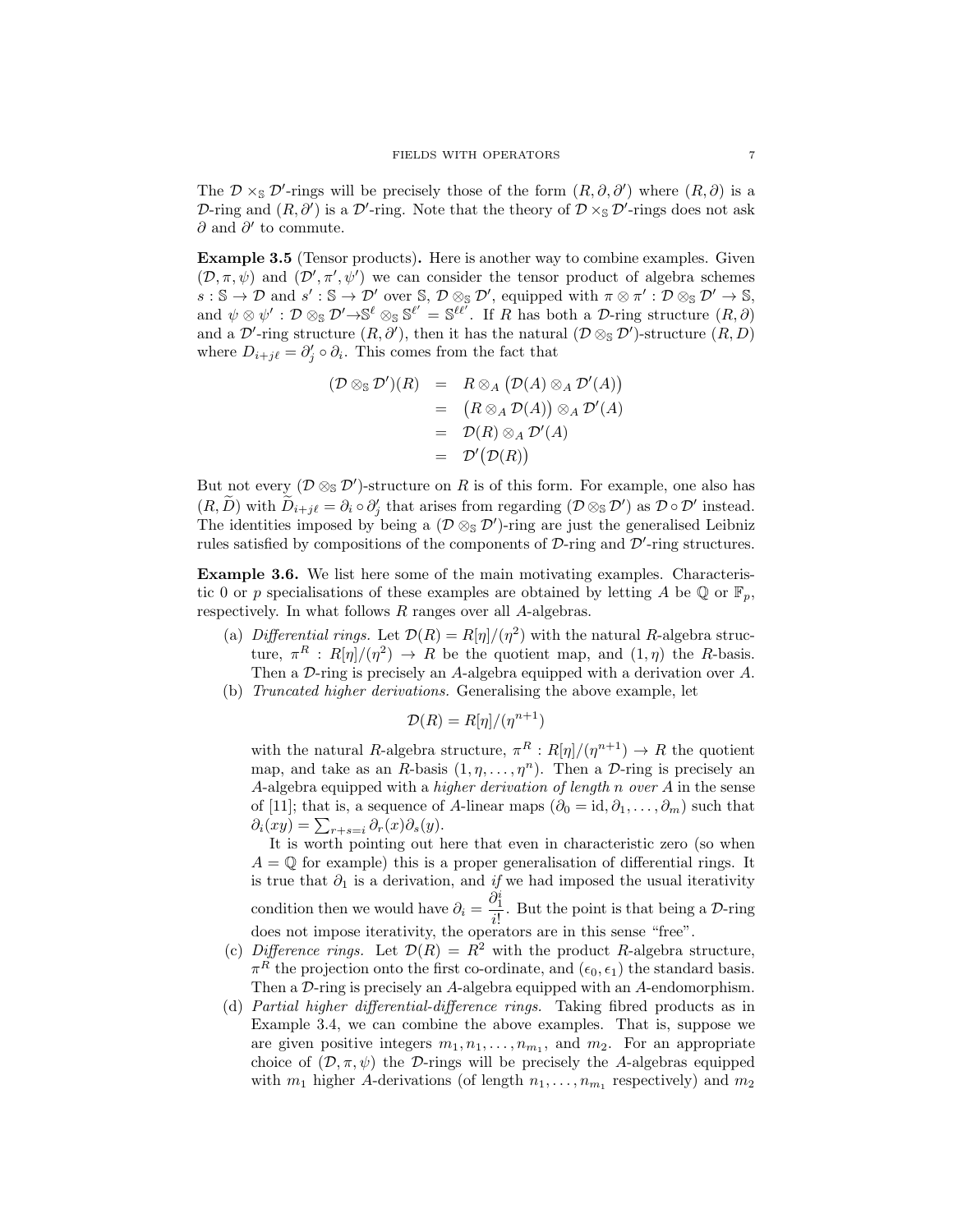A-endomorphisms. Note that being a  $\mathcal{D}\text{-ring}$  will not impose that the various operations commute.

(e) D-rings. Fix  $c \in A$  and let  $\mathcal{D}(R) := R^2$  as an R-module and define multiplication by

$$
(x_1, y_1) \cdot (x_2, y_2) := (x_1x_2, x_1y_2 + y_1x_2 + y_1y_2c).
$$

A D-ring is then an A-algebra R equipped with an A-linear map  $D: R \to R$ satisfying the twisted Leibniz rule  $D(xy) = xD(y) + D(x)y + D(x)D(y)c$ . If we define  $\sigma: R \to R$  by  $\sigma(x) := x + D(x)c$ , then  $\sigma$  is a ring endomorphism of R. If  $c = 0$  then D is a derivation on R, if c is invertible in A then D may be computed from  $\sigma$  by the rule  $D(x) = c^{-1}(\sigma(x) - x)$ . Such structures were considered by the second author in [17].

Example 3.7. In order to exhibit the variety of operators that can be put into this formalism, let us describe two ad hoc examples.

(a) Derivations of an endomorphism. Consider  $\mathcal{D}(R) = R \times R[\eta]/(\eta^2)$  with basis  $\{(1,0), (0, 1), (0, \eta)\}\$  and  $\pi$  the projection onto the first co-ordinate. A D-ring is then an A-algebra equipped with an A-endomorphism  $\sigma$  and an A-linear map  $\delta$  satisfying the  $\sigma$ -twisted Leibniz rule

$$
\delta(xy) = \sigma(x)\delta(y) + \delta(x)\sigma(y)
$$

(b) Suppose  $\mathcal{D}(R) = R[\eta_1, \eta_2]/(\eta_1^2, \eta_2^2)$ , with basis  $\{1, \eta_1, \eta_2, \eta_1 \eta_2\}$  and  $\pi$  the quotient modulo  $(\eta_1, \eta_2)$  map. A D-ring is an A-algebra R equipped with three operators,  $\partial_1$ ,  $\partial_2$ ,  $\partial_3$ , such that  $\partial_1$  and  $\partial_2$  are derivations and  $\partial_3$  is an A-linear map satisfying

$$
\partial_3(xy) = x\partial_3(y) + y\partial_3(x) + \partial_1(x)\partial_2(y) + \partial_2(x)\partial_1(y)
$$

For example, if  $\partial_1$ ,  $\partial_2$  are *arbitrary* derivations on R and  $\partial_3 := \partial_1 \circ \partial_2$  then  $(R, \partial_1, \partial_2, \partial_3)$  is a D-ring, though not every D-ring is of this form. This example is obtained by the tensor product construction of Example 3.5.

This formalism of  $D$ -rings is rather general. We leave to future work the systematical classification of the operators on A-algebras which it covers.

Remark 3.8. It may at this point be worth explaining in what sense we consider these operators to be "free". The theory of  $\mathcal{D}$ -rings does not impose any non-trivial functional equations on the operators  $\partial_1, \ldots, \partial_{\ell-1}$ . Of course in a particular D-ring some such identity may happen to hold – the  $\partial_i$ 's may commute, for example, or  $\partial_3$  may be the composition of  $\partial_1$  and  $\partial_2$  – but for no  $\mathcal D$  can this be a consequence of the theory of  $D$ -rings. One way to verify this claim is to note that the  $D$ polynomial ring  $A\{x\}$ , namely the polynomial ring over A in variables  $\xi x$  where  $\xi$ ranges over the set of all finite words on  $\{\partial_1, \ldots, \partial_{\ell-1}\}$ , is naturally equipped with the D-structure  $e(\xi x) = (\xi x)\epsilon_0+(\partial_1\xi x)\epsilon_1 \cdots+(\partial_{\ell-1}\xi x)\epsilon_{\ell-1}$ . Clearly, no non-trivial functional equations among the operators can hold on this D-ring. In fact, one can use Lemma 4.9 below to show that the D-structure on  $A\{x\}$  extends to the fraction field, so that this claim is also true of the theory of  $D$ -fields.

In the next chapter we will show that the theory of  $D$ -fields in characteristic zero has a model companion. In order to describe the axioms of this model companion we will make use of the abstract prolongations introduced and discussed in §4 of [13]. Let us briefly recall them here.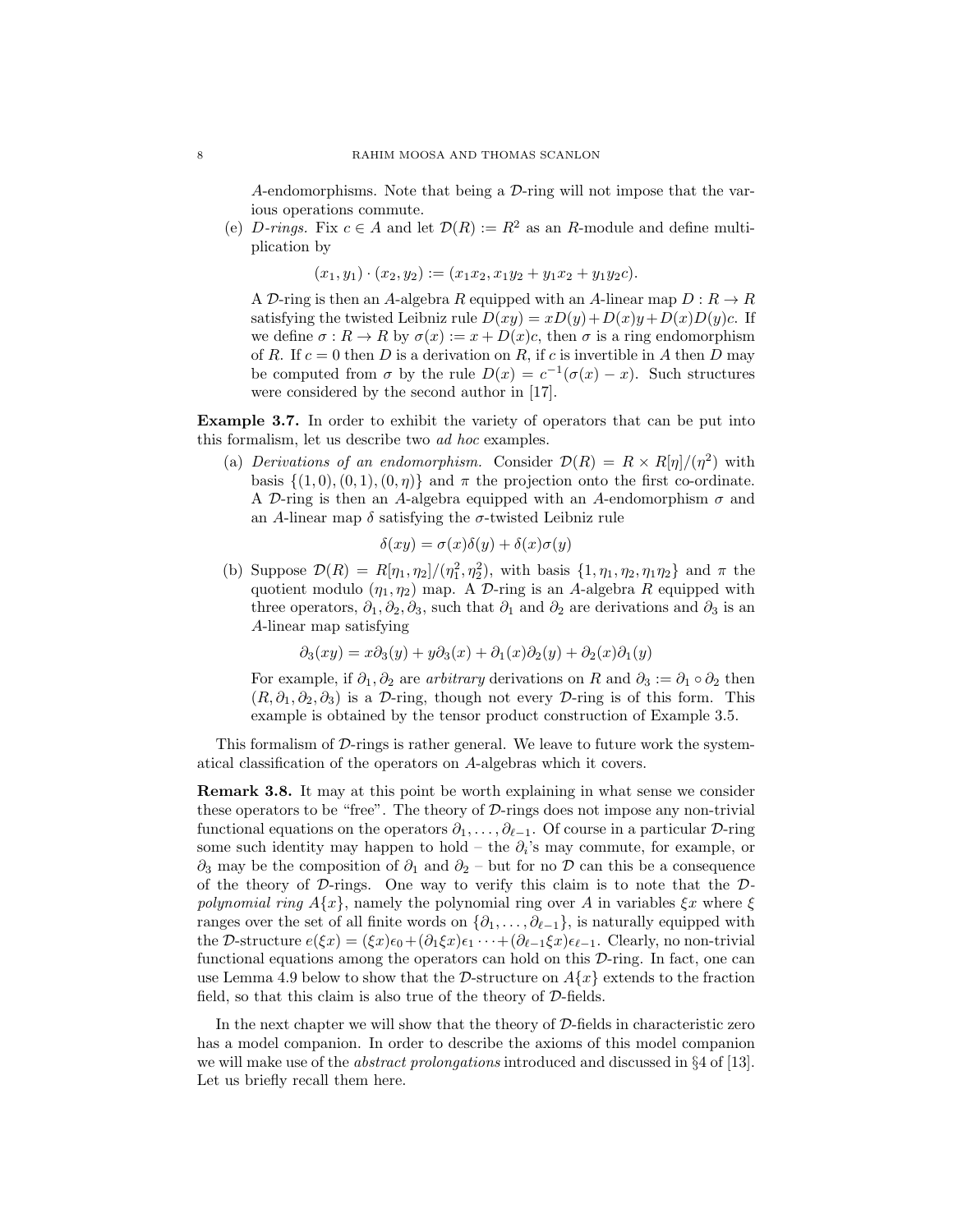Given a D-ring  $(R, \partial)$  and an algebraic scheme X over R, the prolongation<sup>1</sup> of X, denoted by  $\tau(X, \mathcal{D}, e)$  or just  $\tau X$  for short, is itself a scheme over R with the characteristic property that its R-points can be canonically identified with  $X(\mathcal{D}(R))$ where X is regarded as a scheme over  $\mathcal{D}(R)$  via the base change coming from  $e: R \to$  $\mathcal{D}(R)$ . Via this identification, note that e induces a map  $\nabla: X(R) \to \tau(X, \mathcal{D}, e)(R)$ .

In terms of equations, if  $X \subset \mathbb{A}^n_R$  is the affine scheme Spec  $(R[x]/I)$  where  $x = (x_1, \ldots, x_n)$  is really an *n*-tuple of indeterminates then  $\tau X$  will be the closed subscheme of  $\mathbb{A}_R^{n\ell}$  given by  $\text{Spec}\left(R[x^{(0)},x^{(1)},\ldots,x^{(\ell-1)}]/I'\right)$  where  $I'$  is obtained as follows: For each  $P(x) \in I$  let  $P^e(x) \in \mathcal{D}(R)[x]$  be the polynomial obtained by applying  $e$  to the coefficients of  $P$ , and compute

$$
P^{e}(\sum_{j=0}^{\ell-1} x^{(j)} \epsilon_j) = \sum_{j=0}^{\ell-1} P^{(j)}(x^{(0)}, x^{(1)}, \dots, x^{(\ell-1)}) \epsilon_j
$$

in the polynomial ring  $\mathcal{D}(R)[x^{(0)}, x^{(1)}, \dots, x^{(\ell-1)}] = \bigoplus^{\ell-1}$  $i=0$  $R[x^{(0)}, x^{(1)}, \dots, x^{(\ell-1)}] \cdot \epsilon_i.$ 

Then I' is the ideal of  $R[x^{(0)}, x^{(1)}, \ldots, x^{(\ell-1)}]$  generated by  $P^{(0)}, \ldots, P^{(\ell-1)}$  as P ranges in I. Note that the  $P^{(i)}$ 's are computed using (1) above. With respect to these co-ordinates, the map  $\nabla : X(R) \to \tau(X, \mathcal{D}, e)(R)$  is given by  $\nabla(a) =$  $(a, \partial_1(a), \ldots, \partial_{\ell-1}(a)).$ 

#### 4. Existentially closed D-fields

We aim to show that the theory of  $D$ -fields of characteristic zero admits a model companion when the base ring A enjoys some additional properties that are spelled out with the following assumptions. In fact, as is explained in the appendix, these assumptions are not necessary. Nevertheless, for the sake of significant ease of notation, and in order to better fix ideas, we will impose the following:

Assumptions 4.1. The following assumptions will be in place throughout the rest of the paper, unless explicitly stated otherwise:

- (i) The ring A is a field.
- (ii) Writing  $\mathcal{D}(A) = \prod_{i=0}^{t} B_i$ , where the  $B_i$  are local finite A-algebras, the residue field of each  $B_i$ , which is necessarily a finite extension of A, is in fact A itself.

Note that the  $B_i$ 's are unique up to isomorphism and reordering of the indices. They can be obtained by running through the finitely many maximal ideals of  $\mathcal{D}(A)$  and quotienting out by a sufficiently high power of them.

All of the motivating examples described in 3.6, specialised to the case when  $A = \mathbb{Q}$  or  $\mathbb{F}_p$ , satisfy Assumptions 4.1. The following is an example where 4.1(ii) is not satisfied.

**Example 4.2.** Let  $A = \mathbb{Q}$  and  $\mathcal{D}(\mathbb{Q}) = \mathbb{Q} \times \mathbb{Q}[x]/(x^2 - 2)$ , with standard basis  $\{(1,0), (0,1), (0,x)\}.$  Then, in the notation of 4.1(ii) we have  $t = 1, B_0 = \mathbb{Q},$  $B_1 = Q[x]/(x^2 - 2)$ , and the residue field of  $B_1$  is  $B_1$  itself. So 4.1(ii) is not satisfied. The  $\mathcal D$ -rings in this case are precisely the Q-algebras R equipped with linear operators  $\partial_1$ ,  $\partial_2$  such that

<sup>&</sup>lt;sup>1</sup>The prolongation does not always exist; however it does exist for any quasi-projective scheme. See the discussion after Definition 4.1 of [13] for details.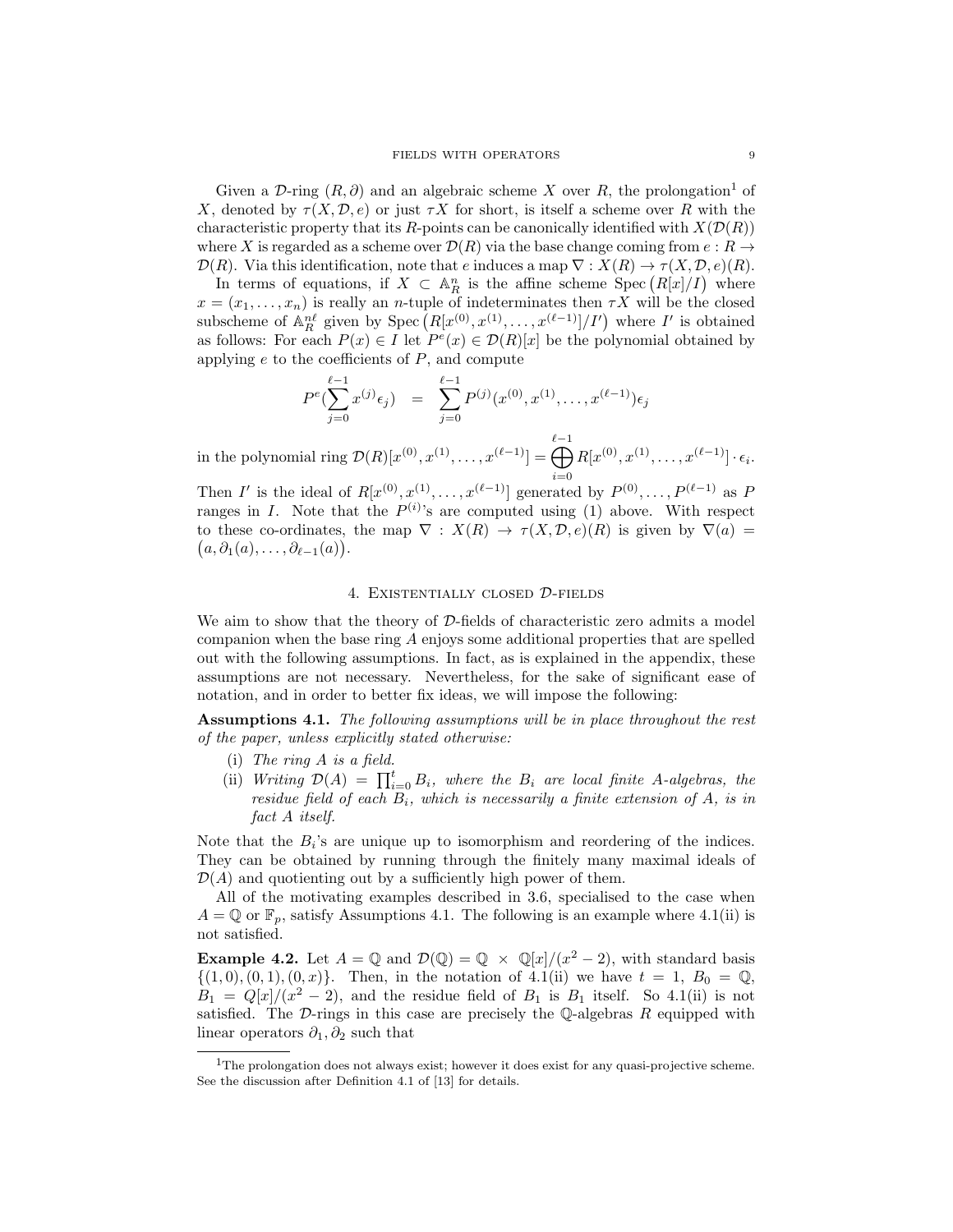- $\partial_1(ab) = \partial_1(a)\partial_1(b) + 2\partial_2(a)\partial_2(b)$
- $\partial_2(ab) = \partial_1(a)\partial_2(b) + \partial_2(a)\partial_1(b)$

Note that if  $(K, \partial_1, \partial_2)$  is a D-field with  $\sqrt{2} \in K$ , then  $\partial_1, \partial_2$  are interdefinable with the pair of endomorphisms  $\partial_1 + \sqrt{2\partial_2}$  and  $\partial_1 - \sqrt{2\partial_2}$  of K. This gives a hint as to how we should handle the situation when  $4.1(ii)$  fails, see §7.2 below.

4.1. The associated endomorphisms. Our axioms for the model companion must take into account certain definable endomorphisms that are induced by the D-operators given the above decomposition of  $\mathcal{D}(A)$  into local artinian A-algebras. First some notation. Fixing A-bases for  $B_0, \ldots, B_t$ , we get

• finite free local S-algebra schemes with bases,  $(\mathcal{D}_i, \psi_i)$  for  $i = 0, \ldots, t$ , such that  $\mathcal{D}_i(A) = B_i$ ,

- S-algebra homomorphisms  $\theta_i : \mathcal{D} \to \mathcal{D}_i$  corresponding to  $\mathcal{D} = \prod_{i=0}^t \mathcal{D}_i$ ,
- S-algebra homomorphisms  $\rho_i : \mathcal{D}_i \to \mathbb{S}$  which when evaluated at A are the residue maps  $B_i \to A$ , and
- $\pi_i := \rho_i \circ \theta_i : \mathcal{D} \to \mathbb{S}.$

Note that one of the maximal ideals of  $\mathcal{D}(A)$ , say the one corresponding to  $B_0$ , is the kernel of our A-algebra homomorphism  $\pi^A : \mathcal{D}(A) \to A$ . In particular,  $\pi_0 = \pi$ .

Now suppose  $(R, \partial)$  is a D-ring. For each  $i = 0, \ldots, t$ , we have the A-algebra endomorphism  $\sigma_i := \pi_i^R \circ e : R \to R$ . Since  $\pi_0 = \pi, \sigma_0 = \text{id}$ . The others,  $\sigma_1, \ldots, \sigma_t$ , will be possibly non-trivial endomorphisms of R. As the  $\pi_i$  are S-linear morphisms over A, the  $\sigma_i$  are A-linear combinations of the operators  $\partial_1, \ldots, \partial_{\ell-1}$ . In particular, these are 0-definable in  $(R, \partial)$ . We call them the *associated endomorphisms* and  $(R, \sigma_1, \ldots, \sigma_t)$  the associated difference ring.

Example 4.3. In the partial difference-differential case of Example 3.6(d), that is, of  $(R, \partial, \sigma)$  where  $\partial$  is a tuple of  $m_1$  (higher truncated) derivations on R and  $\sigma$  is a tuple of  $m_2$  endomorphisms of  $R$ , the associated difference ring is, as expected,  $(R, \sigma)$ . In the D-rings of Example 3.6(e), the associated endomorphism is the map  $\sigma(x) := x + D(x)c.$ 

**Definition 4.4.** An *inversive D*-ring is one for which the associated endomorphisms are surjective. That is, a  $\mathcal{D}\text{-ring}(R,\partial)$  is inversive just in case the associated difference ring  $(R, \sigma)$  is inversive.

As a consequence of Lemmas 4.9 and 4.11 below, we will see that if  $R$  is an integral domain of characteristic zero whose associated endomorphisms are injective, then  $(R, \partial)$  embeds into an inversive  $\mathcal{D}\text{-field}$ .

Suppose now that  $(K, \partial)$  is an inversive D-field. The associated endomorphisms are thus automorphisms of K. Given  $B \subseteq K$ , the *inversive closure of B in K*, denoted by  $\langle B \rangle$ , is the smallest inversive D-subfield of K containing B. That is, it is the intersection of all inversive D-subfields containing B. Because  $\sigma$  and  $\partial$  may not commute, it is not the case that  $\langle B \rangle$  is simply the inversive difference field generated by the D-subring generated by B. Rather,  $\langle B \rangle$  is the fraction field of  $\bigcup_{i<\omega} R_i$  where  $R_{-1} = B$  and  $R_i$  is the D-subring generated by  $\{\sigma_j^{-1}(a) : a \in R_{i-1}, j = 1, \ldots, t\}.$ 

If k is an inversive D-subfield of K and  $a = (a_1, \ldots, a_n)$  is a tuple from K, then  $k\langle a \rangle$  is used to abbreviate  $\langle k \cup \{a_1, \ldots, a_n\} \rangle$ . If we denote by  $\Theta$ *a* the (infinite) tuple whose co-ordinates are of the form  $\theta a_i$  as  $\theta$  ranges over all finite words on the set  $\{\partial_1,\ldots,\partial_{\ell-1},\sigma_1^{-1},\ldots,\sigma_t^{-1}\},\$  then  $k\langle a\rangle = k(\Theta a)$ .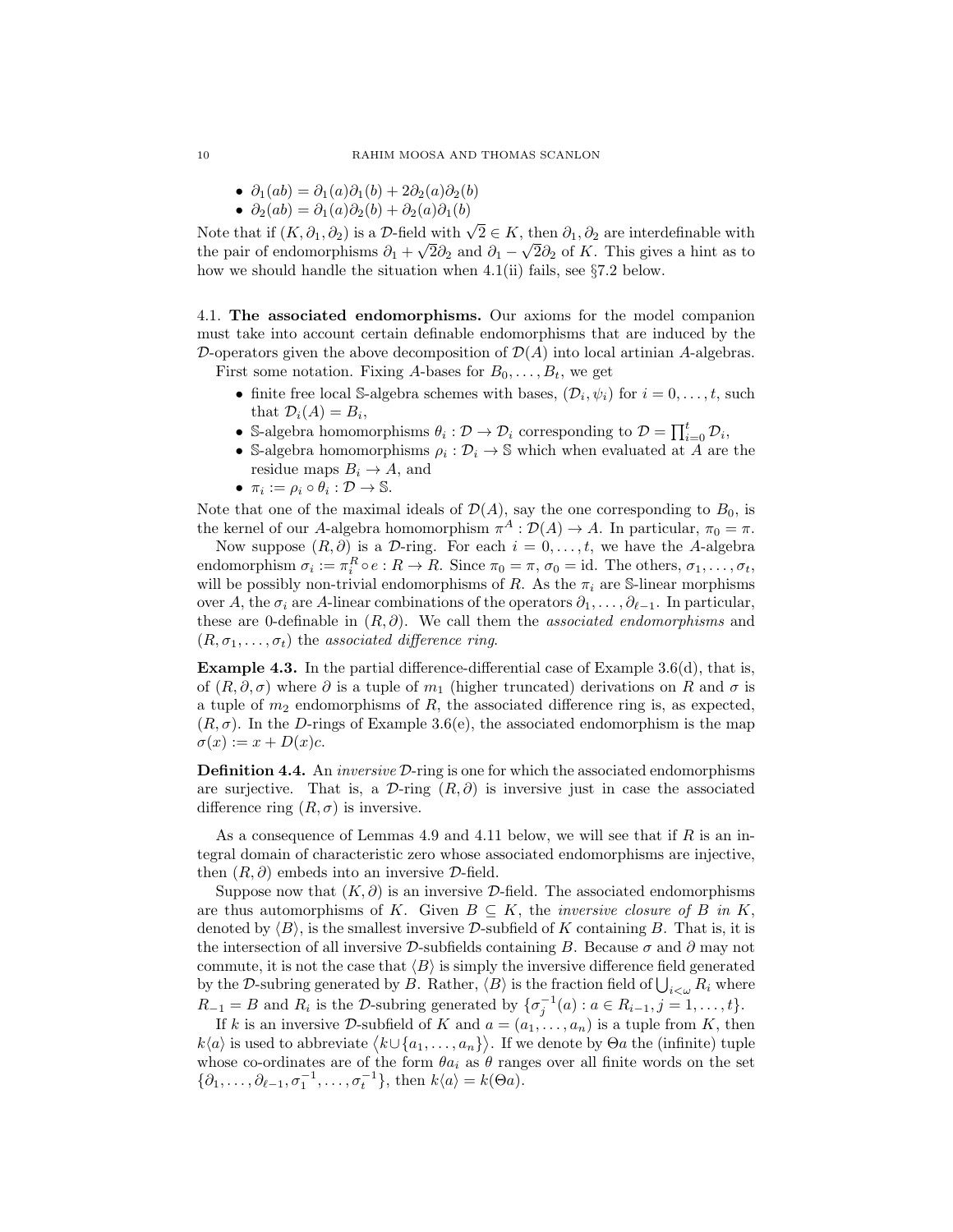**Remark 4.5.** It is well known that if  $(L, \sigma)$  is a difference field with respect to a single endomorphism, then the isomorphism type of the inversive closure of  $(L, \sigma)$ does not depend on the ambient inversive difference field in which it is computed. However, in general, the inversive closure defined above does depend on the ambient inversive D-field in which the closure is taken. This can already be seen in the case of difference fields with respect to more than one endomorphism.

One can find a finitely generated monoid M, generated by elements  $a_1, \ldots, a_n$ , which admits two different embeddings  $\rho : M \to H$  and  $\pi : M \to G$  to groups H and G for which the image of M generates  $H$  and  $G$  but  $H$  and  $G$  are not isomorphic. For example, one may take  $M$  to be the free monoid on two generators,  $H$  to be the free group on two generators, and H a group of matrices generated by  $\begin{pmatrix} a & b \\ 0 & 1 \end{pmatrix}$ 

and  $\begin{pmatrix} c & d \\ 0 & 1 \end{pmatrix}$  with  $a, b, c, d$  sufficiently general. Then for any field k the monoid ring  $k[M]$  and group rings  $k[H]$  and  $k[G]$  are naturally difference rings with respect to n endomorphisms  $\sigma_1, \ldots, \sigma_n$  via  $\sigma_i(g) := a_i g$  (where we identify  $a_i$  with  $\rho(a_i)$  or  $\pi(a_i)$  in H or G). It is easy to see that these difference ring structures extend to the fields of fractions and that with respect to the embeddings induced by  $\rho$  and  $\pi$ the difference fields  $k(H)$  and  $k(G)$  are non-isomorphic inversive closures of  $k(M)$ .

4.2. The model companion. Our model companion for D-fields will include a "geometric" axiom in the spirit of Chatzidakis-Hrushovski [3] or Pierce-Pillay [15]. To state these we need some further notation. Suppose  $X$  is an algebraic scheme over a  $\mathcal{D}$ -ring R. For each  $i = 0, \ldots, t$ , since  $\sigma_i = \pi_i^R \circ e$ , the morphism  $\pi_i : \mathcal{D} \to \mathbb{S}$ induces<sup>2</sup> a surjective morphism on the prolongations  $\hat{\pi}_i : \tau(X, \mathcal{D}, e) \to \tau(X, \mathbb{S}, \sigma_i)$ .<br>For one of notation we will set  $X^{\sigma_i} := \tau(X \otimes \sigma_i)$ . Note that  $X^{\sigma_i}$  is nothing other For ease of notation we will set  $X^{\sigma_i} := \tau(X, \mathbb{S}, \sigma_i)$ . Note that  $X^{\sigma_i}$  is nothing other than X base changed via  $\sigma_i: R \to R$ , and that in terms of equations it is obtained by applying  $\sigma_i$  to the coefficients of the defining polynomials.

**Theorem 4.6.** With Assumptions 4.1 in place, let K denote the class of D-rings  $(R, \partial)$  such that R is an integral domain of characteristic zero and the associated endomorphisms are injective. Then  $(K, \partial) \in \mathcal{K}$  is existentially closed if and only if

- I. K is an algebraically closed field,
- II.  $(K, \partial)$  is inversive, and
- III. if X is an irreducible affine variety over K and  $Y \subseteq \tau(X, \mathcal{D}, e)$  is an irreducible subvariety over K such that  $\widehat{\pi}_i(Y)$  is Zariski dense in  $X^{\sigma_i}$  for all<br> $i = 0$ , then there exists  $c \in X(K)$  with  $\nabla(c) \in Y(K)$  $i = 0, \ldots, t$ , then there exists  $a \in X(K)$  with  $\nabla(a) \in Y(K)$ .

Note that  $K$  is a universally axiomatisable class. (This uses the fact that the associated endomorphisms of a  $\mathcal{D}\text{-ring}$  are A-linear combinations of the operators, and hence definable.) Moreover, the characterisation of existentially closed models given in the theorem is also first-order. Indeed, the only one that is not obviously elementary is condition III, but since irreducibility and Zariski-density are parametrically definable in algebraically closed fields, the only thing to check is that if X varies in an algebraic family then so do the  $\hat{\pi}_i : \tau X \to X^{\sigma_i}$ . That  $\tau X$  and  $X^{\sigma_i}$ <br>were uniformly in familias follows from Proposition 4.7(b) of [13] but see also be vary uniformly in families follows from Proposition 4.7(b) of [13], but can also be verified directly by looking at the equations that define the prolongations. That  $\hat{\pi}_i$ also varies algebraically follows from the construction of these morphisms in §4.1

<sup>&</sup>lt;sup>2</sup>See §4.1 of [13] for the construction.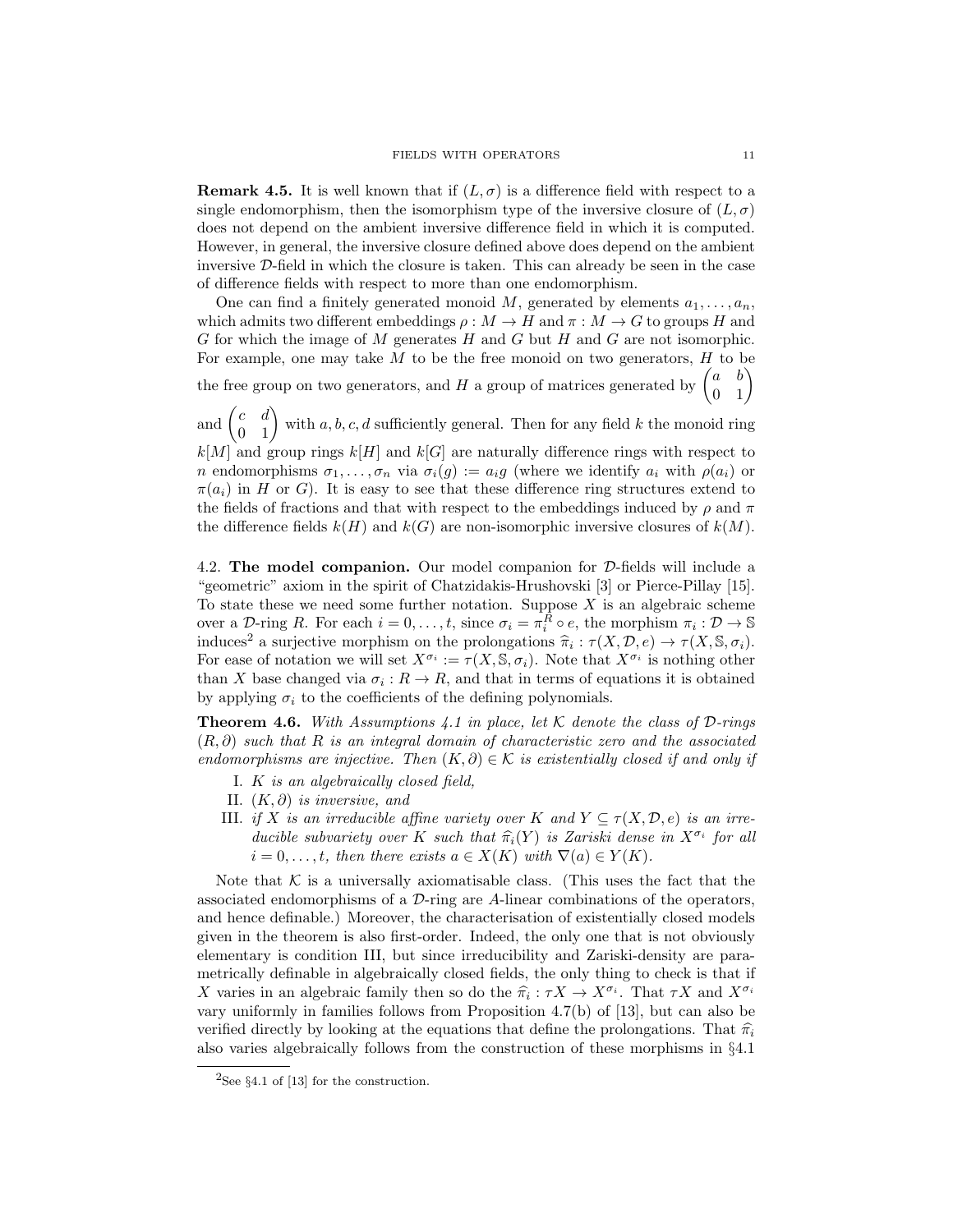of [13]; see in particular Proposition 4.8(b) of that paper. The following is therefore an immediate corollary of Theorem 4.6:

**Corollary 4.7.** Under assumptions  $4.1$  the theory of D-fields of characteristic zero admits a model companion. We denote the model companion by  $\mathcal{D}$ -CF<sub>0</sub>, and we call its models D-closed fields.

We now work toward a proof of Theorem 4.6.

To prove properties I through III of Theorem 4.6 for every existentially closed model in  $K$  is to prove various extension lemmas about  $K$ . In order to facilitate this we introduce the following auxiliary class.

**Definition 4.8** (The class  $M$ ). The class  $M$  is defined to be the class of triples  $(R, S, \partial)$  where  $R \subseteq S$  are integral A-algebras of characteristic zero and  $\partial =$  $(\partial_1, \ldots, \partial_{\ell-1})$  is a sequence of maps from R to S such that  $e : R \to \mathcal{D}(S)$  given by  $e(r) := r\epsilon_0 + \partial_1(r)\epsilon_1 + \cdots + \partial_{\ell-1}(r)\epsilon_{\ell-1}$  has the following properties:

(i) e is an A-algebra homomorphism,

(ii) for each  $i = 1, ..., t$ ,  $\sigma_i := \pi_i^S \circ e : R \to S$  is injective.

Note that  $\sigma_0 := \pi_0^S \circ e = \pi^S \circ e$  is then the inclusion map.

So  $(R, \partial) \in \mathcal{K}$  if and only if  $(R, R, \partial) \in \mathcal{M}$ .

The following lemma will imply that every existentially closed member of  $K$  is a field. It is here that we require the associated endomorphisms to be injective.

**Lemma 4.9.** Suppose  $(R, L, \partial) \in \mathcal{M}$  with L a field. Then we can (uniquely) extend  $\partial$  to the fraction field F of R so that  $(F, L, \partial) \in \mathcal{M}$ .

*Proof.* Let us first extend  $e: R \to \mathcal{D}(L)$  to an A-algebra homomorphism from F to  $\mathcal{D}(L)$ . By the universal property of localisation it suffices (and is necessary) to show that e takes nonzero elements of R to units in  $\mathcal{D}(L)$ . Note that an element  $x \in \mathcal{D}(L)$  is a unit if and only if each of its projections  $\theta_i^L(x)$  is a unit in the local L-algebra  $\mathcal{D}_i(L)$ , which in turn is equivalent to the residue of  $\theta_i^L(x)$ , namely  $\pi_i^L(x) \in L$ , being nonzero. But for all  $i = 1, \ldots, t$ ,  $\pi_i^L \circ e$  is injective on R by assumption. So  $e(a)$  is a unit in  $\mathcal{D}(L)$  for nonzero  $a \in R$ .

We thus have an extension  $e: F \to \mathcal{D}(L)$ . The injectivity of  $\sigma_1, \ldots, \sigma_t$  is immediate as these are A-algebra homomorphisms between fields. Moreover,  $\pi \circ e$ is the identity on F as it is extends the identity on R. So, letting  $\partial$  be the operators corresponding to  $e : F \to \mathcal{D}(L)$ , we have that  $(F, L, \partial) \in \mathcal{M}$ .

The next lemma shows that existentially closed models are algebraically closed.

**Lemma 4.10.** Suppose  $(F, L, \partial) \in \mathcal{M}$  where F and L are fields and L is algebraically closed. Then we can extend  $\partial$  to  $F^{\text{alg}} \subseteq L$  so that  $(F^{\text{alg}}, L, \partial) \in M$ .

In fact, more is true. If  $\sigma$  is the tuple of embeddings  $F \to L$  associated to  $\partial$ , and  $\sigma'$  is any extension of  $\sigma$  to  $F^{\text{alg}}$ , then there is exactly one extension  $\partial'$  of  $\partial$  to  $F^{\text{alg}}$ with associated embeddings  $\sigma'$ .

*Proof.* By iteration it suffices to prove, for any given  $a \in F^{\text{alg}}$ , that we can extend e to  $F(a)$  in such a way that  $\pi^L \circ e$  is still the identity on  $F(a)$ . Let  $P(x) \in F[x]$ be the minimal polynomial of a over F. Fixing  $i = 1, \ldots, t$ , we let  $c_i \in L$  be a root for  $P^{\sigma_i}(x) \in L[x]$ , where  $\sigma_i : F \to L$  is the field embedding  $\pi_i^L \circ e : F \to L$ . We cover the  $i = 0$  case by letting  $c_0 := a$ ; note that as  $P^{\sigma_0}(x) = P(x)$ ,  $c_0$  is a root of  $P^{\sigma_0}(x)$ . Now, let  $e_i : F \to \mathcal{D}_i(L)$  be  $\theta_i^L \circ e$ . Note that by construction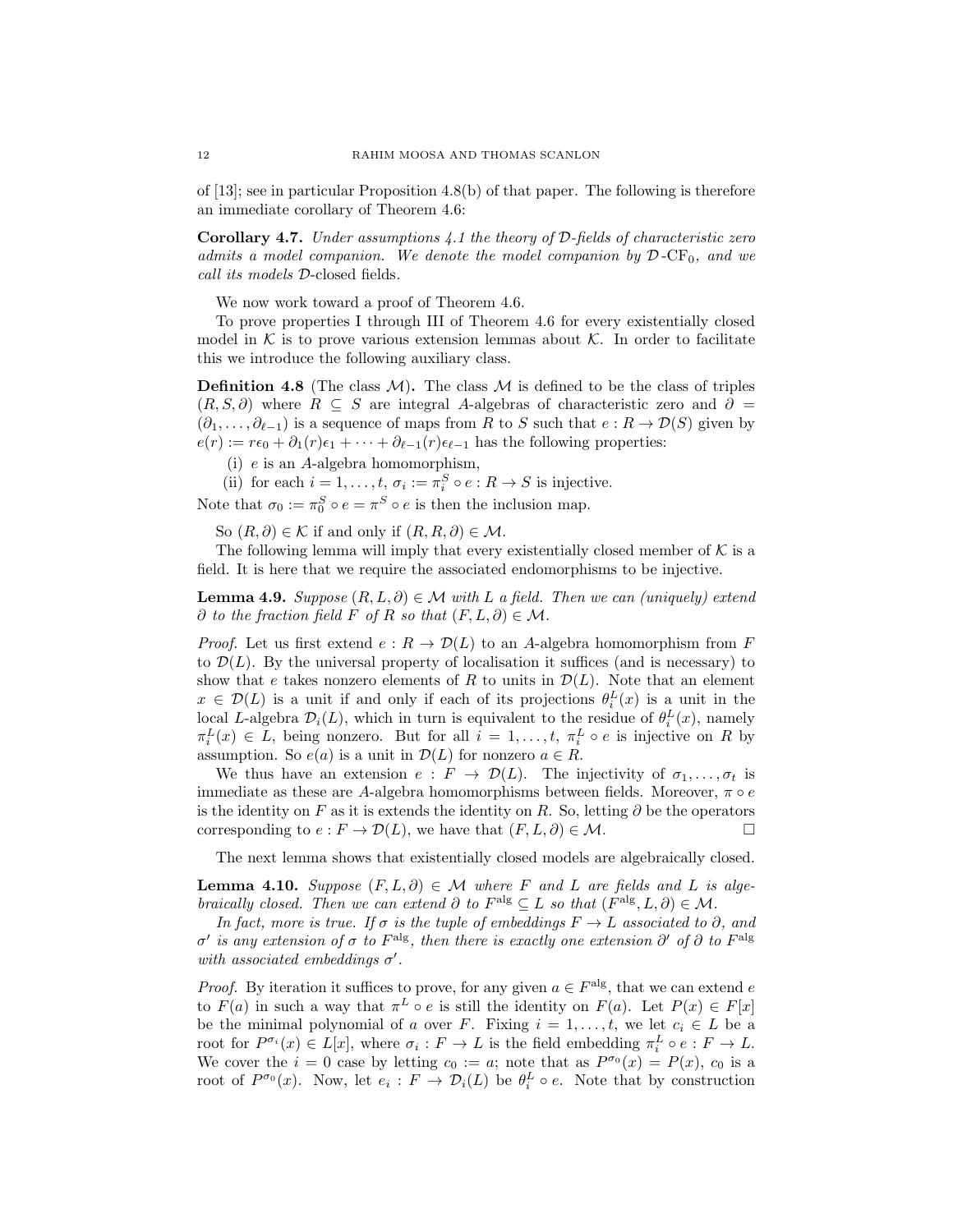$P^{\sigma_i}(x) \in L[x]$  is the reduction of  $P^{e_i}(x) \in \mathcal{D}_i(L)[x]$  modulo the maximal ideal of the local artinian ring  $\mathcal{D}_i(L)$ . Since  $P^{\sigma_i}(x)$  is separable (we are in characteristic zero), Hensel's Lemma allows us to lift  $c_i$  to a root  $b_i$  of  $P^{e_i}(x)$  in  $\mathcal{D}_i(L)$ . In fact there is a unique such lifting as  $F \hookrightarrow F(a)$  is étale. Then  $b = (b_0, \ldots, b_t) \in \mathcal{D}(L)$ is a root of  $P^e(x) \in \mathcal{D}(L)[x]$ , and we can extend e to  $F(a)$  by sending a to b. By construction  $\pi^L e(a) = \pi_0^L e(a) = c_0 = a$ , so that  $\pi^L \circ e = \text{id}_{F(a)}$ .

In the above argument any choice of roots  $c_1, \ldots, c_t$  works, and once that choice is made there is a unique possibility for b. This leads to the "in fact" clause of the lemma. □

The next lemma will imply that existentially closed models are inversive.

**Lemma 4.11.** Suppose  $(F, L, \partial) \in \mathcal{M}$  where F and L are fields. Then there exists an extension L' of L and an extension of  $\partial$  to an inversive D-field structure on L'.

*Proof.* Since the  $\sigma_i : F \to L$  are partial isomorphisms of subfields of L, we can extend them to automorphisms  $\sigma'_1, \ldots, \sigma'_t$  of some algebraically closed  $L' \supseteq L$ . Now fix a transcendence basis B for L' over F. For each  $b \in B$  let  $b_0 \in \mathcal{D}_0(L')$  lift b, and let  $b_i \in \mathcal{D}_i(L')$  lift  $\sigma'_i(b)$  for  $i = 1, \ldots, t$ . Then define  $e(b)$  to be  $(b_0, \ldots, b_t) \in \mathcal{D}(L')$ . This gives us an extension  $F[B] \to \mathcal{D}(L')$  of e such that  $\pi^{L'} \circ e$ ,  $\pi_1^{L'} \circ e$ , ...,  $\pi_t^{L'} \circ e$ agree with  $id, \sigma'_1, \ldots, \sigma'_t$ , respectively. By Lemma 4.9 we can extend  $e$  to  $F(B) \to$  $\mathcal{D}(L')$  preserving this property. By Lemma 4.10 we can extend e to a D-structure on  $L' = F(B)^{\text{alg}}$  in such a way that the associated endomorphisms remain the automorphisms  $\sigma'_1, \ldots, \sigma'_t$ .

*Proof of Theorem 4.6.* Suppose  $(K, \partial) \in \mathcal{K}$  is existentially closed. By Lemmas 4.9, 4.10, and 4.11 we know that K is an algebraically closed field and that  $\sigma_1, \ldots, \sigma_t$  are automorphisms of K. It remains to check condition III. Let  $X \subseteq \mathbb{A}^n_K$  and  $Y \subseteq \tau X$ be as in that condition. Let  $L$  be an algebraically closed field extending  $K$  and let  $b \in Y(L)$  be a K-generic point of Y. Let  $a := \hat{\pi}(b) \in X(L)$ . Our goal is to extend  $\partial$  to a D-field structure on some extension of L in such a way that  $\nabla(a) = b$ . This will suffice, because then by existential closedness there must exist a  $K$ -point of  $X$ with the property that its image under  $\nabla$  is a K-point of Y.

As described in §4 of [13],  $\tau X(L)$  can be canonically identified with the  $\mathcal{D}(L)$ points of the affine scheme over  $\mathcal{D}(K)$  obtained from X by applying e to the coefficients of the defining polynomials. Let  $b'$  be the *n*-tuple from  $\mathcal{D}(L)$  that corresponds to  $b \in \tau X(L)$  under this identification. So  $P^e(b') = 0$  for all  $P(x) \in I(X/K)$ . Since  $\hat{\pi}(Y) = \hat{\pi}_0(Y)$  is Zariski dense in  $X^{\sigma_0} = X$  and b is K-generic in Y, we have that  $a = \hat{\pi}(b)$  is K-generic in X. So  $I(X) = I(a/K)$ . We thus have that  $P^e(b') = 0$ for all  $P(x) \in I(a/K)$ . That is, we can extend  $e: K \to \mathcal{D}(L)$  to an A-algebra homomorphism  $e: K[a] \to \mathcal{D}(L)$  by  $e(a) = b'$ . The fact that  $\hat{\pi}(b) = a$  implies that  $\pi^{L}(b') = a$  so that  $\pi^{L} \circ e = \text{id}_{K[a]}$ . For each  $i = 1, \ldots, t$ , the fact that  $\hat{\pi}_{i}(Y)$ is Zariski dense in  $X^{\sigma_i}$  implies that  $\hat{\pi}_i(b)$  is K-generic in  $X^{\sigma_i}$ , and hence for any  $P(x) \in K[x]$  on which a does not vanish,  $\pi_i^L e(P(a)) = P^{\sigma_i}(\pi_i^L(b')) \neq 0$ . That is,  $\pi_i^L \circ e : K[a] \to L$  is injective for each  $i = 1, \ldots, t$ . So, letting  $\partial$  be the corresponding operators, we have  $(K[a], L, \partial) \in \mathcal{M}$ . By Lemma 4.9 this extends to  $(K(a), L, \partial) \in \mathcal{M}$ . By Lemma 4.11, there is an extension L' of L such that  $\partial$ extends to a D-field structure on L'. The fact that  $e(a) = b'$  implies that  $\nabla(a) = b$ , as desired.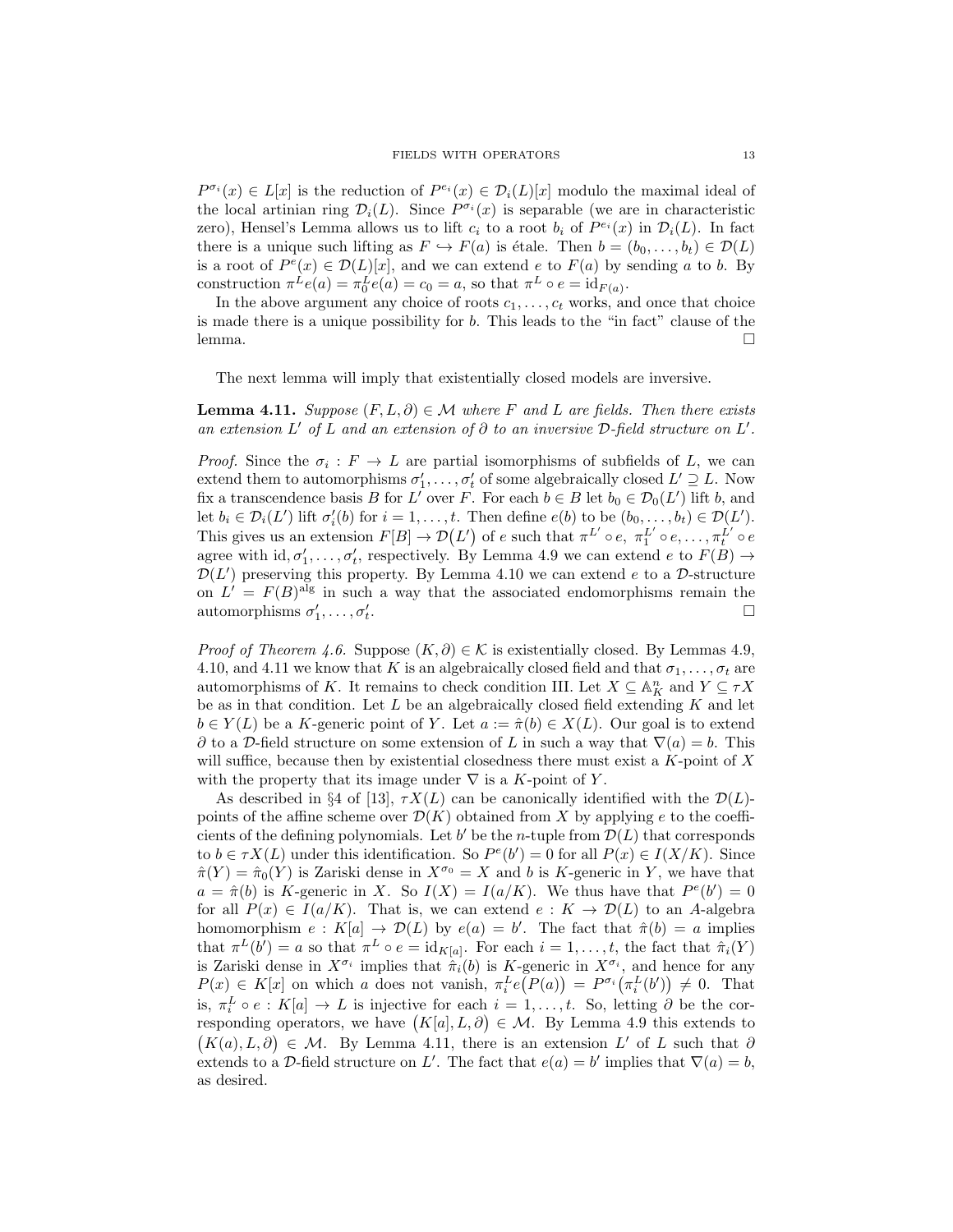Now for the converse. Suppose  $(K, \partial)$  is a D-field satisfying I through III. To show that  $(K, \partial)$  is existentially closed in K it suffices to consider a conjunction of atomic  $\mathcal{L}_{\mathcal{D}, K}$ -formulae that is realised in some extension of  $(K, \partial)$  in K, and show that it is already realised in  $(K, \partial)$ . Indeed, all inequations of the form  $t(x_1, \ldots, x_m) \neq 0$  that might appear can be replaced by  $t(x_1, \ldots, x_m)y - 1 = 0$ where  $y$  is a new variable. We can also assume, by Lemmas 4.9 and 4.10, that the extension in which we have a realisation is an algebraically closed D-field.

Let  $\phi(x)$  be a conjunction of atomic  $\mathcal{L}_{\mathcal{D}, K}$ -formulae where  $x = (x_1, \ldots, x_m)$ is an m-tuple of variables, let  $(L, \partial)$  be an algebraically closed D-field extension of  $(K, \partial)$ , and let  $c_0 \in L^m$  realise  $\phi(x)$ . Let  $\Xi$  be the set of all finite words on  $\{\partial_1,\ldots,\partial_{\ell-1}\}\$ , and for each  $r \geq 0$  let  $\Xi_r$  be those words of length at most r. Fix an enumeration of  $\Xi$  so that  $\Xi_r$  is an initial segment of  $\Xi_{r+1}$  for all  $r \geq 0$ . Define  $\nabla_r: L \to L^{n_r}$  by  $b \mapsto (\xi(b): \xi \in \Xi_r)$ , where  $n_r := |\Xi_r|$ . Then for some  $r \geq 0$ ,  $\phi(x)^L = \{b \in L^m : \nabla_r(b) \in Z\}$  where  $Z \subseteq L^{mn_r}$  is a Zariski-closed set over K. Note that if  $r = 0$  then  $\phi(x)$  is equivalent to a formula over K in the language of rings with a realisation in an extension, and so, as K is algebraically closed,  $\phi(x)$ is realised in K. We may thus assume that  $r > 0$ . Let

$$
c := \nabla_{r-1}(c_0) \in L^{mn_{r-1}}
$$
  
\n
$$
X := \operatorname{loc}(c/K) \subseteq L^{mn_{r-1}}
$$
  
\n
$$
Y := \operatorname{loc}(\nabla c/K) \subseteq \tau X(L) \subseteq L^{\ell mn_{r-1}}
$$

Note that for each  $i = 0, \ldots, t$ ,  $\hat{\pi}_i(\nabla c) = \sigma_i(c) \in X^{\sigma_i}(L)$ . Since  $\nabla c$  is K-generic in Y and  $\sigma_i(c)$  is K-generic in  $X^{\sigma_i}$  (as  $\sigma_i$  restricts to an automorphism of K by assumption), it follows that  $\hat{\pi}_i(Y)$  is Zariski dense in  $X^{\sigma_i}$ . Hence, by III, there exists  $a \in X(K)$  such that  $\nabla a \in Y(K)$ . Let  $a_0$  be the first m co-ordinates of a. It remains to verify that  $a_0$  satisfies  $\phi(x)$ ; that is, that  $\nabla_r(a_0) \in Z(K)$ .

First of all, we note that  $\nabla_{r-1}(a_0) = a$ . Indeed, we show by induction on the length of  $\xi \in \Xi_{r-1}$  that  $\xi(a_0) = a_{\xi}$ , where  $a = (a_{\xi} : \xi \in \Xi_{r-1})$ . For  $\xi = id$  this is clear by choice of  $a_0$ . Now suppose  $\xi = \partial_i \xi'$ . Since  $\nabla_{r-1}(c_0) = c$ , we know that  $\partial_i c_{\xi'} = c_{\xi}$ . Because  $\nabla a$  is in the K-locus of  $\nabla c$ , we have  $\partial_i a_{\xi'} = a_{\xi}$  also. But by the inductive hypothesis,  $\partial_i a_{\xi'} = \partial_i \xi'(a_0) = \xi(a_0)$ , so that  $\xi(a_0) = a_{\xi}$  as desired.

Finally, since  $c_0$  is a realisation of  $\phi(x)$ , we know that  $\nabla_r c_0 \in Z$ . The latter can be seen as an algebraic fact about  $\nabla \nabla_{r-1}c_0$ . Since  $\nabla \nabla_{r-1}a_0 = \nabla a$  is in the K-locus of  $\nabla \nabla_{r-1} c_0 = \nabla c$ , it follows that  $\nabla_r a_0 \in Z$ , as desired.

This completes the proof of Theorem 4.6.

Theorem 4.6 specialised to the various examples, say in 3.6, will yield model companions for a variety of theories of fields with operators. In the classical examples one recovers the known "geometric" axiomatisations.

The following proposition says that the difference field associated to a model of  $\mathcal{D}$ -CF<sub>0</sub> is itself difference-closed.

**Proposition 4.12.** If  $(K, \partial) \models \mathcal{D}$ -CF<sub>0</sub> and  $(K, \sigma)$  is the associated difference field, then  $(K, \sigma)$   $\models$  ACFA<sub>0,t</sub>, that is, it is an existentially closed model of the theory of fields of characteristic zero equipped with t (not necessarily commuting) automorphisms.

*Proof.* The axioms for  $ACFA_{0,t}$  appear in §1.2 of [8]. They say that K should be algebraically closed,  $\sigma_1, \ldots, \sigma_t$  should be automorphisms of K, and, the only one that requires checking, if X is an irreducible affine variety over K and  $Y \subseteq X \times X^{\sigma_1} \times Y$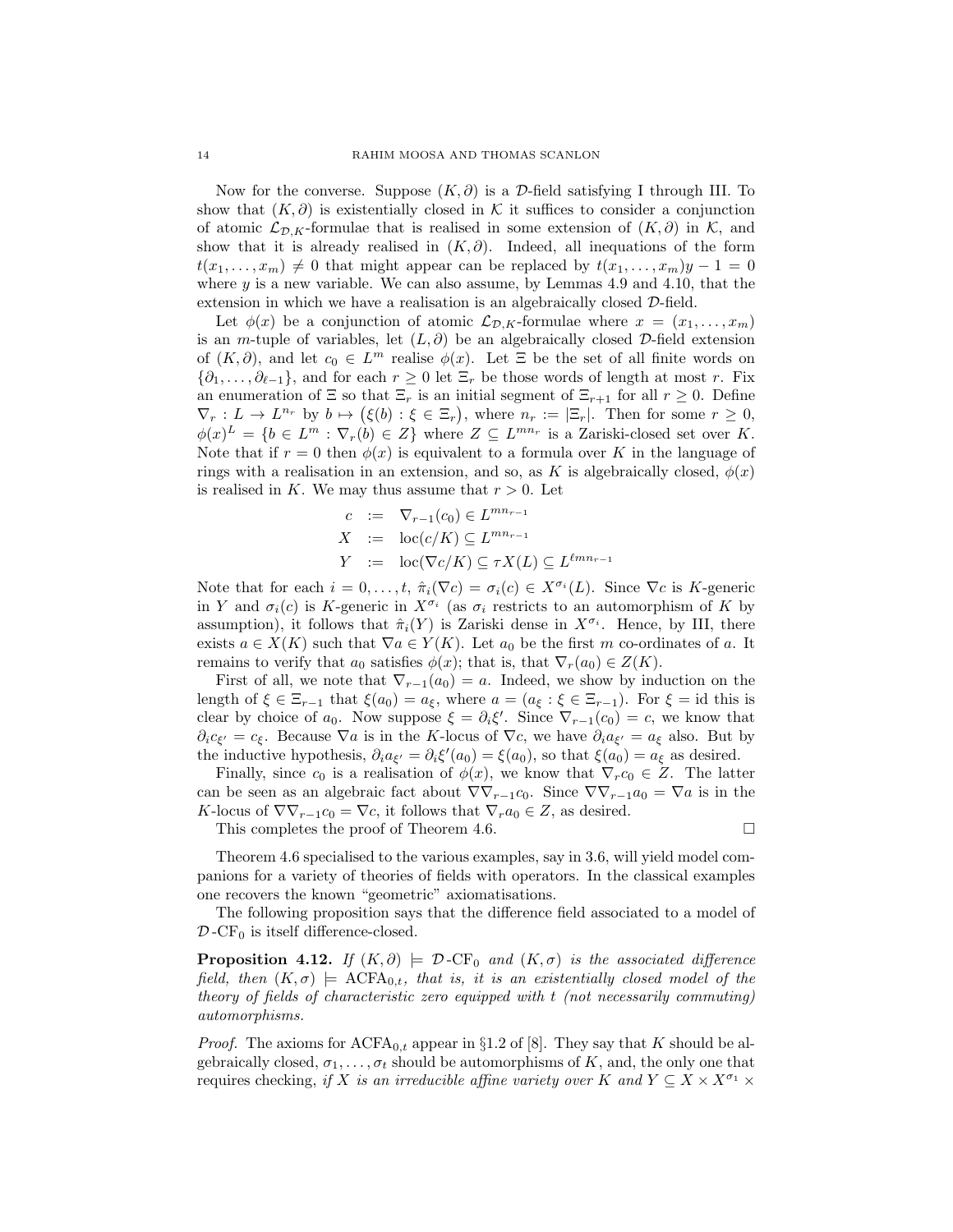$\cdots \times X^{\sigma_t}$  is an irreducible subvariety over K whose projections onto each factor are Zariski-dense, then there should exist  $a \in X(K)$  with  $(a, \sigma_1(a), \ldots, \sigma_t(a)) \in Y(K)$ . To check this, consider the pull-back Y' of Y under  $\tau(X, \mathcal{D}, e) \to X \times X^{\sigma_1} \times \cdots \times X^{\sigma_t}$ , and apply axiom III of Theorem 4.6 to an irreducible component of  $Y'$  that projects dominantly onto Y (there will be one).  $\Box$ 

As a consequence of 4.12 we see that the theory of D-fields imposes no non-trivial functional equations on the associated endomorphisms.

## 5. BASIC MODEL THEORY OF  $\mathcal{D}$ -CF<sub>0</sub>

We begin now to investigate the model theory of  $\mathcal{D}$ -CF<sub>0</sub> using the study of existentially closed difference fields as it appears in §1 of [3] as a template. Assumptions 4.1 and the notation of the previous chapter remain in place.

5.1. **Completions.** We aim to describe the completions of  $\mathcal{D}$ -CF<sub>0</sub>.

**Lemma 5.1.** Suppose  $(K, \partial)$  and  $(L, \gamma)$  are inversive  $D$ -fields extending an inversive  $\mathcal{D}\text{-field } (F, \partial)$  with  $K$  and  $L$  linearly disjoint over  $F$  (inside some fixed common field extension). Then we can simultaneously extend  $(K, \partial)$  and  $(L, \gamma)$  uniquely to a D-field structure on the compositum KL.

*Proof.* It follows from linear disjointedness that  $R := K \otimes_F L$  is an integral domain whose fraction field is the compositum KL. Here we identify K with  $K \otimes 1 \subset R$ , L with  $1 \otimes L \subset R$  and F with  $1 \otimes F = F \otimes 1 \subseteq K \cap L$ . It suffices to find a common extension of  $\partial$  and  $\gamma$  to R. Indeed, by Lemma 4.9 we can then further extend R uniquely to a  $\mathcal{D}\text{-field}$  structure on the fraction field  $KL$ .

Let  $e_1 : K \to \mathcal{D}(K) \subseteq \mathcal{D}(R)$  and  $e_2 : L \to \mathcal{D}(L) \subseteq \mathcal{D}(R)$  be the corresponding A-algebra homomorphisms. Since these agree on  $F$  we have the induced map  $e: R \to \mathcal{D}(R)$  determined by  $e(a \otimes b) := e_1(a)e_2(b)$ , which is easily seen to be an A-algebra homomorphism that extends both  $e_1$  and  $e_2$ . For  $i = 0, \ldots, t$ ,

$$
\pi_i^R e(a \otimes b) = (\pi_i^R e_1(a)) (\pi_i^R e_2(b))
$$
  
=  $(\pi_i^K e_1(a)) (\pi_i^L e_2(b))$   
=  $(\sigma_i(a) \otimes 1) (1 \otimes \tau_i(b))$   
=  $\sigma_i(a) \otimes \tau_i(b)$ 

where the  $\sigma_i$ s and  $\tau_i$ 's are the associated automorphisms of K and L respectively. Applying this to  $i = 0$  we see that  $\pi^R \circ e = \pi_0^R \circ e$  is the identity on R; hence  $(R, e)$  is a D-ring. For  $i \geq 1$ , since  $\sigma_i$  and  $\tau_i$  extend an automorphism of F (by the inversiveness assumption) and K is linearly disjoint from L over F,  $a \otimes b \mapsto$  $\sigma_i(a) \otimes \tau_i(b)$  determines an automorphism of  $R = K \otimes_F L$ . Hence  $\pi_i^R \circ e$  is an automorphism of R for  $i = 1, ..., t$ . So  $(R, e)$  is in the class K, and extends  $(K, e_1)$ and  $(L, e_2)$ , as desired.

**Proposition 5.2.** If  $(K, \partial)$  and  $(L, \gamma)$  are models of  $\mathcal{D}$ -CF<sub>0</sub> with a common algebraically closed inversive  $\mathcal{D}\text{-subfield } F$ , then  $(K,\partial) \equiv_F (L,\gamma)$ .

Proof. Working in a sufficiently saturated algebraically closed field extending K we can find an  $F$ -isomorphic copy of the field  $L$ , say  $L'$ , such that  $K$  and  $L'$  are algebraically disjoint over  $F$ . As  $F$  is algebraically closed,  $K$  and  $L'$  are linearly disjoint over F. Let  $\gamma'$  be a D-structure on L' so that  $(L, \gamma)$  and  $(L', \gamma')$  are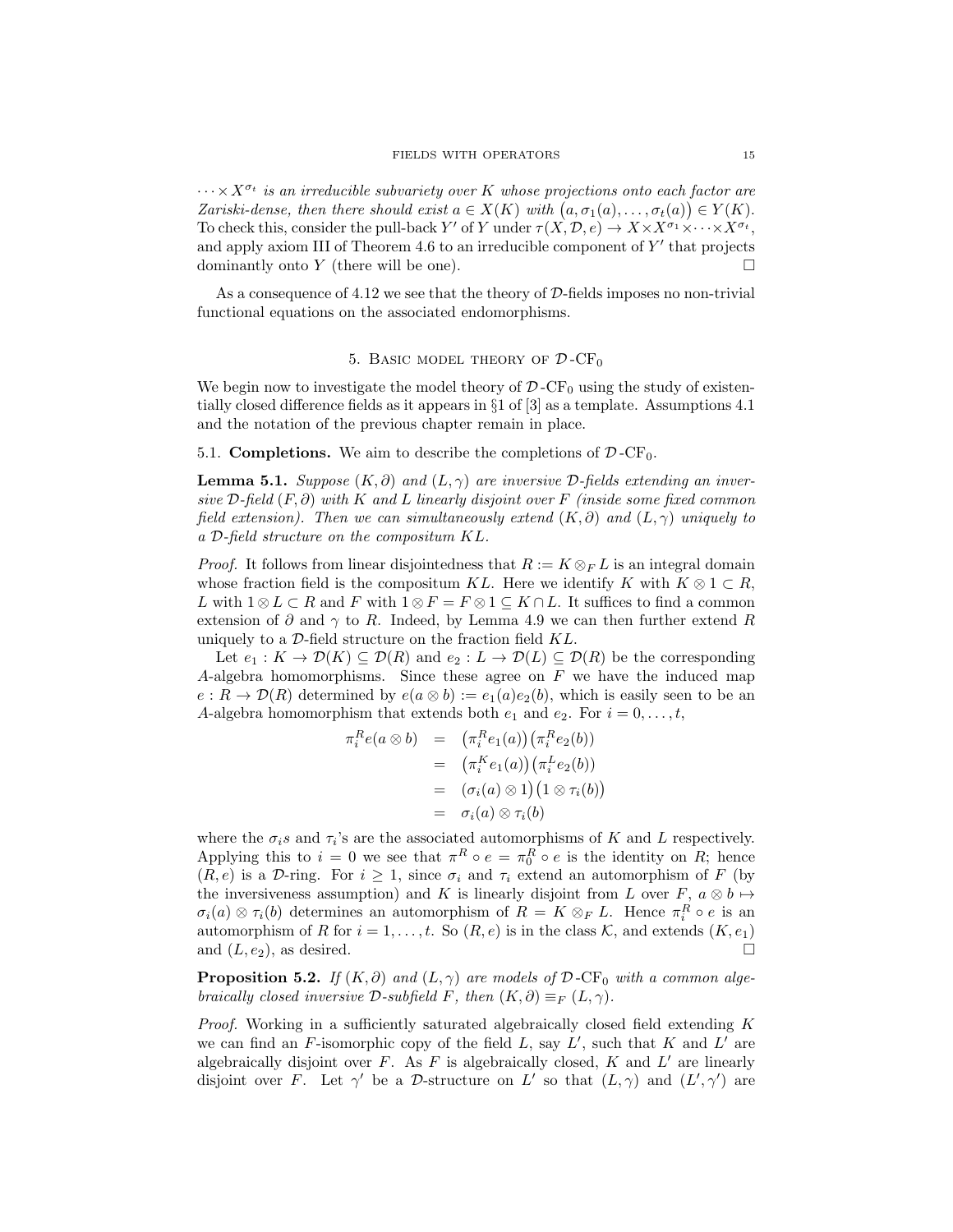isomorphic over F. By Lemma 5.1 we can extend  $(K, \partial)$  and  $(L', \gamma')$  simultaneously to a  $D$ -field structure on  $KL'$ , which we can then extend further to a model, say  $(K',\partial) \models \mathcal{D}\text{-CF}_0$ . By model completeness,  $(K,\partial) \preceq (K',\partial)$  and  $(L',\gamma') \preceq (K',\partial)$ . It follows that  $(K, \partial) \equiv_F (L, \gamma)$ .

**Lemma 5.3.** Suppose  $(F, \partial) \subseteq (K, \partial)$  is a D-field extension such that K is algebraically closed and F is inversive. Then  $F<sup>alg</sup> \subseteq K$  is an inversive  $\mathcal{D}\text{-}subfield$ .

*Proof.* Inversiveness comes for free once we see that  $F^{\text{alg}}$  is a  $D$ -subfield. Let  $a \in$  $F<sup>alg</sup>$  and  $P(x) \in F[x]$  be the minimal poynomial of a. Let  $e: K \to \mathcal{D}(K)$  be the Aalgebra homomorphism corresponding to  $\partial$ . We need to show that  $e(a) \in \mathcal{D}(F^{\text{alg}})$ . Under the identification  $\mathcal{D}(K) = \prod_{i=0}^{t} \mathcal{D}_i(K)$ , we have  $e(a) = (e_0(a), \ldots, e_t(a)),$ where  $e_i := \theta_i^K \circ e$ , and it suffices to show that each  $e_i(a) \in \mathcal{D}_i(F^{\text{alg}})$ . Now  $\sigma_i(a) \in F^{\text{alg}}$  and by the inversiveness assumption  $P^{\sigma_i}(x)$  is the minimal polynomial of  $\sigma_i(a)$  over F. So by Hensel's Lemma  $\sigma_i(a)$  has a lifting to a root of  $P^{e_i}(x)$  in  $\mathcal{D}_i(F^{\text{alg}})$ . On the other hand,  $e_i(a)$  also lifts  $\sigma_i(a)$  to a root of  $P^{e_i}(x)$  in  $\mathcal{D}_i(K)$ . As the extension is étale these liftings agree, and so  $e_i(a) \in \mathcal{D}_i(F^{\text{alg}})$ , as desired.  $\square$ 

Corollary 5.4 (Completions of  $\mathcal{D}$ -CF<sub>0</sub>). The completions of  $\mathcal{D}$ -CF<sub>0</sub> are determined by the difference-field structure on the algebraic closure of the prime D-field. That is, two models  $(K, \partial)$  and  $(L, \gamma)$  of  $\mathcal{D}$ -CF<sub>0</sub> are elementarily equivalent if and only if  $(A^{alg}, \sigma \upharpoonright_{A^{alg}}) \approx_A (A^{alg}, \tau \upharpoonright_{A^{alg}})$ , where  $\sigma$  and  $\tau$  are the sequences of automorphisms of K and L associated to  $\partial$  and  $\gamma$ , respectively.

*Proof.* First of all, both  $(K, \partial)$  and  $(L, \gamma)$  extend the prime D-field A, which is itself inversive (the difference-field structure on A is trivial). Hence, by Lemma 5.3,  $(A^{alg}, \partial \restriction_{A^{alg}})$  and  $(A^{alg}, \gamma \restriction_{A^{alg}})$  are inversive D-field extensions of A. By Lemma 4.10 their D-field structures are determined by the action of the corresponding automorphisms on  $A^{alg}$ . Hence, if  $(A^{alg}, \sigma \upharpoonright_{A^{alg}})$  and  $(A^{alg}, \tau \upharpoonright_{A^{alg}})$  are isomorphic then  $(A^{alg}, \partial \bigcap_{A^{alg}}$  and  $(A^{alg}, \gamma \bigcap_{A^{alg}})$  are isomorphic, and so by Proposition 5.2,  $(K, \partial)$  and  $(L, \gamma)$  are elementarily equivalent. For the converse, if  $(K, \partial) \equiv (L, \gamma)$  then there is an elementary embedding of  $(K, \partial)$  into an elementary extension  $(L', \gamma)$  of  $(L, \gamma)$ . This elementary embedding will restrict to an isomorphism from  $(A^{alg}, \partial \upharpoonright_{A^{alg}})$  to its image in  $(L', \gamma)$ , which is  $(A^{alg}, \gamma \upharpoonright_{A^{alg}})$ . In particular,  $(A^{alg}, \sigma \upharpoonright_{A^{alg}}) \approx_A (A^{alg}, \tau \upharpoonright_{A^{alg}})$ .

5.2. Algebraic closure. We characterise model-theoretic algebraic closure.

**Proposition 5.5.** Suppose  $(K, \partial) \models \mathcal{D}$ -CF<sub>0</sub>. For all  $B \subseteq K$ , acl $(B) = \langle B \rangle^{\text{alg}}$ .

*Proof.* Recall that  $\langle B \rangle$  is the inversive closure of B, the smallest inversive D-subfield of K containing B. As  $\sigma_1, \ldots, \sigma_t$  are  $\mathcal{L}_{\mathcal{D}}$ -definable,  $\langle B \rangle \subseteq \text{dcl}(B)$ . Hence  $F :=$  $\langle B \rangle^{\text{alg}} \subseteq \text{acl}(B)$ . It remains to show that if  $a \in K \backslash F$  then  $\text{tp}(a/F)$  is nonalgebraic.

Note that, by Lemma 5.3,  $F$  is an inversive  $D$ -subfield of  $K$ . Since  $F$  is algebraically closed we can find, in some common field extension, an isomorphic copy of K over F, witnessed say by an F-isomorphism  $\alpha: K \to K'$ , and such that K is linearly disjoint from K' over F. Via  $\alpha$  we can put a D-field structure  $\partial'$  on K' that extends  $(F, \partial)$  and so that  $\alpha$  is an isomorphism of  $\mathcal{D}$ -fields. Now we extend  $(K, \partial)$ and  $(K', \partial')$  to a D-field structure on  $KK'$  using Lemma 5.1, and then further to a model of  $\mathcal{D}$ -CF<sub>0</sub>. We have thus found a common elementary extension of  $(K, \partial)$ and  $(K', \partial')$ . In this elementary extension,  $\alpha(a)$  will be a realisation of tp $(a/F)$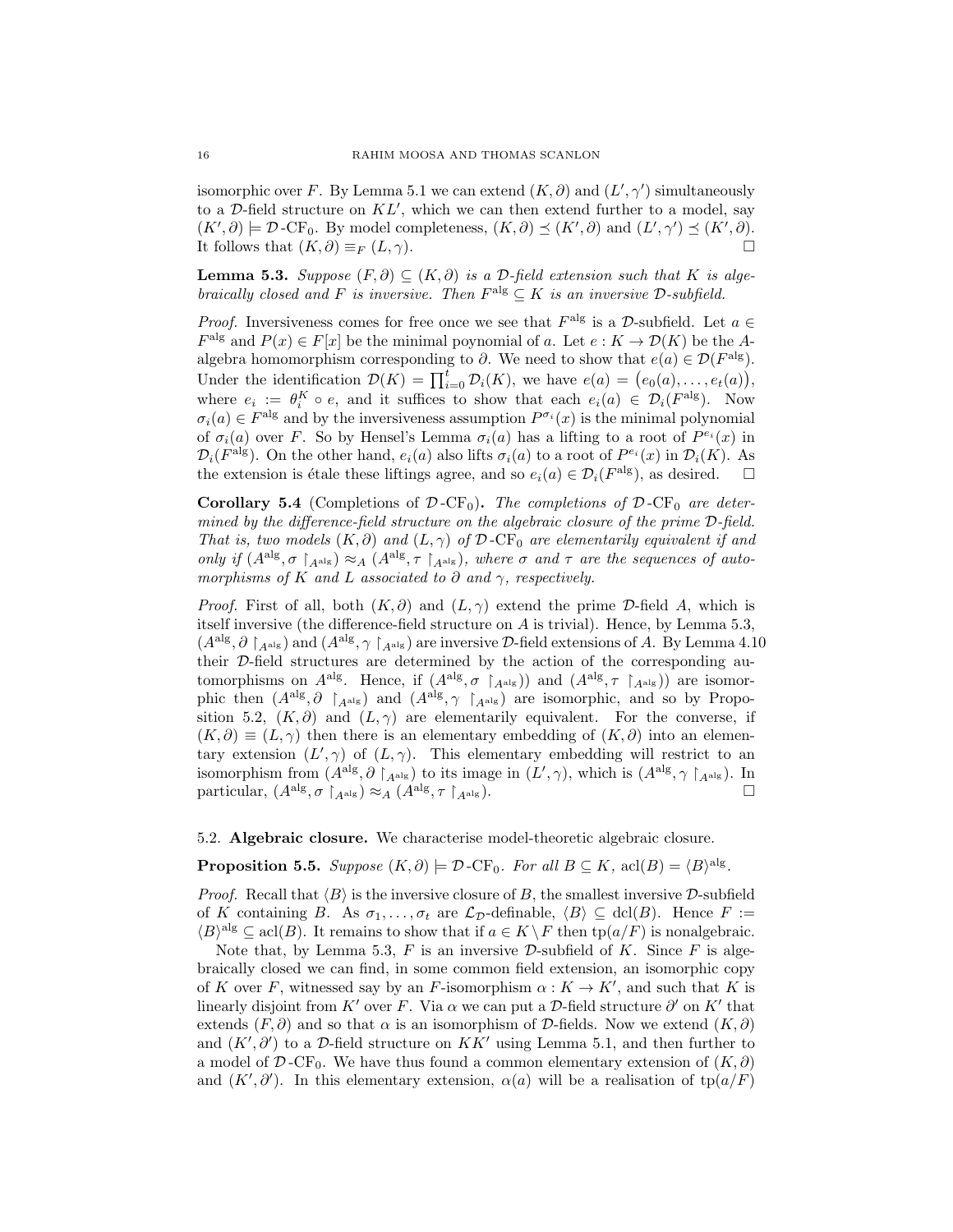that is distinct from a. Iterating, we find infinitely many realisations of  $\text{tp}(a/F)$  in some elementary extension, proving that this type is nonalgebraic.  $\Box$ 

5.3. Types. We characterise types and deduce a quantifier reduction theorem. Recall that  $\Theta a$  is the (infinite) tuple whose co-ordinates are of the form  $\theta a_i$  as  $\theta$  ranges over all finite words on the set  $\{\partial_1, \ldots, \partial_{\ell-1}, \sigma_1^{-1}, \ldots, \sigma_t^{-1}\}.$ 

**Proposition 5.6.** Suppose  $(K, \partial) \models \mathcal{D}$ -CF<sub>0</sub>,  $k \subseteq K$  is an inversive  $\mathcal{D}$ -subfield, and  $a, b \in K^n$ . Then the following are equivalent:

- (i)  $tp(a/k) = tp(b/k),$
- (ii)  $tp_{\sigma}(\Theta a/k) = tp_{\sigma}(\Theta b/k)$  (where  $tp_{\sigma}(c/k)$  denotes the type of c over k in the reduct to the language of difference fields),
- (iii) there is an isomorphism from  $(k\langle a\rangle, \partial)$  to  $(k\langle b\rangle, \partial)$  sending a to b and fixing k that extends to an isomorphism from  $(k\langle a \rangle^{\text{alg}}, \sigma)$  to  $(k\langle b \rangle^{\text{alg}}, \sigma)$ .

*Proof.* (i)  $\implies$  (ii) is clear.

(ii)  $\implies$  (iii). Work in a sufficiently saturated elementary extension  $(L, \partial)$  of  $(K, \partial)$ . Then  $(L, \sigma)$  is also saturated as a difference-field, and so  $tp_{\sigma}(\Theta a/k)$  $\text{tp}_{\sigma}(\Theta b/k)$  is witnessed by a difference-field automorphism  $\alpha$  of L over k, taking Θa to Θb. Then  $\beta := \alpha \restriction_{k(\Theta a)}$  is the desired D-field isomorphism from  $k\langle a \rangle = k(\Theta a)$ to  $k\langle b \rangle = k(\Theta b)$ , and  $\alpha \mid_{k\langle a \rangle}$ <sup>alg</sup> is the desired extension.

(iii)  $\implies$  (i). Let  $\alpha : k\langle a \rangle^{\text{alg}} \to k\langle b \rangle^{\text{alg}}$  be a difference-field isomorphism that takes a to b, fixes k, and restricts to a D-field isomorphism between  $k\langle a \rangle$  and  $k\langle b\rangle$ . Then  $\alpha$  will take  $\partial |_{k\langle a\rangle}$ <sup>alg</sup> to a D-field structure on  $k\langle b\rangle$ <sup>alg</sup> whose associated endomorphism is  $\sigma \upharpoonright_{k(a)^\text{alg}}$ . But by the uniqueness part of Lemma 4.10, this new D-structure must co-incide with  $\partial \big|_{k(b)^\text{alg}}$ . So  $\alpha : k(a)^\text{alg} \to k(b)^\text{alg}$  is also an isomorphism of D-fields. The equality of types is now an immediate consequence of 5.2 and 5.3.  $\Box$ 

**Corollary 5.7** (Quantifier Reduction). Every L-formula  $\phi(x_1, \ldots, x_n)$  is equivalent modulo D-CF<sub>0</sub> to an L-formula of the form  $\exists y \psi(x_1, \ldots, x_n, y)$  where

- $\psi(x_1,\ldots,x_n,y)=\xi(\bar{x},\bar{y})$  where  $\xi$  is a quantifier-free ring formula, the coordinates of  $\bar{x}$  are of the form  $\theta x_i$  where  $\theta \in \Theta$  and  $\bar{y}=(y,\sigma_1(y),\ldots,\sigma_t(y)),$
- each disjunct of ξ written in disjunctive normal form includes a conjunct of the form  $t_N(\bar{x}) \neq 0$  &  $\sum_{j=0}^N t_j(\bar{x})y^j = 0$  where each  $t_i$  is a polynomial.

In particular, when the associated endomorphisms are all trivial the existential quantifier may be omitted and we have quantifier elimination.

Proof. This follows in the standard way from the determination of types given by the equivalence of (i) and (iii) in Proposition 5.6. Note that in condition (iii) of 5.6 the D-field isomorphism between  $k\langle a \rangle$  and  $k\langle b \rangle$  is only required to lift to a difference-field isomorphism of the algebraic closures. It is this feature that allows us, in the quantifier reduction of the Corollary, to not have to consider all terms of the form  $\theta y$  with  $\theta \in \Theta$ , but rather only the  $\sigma_i y$ .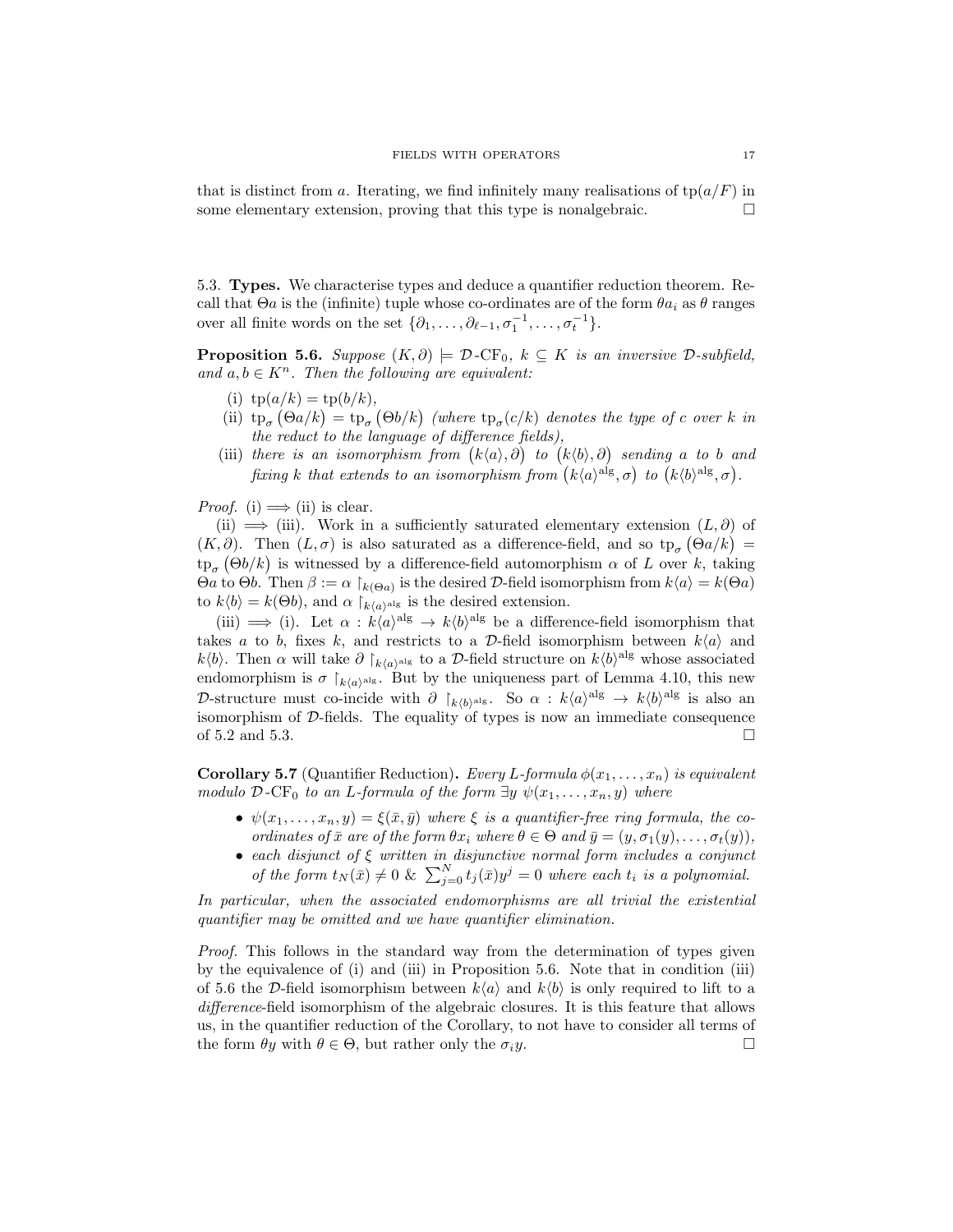5.4. Independence and simplicity. In this section we observe that  $\mathcal{D}$ -CF<sub>0</sub> is simple, and we give an algebraic characterisation of nonforking independence. The results here follow more or less axiomatically from the results of the previous sections, as established by Chatzidakis and Hrushovski in [3].

Let  $(\mathbb{U}, \partial)$  be a sufficiently saturated model of  $\mathcal{D}$ -CF<sub>0</sub>.

**Definition 5.8.** Suppose  $A, B, C$  are (small) subsets of  $U$ . Then  $A$  is independent from B over C, denoted by  $A \bigcup_C B$ , if acl( $A \cup C$ ) is algebraically independent (equivalently linearly disjoint) from  $\operatorname{acl}(B\cup C)$  over  $\operatorname{acl}(C)$ .

**Theorem 5.9.** Independence in  $(\mathbb{U}, \partial)$  satisfies the following properties:

- (a) Symmetry.  $A \bigcup_C B$  implies  $B \bigcup_C A$ .
- (b) Transitivity. Given  $A \subseteq B \subseteq C$  and tuple a,

 $a\bigcup\nolimits_{A}C\text{ if and only if }a\bigcup\nolimits_{B}C\text{ and }a\bigcup\nolimits_{A}B\text{.}%$ 

- (c) Invariance. If  $\alpha \in \text{Aut}(\mathbb{U}, \partial)$  then  $A \perp_C B$  implies  $\alpha(A) \perp_{\alpha(C)} \alpha(B)$ .
- (d) Finite character.  $A \bigcup_C B$  if and only if  $A \bigcup_C B_0$  for all finite  $B_0 \subset B$ .
- (e) Local character. Given a set B and a tuple a, there exists a countable  $B_0 \subset B$  such that  $a \bigcup_{B_0} B$ .
- (f) Extension. Given  $A \subseteq B$  and tuple a, there exists a tuple a' such that  $tp(a/A) = tp(a'/A)$  and  $a' \bigcup_A B$ .
- (g) Independence theorem. Suppose
	- $-$  F is an algebraically closed inversive  $\mathcal{D}\text{-field}$ ,
	- $-$  A and B are supersets of F with  $A \bigcup_{F} B$ ,
	- $a \bigcup_{F} A$  and  $b \bigcup_{F} B$
	- $-\text{tp}(a/F) = \text{tp}(b/F).$

Then there is  $d \perp_F AB$  with  $\text{tp}(d/A) = \text{tp}(a/A)$  and  $\text{tp}(d/B) = \text{tp}(b/B)$ .

In particular, Th( $\mathbb{U}, \partial$ ) is simple and  $\Box$  is nonforking independence.

Proof. (a) through (e) follow easily from the corresponding properties for algebraic independence; part (e) using also the fact that if  $K$  is an inversive  $\mathcal{D}\text{-field}$  then  $K\langle a \rangle$  is countably generated as a field over K.

(f). Let  $F = \operatorname{acl}(A)$ ,  $K = \operatorname{acl}(B)$ , and  $K_1 := F\langle a \rangle^{\operatorname{alg}}$ . Let  $K'_1$  be a fieldisomorphic copy of  $K_1$  over  $F$  – say with  $\alpha: K_1 \to K'_1$  witnessing this – such that  $K'_1$  is linearly disjoint from K over F. We can put a D-field structure  $\partial'$  on  $K'_1$ extending  $(F, \partial)$  such that  $\alpha$  is a  $\mathcal{D}$ -field isomorphism. Now by Lemma 5.1 we can find a model of  $\mathcal{D}$ -CF<sub>0</sub> extending both  $(K'_1, \partial')$  and  $(K, \partial)$ . By Proposition 5.2 and saturation we may assume this model is an elementary substructure of  $(\mathbb{U}, \partial)$ . Hence  $tp(\alpha(a)/F) = tp(a/F)$  by the equivalence of (i) and (iii) in Proposition 5.6, and  $\alpha(a) \bigcup_{A} B$  by linear disjointedness.

(g). We follow the spirit of the argument used for ACFA in [3]. Fix  $c \models p(x) :=$  $tp(a/F) = tp(b/F)$ . It suffices to find A', B' such that

- (i)  $\{A', B', c\}$  is independent over F,
- (ii)  $A'c \models \text{tp}(Aa/F),$
- (iii)  $B'c \models \text{tp}(Bb/F)$ , and
- (iv)  $A'B' \models \text{tp}(AB/F)$ .

Indeed, if  $\alpha \in \text{Aut}_F(\mathbb{U}, \partial)$  with  $\alpha(A'B') = AB$ , then  $d := \alpha(c)$  will witness the conclusion.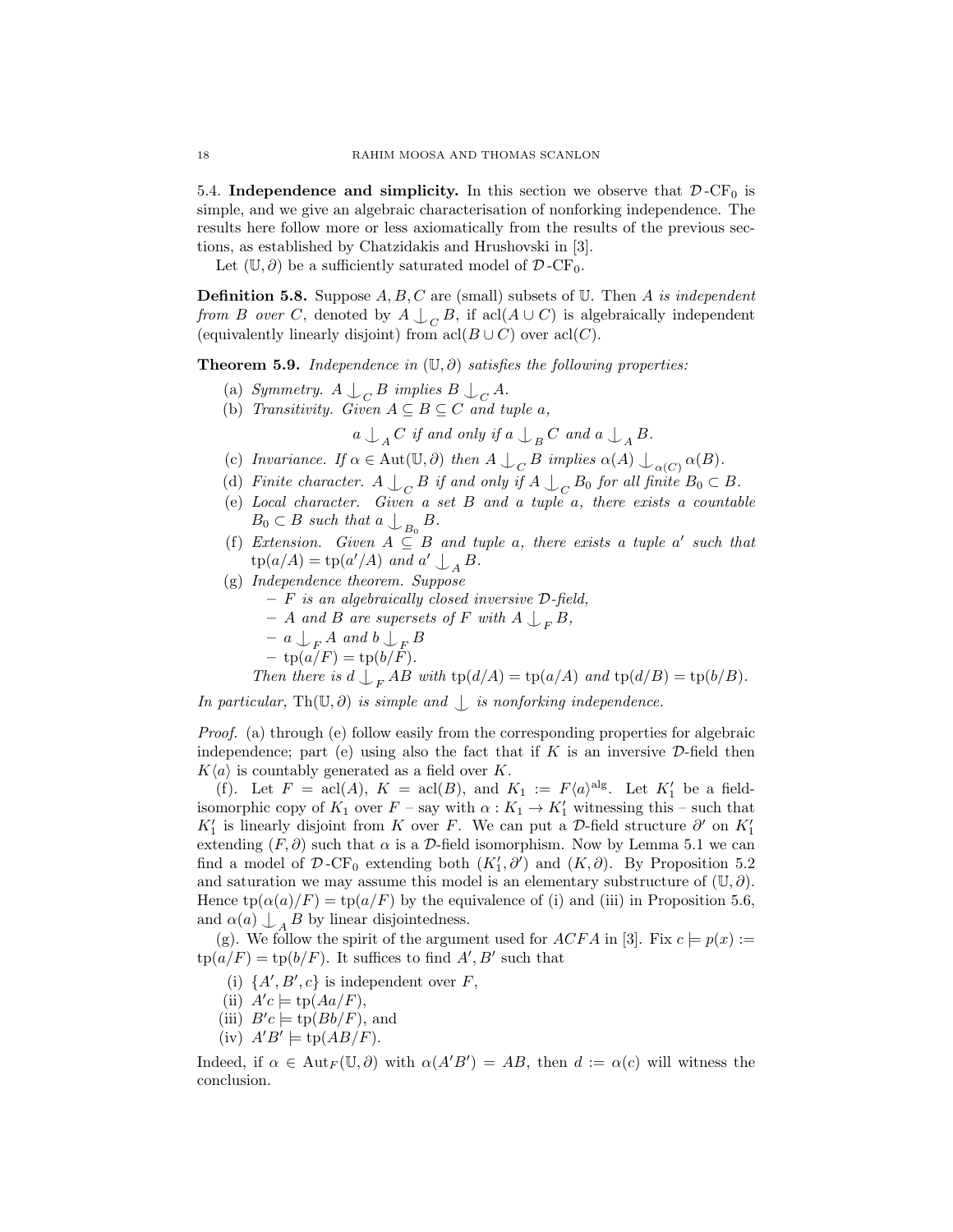Since  $tp(c/F) = tp(a/F) = tp(b/F)$ , there exists A'B' satisfying (ii) and (iii). Moreover, by extension, we may also assume that  $A' \bigcup_{Fc} B'$ . Hence, by transitivity, we have (i) as well. The only thing missing is (iv).

Let  $K_0 := \operatorname{acl}(A') \cdot \operatorname{acl}(B')$ , and  $K_1 := \operatorname{acl}(A'c) \cdot \operatorname{acl}(B'c)$ , and  $K_2 := \operatorname{acl}(A'B')$ . So  $K_1$  and  $K_2$  are field extensions of  $K_0$ . We wish to give  $K_2$  a D-field structure  $\gamma$ such that

(5) 
$$
(K_2, \gamma) \approx_F (\text{acl}(AB), \partial \upharpoonright_{\text{acl}(AB)}).
$$

To do so, denote by  $\alpha$  and  $\beta$  the F-automorphisms of the universe taking A to A' and B to B', respectively. Then since  $A \bigcup_{F} B$  and  $A' \bigcup_{F} B'$ ,  $\alpha \upharpoonright_{\text{acl}(A)} \otimes \beta \upharpoonright_{\text{acl}(B)}$ induces an isomorphism over F between the fields  $\text{acl}(A) \cdot \text{acl}(B)$  and  $\text{acl}(A') \cdot \text{acl}(B')$ , and hence between their field-theoretic algebraic closures  $(\text{acl}(A) \cdot \text{acl}(B))$ <sup>alg</sup> =  $\operatorname{acl}(AB)$  and  $(\operatorname{acl}(A') \cdot \operatorname{acl}(B'))^{\operatorname{alg}} = \operatorname{acl}(A'B') = K_2$ . We use this field isomorphism to define the desired  $\gamma$  on  $K_2$  such that (5) holds.

Since  $\alpha \upharpoonright_{\text{acl}(A)}$  and  $\beta \upharpoonright_{\text{acl}(B)}$  are D-field ismorphisms, we have that  $\gamma$  agrees with  $\partial$  on each of acl(A') and acl(B'). Hence  $\gamma$  must agree with  $\partial$  on the composite  $K_0$ . That is,  $(K_1, \partial \rvert_{K_1})$  and  $(K_2, \gamma)$  are D-field extensions of  $(K_0, \partial \rvert_{K_0})$ . If we can find a common extension  $\tau$  of  $\partial |_{K_1}$  and  $\gamma$  to the composite  $K_1 \cdot K_2$ , then we could extend  $(K_1 \cdot K_2, \tau)$  to a model of D-CF<sub>0</sub> which will be elementarily embeddable in  $(\mathbb{U}, \partial)$  over F by Proposition 5.2. We will thus have achieved (iv) because of (5), without ruining (i) through (iii), thereby proving the independence theorem.

To find such an extension, by Lemma 5.1, it suffices to show that  $K_1$  and  $K_2$ are linearly disjoint over  $K_0$ . This follows from the following field-theoretic fact proved by Chatzidakis and Hrushovski in [3]: If  $A, B, C$  are algebraically closed fields extending an algebraically closed field F, with C algebraically independent from AB over F, then  $(AC)^{alg}(BC)^{alg}$  is linearly disjoint from  $(AB)^{alg}$  over  $AB$ .<sup>3</sup>  $\Box$ 

**Definition 5.10** (Dimension). Suppose a is a tuple and k is an algebraically closed inversive D-subfield. We let  $\dim_{\mathcal{D}}(a/k) := (\text{trdeg}(\Theta_r(a)/k) : r < \omega)$ where  $\Theta_r(a) := (\theta a : \theta \text{ a word of length } \leq r \text{ on } \{\partial_1, \ldots, \partial_\ell, \sigma_1^{-1}, \ldots, \sigma_t^{-1}\}).$  We view  $\dim_{\mathcal{D}}(a/k)$  as an element of  $\omega^{\omega}$  equipped with the lexicographic ordering.

Note that this dimension is not preserved under interdefinability, and that a more robust notion would depend only on the the eventual growth of the sequence of transcendence degrees. This dimension should be regarded as an analogue of the Kolchin function in differential algebra. In some sense, it is too fine, but it will measure nonforking.

**Lemma 5.11.** Suppose a is a tuple and  $k \subseteq L$  are algebraically closed inversive D-subfields. Then  $a \bigcup_k L$  if and only if  $\dim_\mathcal{D}(a/L) = \dim_\mathcal{D}(a/k)$ .

<sup>&</sup>lt;sup>3</sup>See Remark 2 following the proof of the Generalised Independence Theorem in [3].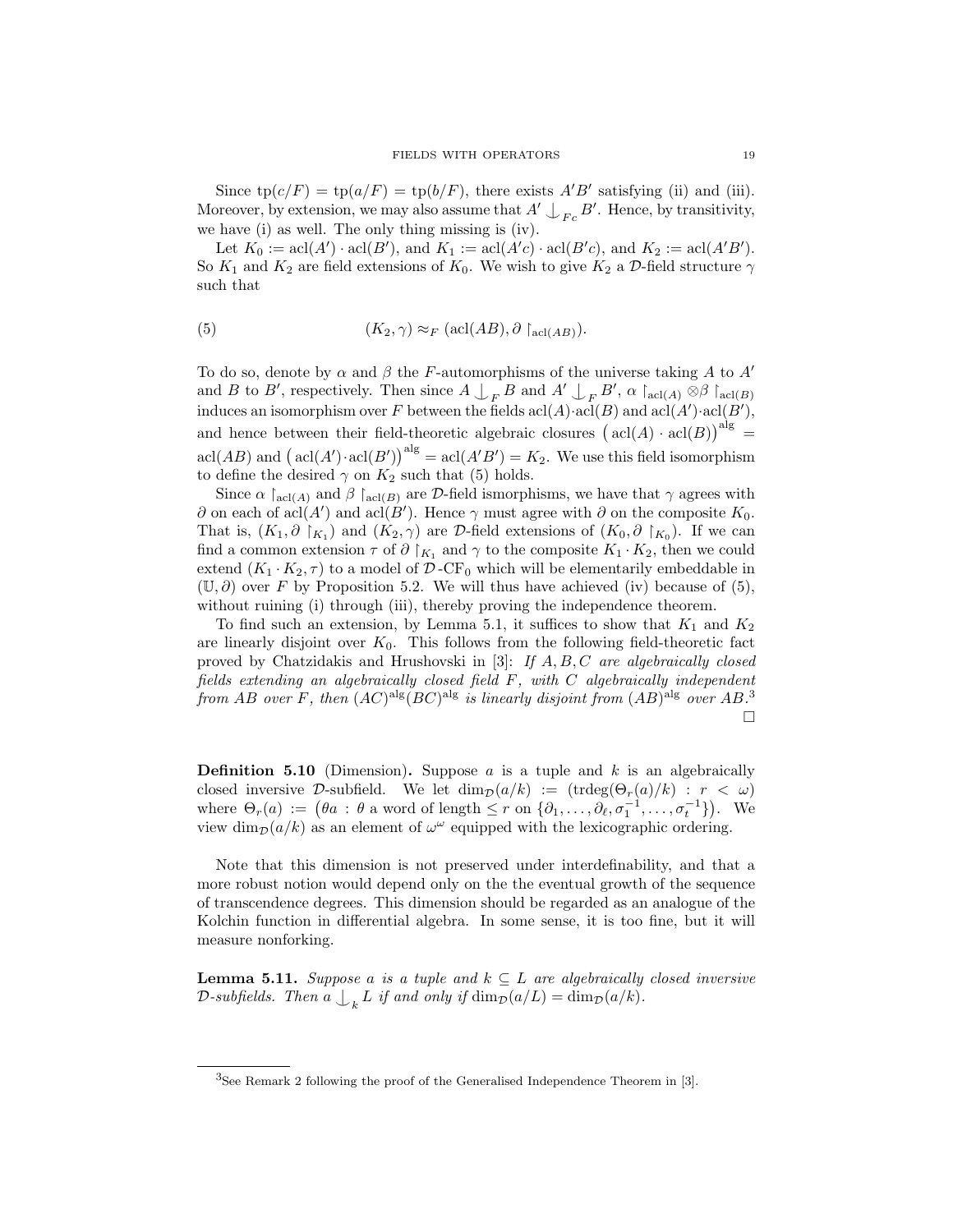*Proof.*  
\n
$$
a \perp L \iff \text{acl}(ka)
$$
 is algebraically independent of *L* over *k* (by definition)  
\n $\iff k(\Theta a)^{\text{alg}}$  is algebraically independent of *L* over *k* (by 5.5)  
\n $\iff k(\Theta_r(a))^{\text{alg}}$  is algebraically independent of *L* over *k* for all  $r < \omega$   
\n $\iff \text{trdeg}(\Theta_r(a)/L) = \text{trdeg}(\Theta_r(a)/k)$  for all  $r < \omega$   
\n $\iff \dim_{\mathcal{D}}(a/L) = \dim_{\mathcal{D}}(a/k)$ 

5.5. Elimination of imaginaries. We follow the same basic strategy for proving elimination of imaginaries as that of Chatzidakis and Hrushovski in [3].

### Theorem 5.12. Th $(\mathbb{U}, \partial)$  eliminates imaginaries.

*Proof.* The proof of elimination of imaginaries for ACFA given in  $\S1.10$  of [3] actually proves that a simple theory which satisfies the independence theorem over algebraically closed sets will admit weak elimination of imaginaries if the following holds: given any imaginary element  $e = f(a)$ , where a is a tuple from the home sort and f is a definable function, there exists  $c \models$  tp  $(a/\operatorname{acl}^{eq}(e) \cap \mathbb{U})$  with  $f(c) = e$ and  $c \int_{\text{acl}^{\text{eq}}(e) \cap \mathbb{U}} a$ . Since in any theory of fields weak elimination of imaginaries implies full elimination of imaginaries, it suffices to prove the existence of such a c.

Let  $E := \text{acl}^{\text{eq}}(e) \cap \mathbb{U}$ . As pointed out in §1.10 of [3], Neumann's Lemma implies that there exists  $b \models \text{tp}(a/Ee)$  with  $\text{acl}^{\text{eq}}(Ea) \cap \text{acl}^{\text{eq}}(Eb) \cap \mathbb{U} = E$ . Let  $S$  denote the set of all such  $b$ . We first claim that  $S$  contains an element of maximal dim<sub>p</sub> over acl(Ea) in the lexicographic ordering. First, for each r, choose  $b_r \in S$  so that  $(\text{trdeg}(\Theta_i(b_r)/\text{acl}(E_a)) : i \leq r)$  is maximal possible. Let  $n_r := \text{trdeg}(\Theta_r(b_r)/\text{acl}(Ea))$ . Note that for all  $i \leq r$ ,  $\text{trdeg}(\Theta_i(b_r)/\text{acl}(Ea)) = n_i$ . Now let  $\Phi(x)$  be the partial type over acl $(Ea)$  saying that

 $x \models \text{tp}(a/Ee),$  $\operatorname{acl}^{\text{eq}}(Ea) \cap \operatorname{acl}^{\text{eq}}(Ex) \cap \mathbb{U} = E$ , and, for each  $r < \omega$ , trdeg $(\Theta_r(x)/\text{acl}(Ea)) \geq n_r$ .

The  $b_r$ 's witness that  $\Phi(x)$  is finitely satisfiable, and hence by compactness it is satisfiable. Letting b realise  $\Phi(x)$  we have that  $b \models \text{tp}(a/EE)$ , acl<sup>eq</sup>(Ea)∩acl<sup>eq</sup>(Eb)∩  $\mathbb{U} = E$ , and  $\dim_{\mathcal{D}}(b/\operatorname{acl}(Ea))$  is maximal such.

Now we proceed as in §1.10 of [3]. Let  $c \models \text{tp}(b/\text{acl}(Ea))$  with  $c \bigcup_{E_a} b$ . Then  $c \models \text{tp}(a/Ee)$  and so  $f(c) = e$ . So it remains to show that  $c \bigcup_{E} a$ .

We have that  $\mathrm{acl}^{\mathrm{eq}}(Ec) \cap \mathrm{acl}^{\mathrm{eq}}(Eb) \subseteq \mathrm{acl}^{\mathrm{eq}}(Ea)$  by independence, and hence  $\text{acl}^{\text{eq}}(Ec) \cap \text{acl}^{\text{eq}}(Eb) \cap \mathbb{U} \subseteq \text{acl}^{\text{eq}}(Ea) \cap \text{acl}^{\text{eq}}(Eb) \cap \mathbb{U} = E.$  Letting c' be such that  $\text{tp}(bc/Ee) = \text{tp}(ac/EE)$  we have that  $c' \models \text{tp}(a/EE)$  and  $\text{acl}^{\text{eq}}(Ec') \cap \text{acl}^{\text{eq}}(Ea) \cap$  $\mathbb{U} = E$ . So by maximality,  $\dim_{\mathcal{D}}(c'/\text{acl}(E_a)) \leq \dim_{\mathcal{D}}(b/\text{acl}(E_a))$ . Hence, as  $\dim_{\mathcal{D}}$ is automorphism invariant,  $\dim_{\mathcal{D}}(c/\text{acl}(Eb)) \leq \dim_{\mathcal{D}}(b/\text{acl}(Ea)).$  But, on the other hand,

 $\dim_{\mathcal{D}}(c/\operatorname{acl}(Eb)) \geq \dim_{\mathcal{D}}(c/\operatorname{acl}(Eab)) = \dim_{\mathcal{D}}(c/\operatorname{acl}(Ea)) = \dim_{\mathcal{D}}(b/\operatorname{acl}(Ea))$ 

where the first equality is by Lemma 5.11. Hence we have equality throughout, and  $\dim_{\mathcal{D}}(c/\operatorname{acl}(Eb)) = \dim_{\mathcal{D}}(c/\operatorname{acl}(Eab))$  which, by Lemma 5.11 again, implies that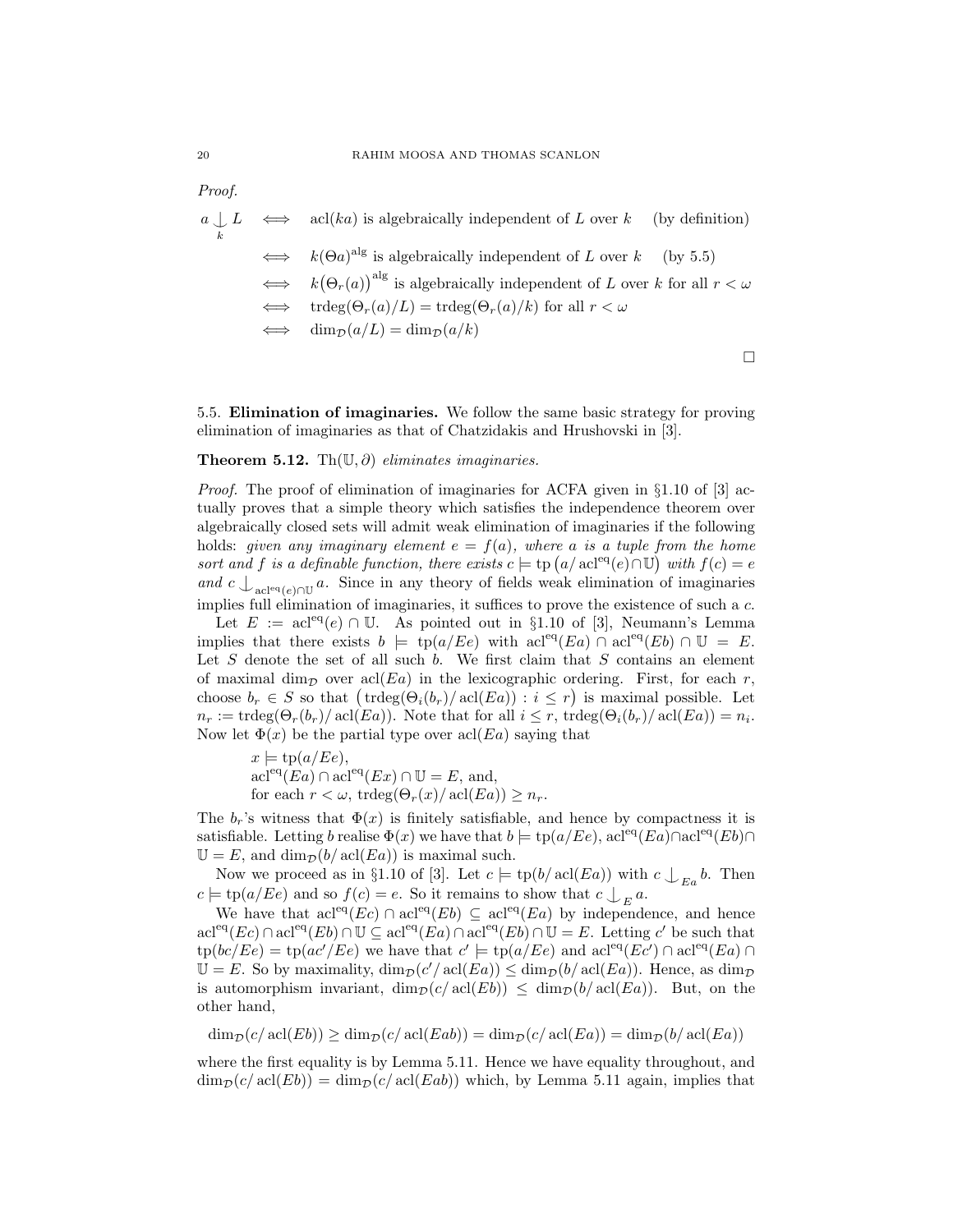$c \perp_{Eb} a$ . Since we also have  $c \perp_{Ea} b$ , and  $\text{acl}^{\text{eq}}(Ea) \cap \text{acl}^{\text{eq}}(Eb) \cap \mathbb{U} = E$ , we get  $c \bigcup_{E} ab$ . In particular  $c \bigcup_{E}$ a, as desired.  $\Box$ 

### 6. The Zilber dichotomy for finite-dimensional minimal types

In this final chapter we begin to study the fine structure of definable sets in  $\mathcal{D}$ -CF<sub>0</sub>. As is by now a standard approach, the first step is to prove a Zilber dichotomy type theorem for the types of SU-rank one as these form the building blocks of the finite rank definable sets. A second step, which we do not carry out here, would be to consider regular types more generally.

Our current methods only allow us to prove the Zilber dichotomy when the types in question are "finite-dimensional" in a sense that we now make precise. We continue to work in a sufficiently saturated model  $(\mathbb{U}, \partial) \models \mathcal{D} \text{-CF}_0$ , and over a (small) inversive  $\mathcal{D}$ -subfield k.

**Definition 6.1.** A type  $p = \text{tp}(a/k)$  is called *finite-dimensional* if the D-field generated by a over  $k$  is of finite transcendence degree over  $k$ .

From Proposition 5.5 we know that in general  $\text{acl}(ka) = k\langle a \rangle^{\text{alg}}$ , the fieldtheoretic algebraic closure of the *inversive*  $\mathcal{D}\text{-field generated by }a$  over k. The anonymous referee of an earlier version of this paper pointed out to us that in the finite-dimensional case the inversiveness comes for free:

**Lemma 6.2.** Suppose tp( $a/k$ ) is finite-dimensional. Then acl( $ka$ ) is the fieldtheoretic algebraic closure of the  $\mathcal{D}\text{-field}$  generated by a over k.

*Proof.* Let L be the D-field generated by a over k. So if  $\Xi$  is the set of all finite words on  $\{\partial_1,\ldots,\partial_{\ell-1}\},\$  then  $L = k(\xi a : \xi \in \Xi)$ . We need to show that  $L^{\text{alg}}$  is already inversive. Let  $b \in L^{\text{alg}}$ , and fix one of the associated endomorphisms  $\sigma_i$ . By finitedimensionality, that is by the finite transcendence of  $L^{alg}$  over k, for some  $r \geq 0$ ,  $\{b, \sigma_i b, \ldots, \sigma_i^r b\}$  is algebraically dependent over k. Applying  $\sigma_i^{-1}$  sufficiently many times to the algebraic relation witnessing this, we get that  $b \in k(\sigma_i b, \ldots, \sigma_i^r b)^{\text{alg}}$ . Applying  $\sigma_i^{-1}$  one more time, we get  $\sigma_i^{-1}b \in k(b, \sigma_i b, \ldots, \sigma_i^{r-1}b)^{\text{alg}} \subseteq L^{\text{alg}}$ . So  $L^{\text{alg}}$ is inversive, as desired.

Corollary 6.3. Suppose  $tp(a/k)$  is finite-dimensional and let  $\Xi$  be the set of all finite words on  $\{\partial_1,\ldots,\partial_{\ell-1}\}$ . For L any inversive D-field extending k,

> $a \nightharpoonup_k$ L  $\iff$  trdeg  $(k(\xi a : \xi \in \Xi)/k) = \text{trdeg}(L(\xi a : \xi \in \Xi)/L)$

*Proof.* By Lemma 6.2,  $\text{acl}(ka) = k(\xi a : \xi \in \Xi)^{\text{alg}}$ . So by definition,  $a \bigcup_k L$  if and only if and only if  $k(\xi a : \xi \in \Xi)$ <sup>alg</sup> is algebraically independent of  $L^{alg}$  over  $k^{alg}$ . Since  $k(\xi a : \xi \in \Xi)$  is of finite transcendence degree over k, this last condition is equivalent to the one stated in the corollary.  $\square$ 

**Definition 6.4.** The field of constants is  $C := \{x \in \mathbb{U} : e(x) = s^{\mathbb{U}}(x)\}.$ 

The goal of this chapter is to prove that if  $p$  is a finite-dimensional type of SU-rank one, then either  $p$  is one-based or it is almost internal to the field of constants. We follow here the strategy of Pillay and Ziegler [16] by proving first a canonical base property (see 6.18 for a precise statement in our context) using an appropriate notion of jet space. For finite-dimensional differential and difference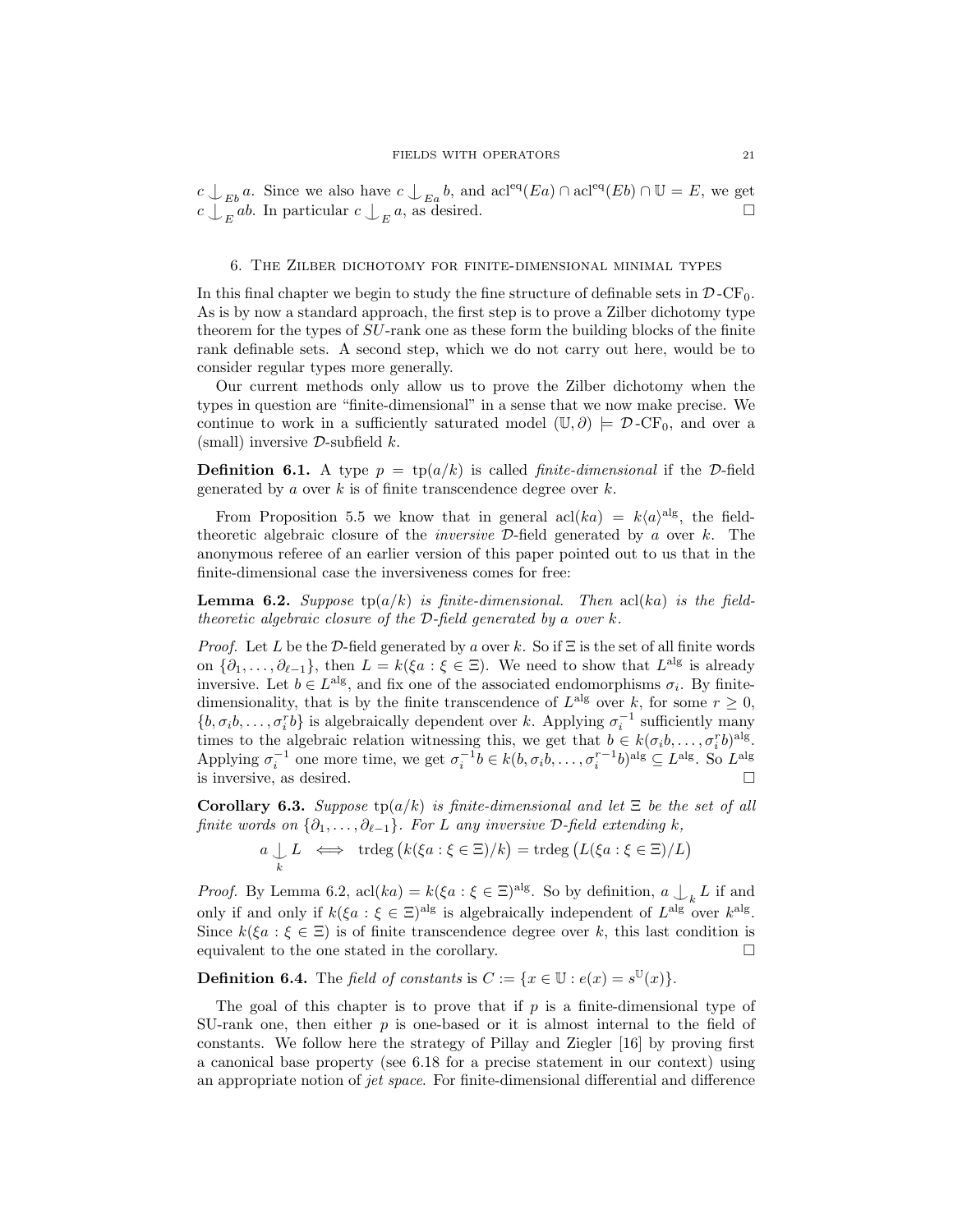varieties, Pillay and Ziegler gave a rather direct construction using δ-modules and  $\sigma$ -modules respectively. Significant complications arise when one tries to generalise their construction to finite-dimensional D-varieties, and while we expect that a D-modules approach to jet spaces can be made to work, such a theory is not yet ready. Instead we will use the theory of jet spaces that we developed in [14], a theory that does not assume finite-dimensionality and is well-suited to the present context. However, some preliminaries are necessary to relate the formalisms of that paper and the current one.

Assumptions 4.1 and the notation of Chapter 4 remain in place.

6.1. **Iterativity.** We begin by describing how  $\mathcal{D}$  gives rise to a generalised iterative Hasse-Schmidt system in the sense of [14]. The construction here is essentially the same as (though dual to) that of Kamensky (Proposition 2.3.2 of [10]).

First of all, one can always form a completely free iterative Hasse-Schmidt system by simply iterating  $D$  with itself. That is, one defines the projective system of finite free algebra schemes  $(\mathcal{D}^{(n)}, s_n, \psi_n)$  by

$$
\mathcal{D}^{(n+1)}(R) = \mathcal{D}(\mathcal{D}^{(n)}(R))
$$
\n
$$
s_{n+1}^R := s^{\mathcal{D}^n(R)} \circ s_n^R : R \to \mathcal{D}^{(n+1)}(R)
$$
\n
$$
\psi_{n+1}^R := (\psi_n^R)^{\ell} \circ \psi^{\mathcal{D}^{(n)}(R)} : \mathcal{D}^{(n+1)}(R) \to (R^{\ell})^{n+1}
$$
\n
$$
f_{n+1}^R := \pi^{\mathcal{D}^{(n)}(R)} : \mathcal{D}^{(n+1)}(R) \to \mathcal{D}^{(n)}(R)
$$

for any A-algebra R. For details on composing finite free S-algebras see  $\S 4.2$  of [13]. Equipped with the trivial iterativity maps (since  $\mathcal{D}^{(n+m)} = \mathcal{D}^{(n)} \circ \mathcal{D}^{(m)}$ ), this becomes a generalised iterative Hasse-Schmidt system (see 2.2 and 2.17 of [14]).

However, the above construction does not take into account the fact that in our D-rings  $(R, e)$ , the coefficient of  $\epsilon_0$  in  $e(a)$  is always a. In other words, the fact that e is a section to  $\pi = \text{pr}_1 \circ \psi$ . We will thus need to define a sequence of subalgebra schemes  $\mathcal{D}_n \subseteq \mathcal{D}^{(n)}$  by identifying the appropriate co-ordinates. This is done as follows. Given an A-algebra R, fix the R-basis  $\{\epsilon_{i_1} \otimes \cdots \otimes \epsilon_{i_n} : 0 \leq i_j \leq \ell - 1\}$  for  $\mathcal{D}^{(n)}(R)$ . Define  $(i_1,\ldots,i_n) \sim (j_1,\ldots,j_n)$  if  $(i_1,\ldots,i_n)$  and  $(j_1,\ldots,j_n)$  yield the same ordered tuple when all the zeros are dropped. Then  $\mathcal{D}_n(R)$  is the subalgebra of elements

$$
\left\{\sum r_{i_1,\ldots,i_n}(\epsilon_{i_1}\otimes\cdots\otimes\epsilon_{i_n})\mid r_{i_1,\ldots,i_n}=r_{j_1,\ldots,j_n}\text{ whenever }(i_1,\ldots,i_n)\sim(j_1,\ldots,j_n)\right\}
$$

It follows from this that  $\psi_n: \mathcal{D}^{(n)} \to (\mathbb{S}^{\ell})^n$  maps  $\mathcal{D}_n$  onto the diagonal defined by equating the  $(i_1, \ldots, i_n)$ th and  $(j_1, \ldots, j_n)$ th co-ordinates whenever  $(i_1, \ldots, i_n) \sim$  $(j_1, \ldots, j_n)$ . This diagonal is canonically identified with the free S-module scheme  $\mathbb{S}^{L_n}$  where  $L_n := \{(i_1, \ldots, i_m) : 0 \leq m \leq n, 0 < i_j \leq \ell - 1\}.$ 

**Remark 6.5.** We can define  $\mathcal{D}_n$  in a co-ordinate free manner as follows. Given  $n > 0$  and  $1 \leq i \leq n$ , consider the morphism of algebra schemes

$$
\lambda_{i,n} := \mathcal{D}^{i-1}(f_{n-i+1}) : \mathcal{D}^{(n)} \to \mathcal{D}^{(n-1)}
$$

Then  $\mathcal{D}_n$  is the equaliser of  $\lambda_{1,n}, \ldots, \lambda_{n,n}$ .

The following properties follow:

- $s_n : \mathbb{S} \to \mathcal{D}^{(n)}$  maps  $\mathbb{S}$  to  $\mathcal{D}_n$ , so the latter becomes an  $\mathbb{S}$ -algebra scheme.
- $\psi_n: \mathcal{D}^{(n)} \to (\mathbb{S}^{\ell})^n$  maps  $\mathcal{D}_n$  to  $\mathbb{S}^{L_n}$  isomorphically as an S-module
- $f_n: \mathcal{D}^{(n)} \to \mathcal{D}^{(n-1)}$  restricts to a surjective morphism of S-algebra schemes from  $\mathcal{D}_n$  to  $\mathcal{D}_{n-1}$ .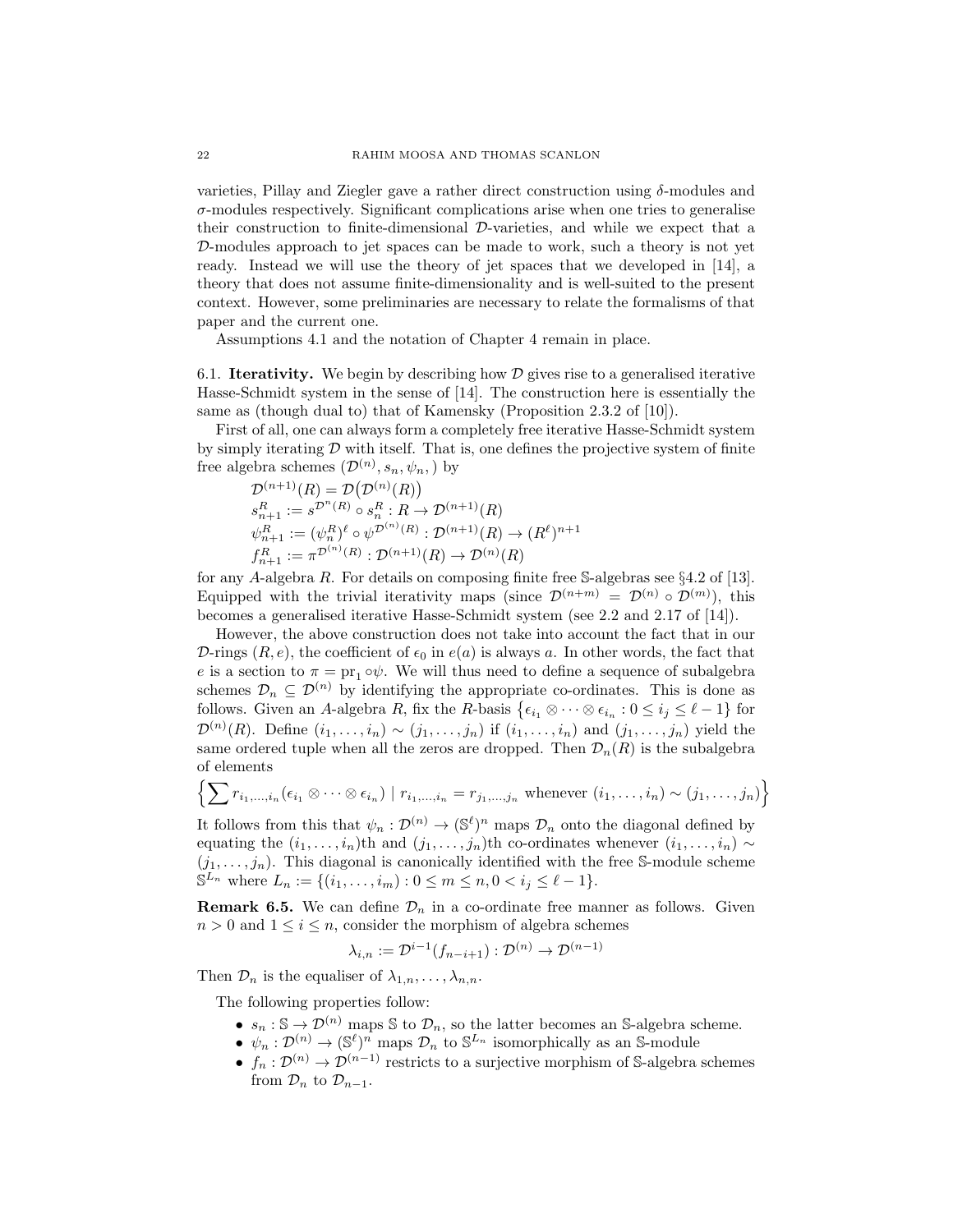• As subalgebra schemes of  $\mathcal{D}^{(m+n)}$ ,  $\mathcal{D}_{m+n} \subseteq \mathcal{D}_m \circ \mathcal{D}_n$ .

Hence,  $\underline{\mathcal{D}} := (\mathcal{D}_n)$  is a generalised iterative Hasse-Schmidt system, where the iterativity maps  $\mathcal{D}_{m+n} \to \mathcal{D}_m \circ \mathcal{D}_n$  are just the inclusions.

**Proposition 6.6.** Suppose  $(R, e)$  is a D-ring. Then there is a unique iterative  $\underline{\mathcal{D}}$ -ring structure  $E = (E_n : R \to \mathcal{D}_n(R) : n < \omega)$  on R with  $E_1 = e$ . In terms of  $co-ordinates, this  $D\rightarrow ring$  structure is given by$ 

(6) 
$$
E_n(a) = \sum_{(i_1,\ldots,i_m)\in L_n} \partial_{i_1} \cdots \partial_{i_m}(a) \epsilon_{i_1,\ldots,i_m}
$$

where  $L_n := \{(i_1, ..., i_m) : 0 \le m \le n, 0 < i_j \le \ell - 1\}$  and  $\{\epsilon_{i_1,...,i_m}\}$  is the R-basis for  $\mathcal{D}_n(R)$  obtained from the standard basis for  $R^{L_n}$  via  $\psi_n^R$ .

*Proof.* First of all, recall that  $E = (E_n : R \to \mathcal{D}_n(R) : n < \omega)$  is an iterative  $\underline{\mathcal{D}}$ -ring structure on  $R$ , according to Definitions 2.2 and 2.17 of [14], if the maps are all ring homomorphisms and

- (i)  $E_0 = id$
- (ii)  $f_{m,n}^R \circ E_m = E_n$  for all  $m \ge n$ , where  $f_{m,n} : \mathcal{D}_m \to \mathcal{D}_n$  is  $f_m \circ \cdots \circ f_{n+1}$ , (iii)  $E_{m+n} = \mathcal{D}_m(E_n) \circ E_m$  for all  $m, n$ .

For existence, we define  $E_n: R \to \mathcal{D}^{(n)}(R)$  by composing e with itself n-times. That is, recursively,  $E_0 = id$  and  $E_{n+1} = \mathcal{D}(E_n) \circ e$ . That  $E_n$  maps R to  $\mathcal{D}_n(R)$ , and that it has the form claimed in (6), is not difficult to check using the fact that  $e(a) = a + \partial_1(a)\epsilon + \cdots + \partial_{\ell-1}(a)\epsilon_{\ell-1}$ . Properties (i) through (iii) follow more or less immediately from (6).

For uniqueness, note that the assumption that  $E_1 = e$  and property (iii) force  $E_{n+1} = \mathcal{D}(E_n) \circ e$ , so that the above construction is the only one possible.  $\Box$ 

6.2.  $\mathcal{D}$ -varieties and generic points. We return now to our saturated model  $(\mathbb{U}, \partial)$  of D-CF<sub>0</sub>, and equip it with the definable iterative D-field structure E given by Proposition 6.6. We fix also an inversive  $\mathcal{D}\text{-subfield }k$ .

In Chapter 3 of  $[14]$  the rudiments of  $\mathcal{D}$ -algebraic geometry are developed. Let us recap some of the notions introduced there. We work inside a fixed irreducible algebraic variety X over k. While the treatment in  $[14]$  is more general, for the sake of concreteness and also with an eye toward our model-theoretic intentions, we will assume that X is affine. By a  $\mathcal{D}\text{-subvariety of }X$  over k is meant a sequence  $\underline{Z} = (Z_n)_{n \leq \omega}$  of subvarieties  $Z_n \subseteq \tau_n X$  over k such that for all  $0 < n < \omega$ ,

(1)  $\hat{f}_n : \tau_n X \to \tau_{n-1} X$  restricts to a morphism from  $Z_n \to Z_{n-1}$ , and (2)  $Z_n \subseteq \tau(Z_{n-1}).$ 

Here,  $\tau_n X = \tau(X, \mathcal{D}_n, E_n)$  is the *n*th prolongation of X in the sense of §2.1 of [14]. In particular,  $\tau_n X(\mathbb{U})$  is canonically identified with  $X(\mathcal{D}_n(\mathbb{U}))$ . For general properties of these prolongation functors see §4 of [13].

Remark 6.7. The iterativity condition of Definition 3.1 of [14] here simplifies to (2) above because the iterativity map here is just the containment  $\mathcal{D}_n \subseteq \mathcal{D}_{n-1} \circ \mathcal{D}$  as subschemes of  $\mathcal{D}^{(n)}$ .

The map  $E_n$  induces a definable map  $\nabla_n : X(\mathbb{U}) \to \tau_n X(\mathbb{U})$  which with respect to the standard bases is given by

$$
\nabla_n(p) := \left(\partial_{i_1} \cdots \partial_{i_m}(p) : 0 \le m \le n, 0 < i_j \le \ell - 1\right)
$$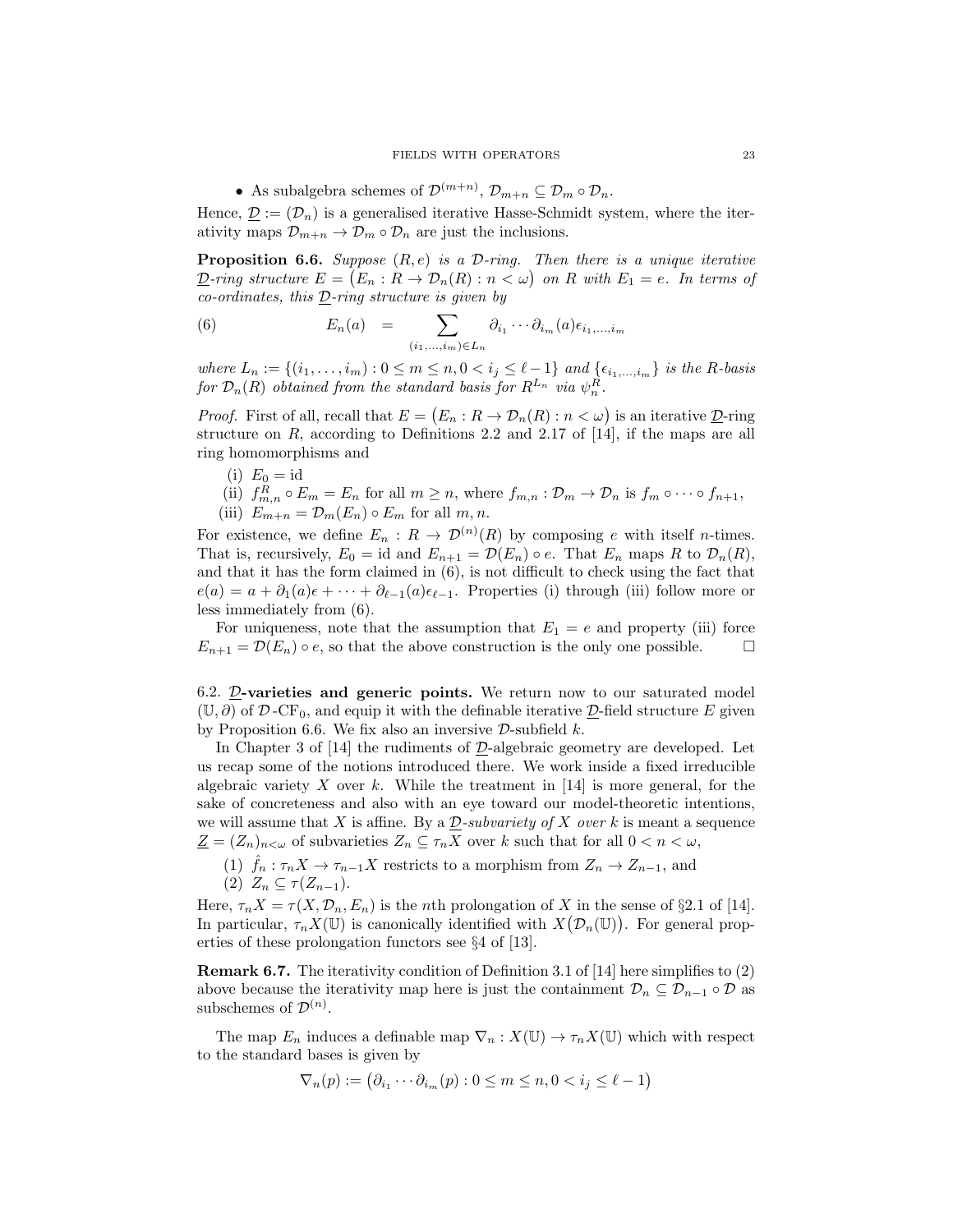We have seen this map appear already in the proof of Theorem 4.6.

We say  $Z$  is (absolutely) irreducible if each  $Z_n$  is (absolutely) irreducible.

By the U-rational points (or simply the rational points) of  $Z$  is meant the typedefinable set

$$
\underline{Z}(\mathbb{U}) := \{ p \in X(\mathbb{U}) : \nabla_n(p) \in Z_n(\mathbb{U}), \text{ for all } n < \omega \}
$$

A rational point  $p \in \underline{Z}(\mathbb{U})$  is k-generic if  $\nabla_n(p)$  is generic in  $Z_n$  over k in Weil's sense that there is no proper k-subvariety  $Y \subsetneq Z_n$  with  $\nabla_n(p) \in Y(\mathbb{U})$ , for all n.

Of course nothing so far has guaranteed the existence of generic points, or even of rational points. In  $[14]$  this is dealt with by working in "rich"  $D$ -fields. Here we do not have richness of  $(\mathbb{U}, \partial)$ , however, we can characterise precisely which D-varieties do have generic points. Indeed, what is required is the following higherorder analogue of the condition appearing in axiom III of  $\mathcal{D}$ -CF<sub>0</sub> (cf. Theorem 4.6).

**Definition 6.8** ( $\sigma$ -dominance). Suppose  $\underline{Z} = (Z_n)_{n < \omega}$  is a  $\underline{D}$ -subvariety of an algebraic variety X. We will say that  $Z$  is  $\sigma$ -dominant if for each  $n > 0$  and each  $i = 0, \ldots, t$ , the morphism  $\hat{\pi}_i : \tau(Z_{n-1}) \to Z_{n-1}^{\sigma_i}$  restricts to a dominant morphism from  $Z_n$  to  $Z_{n-1}^{\sigma_i}$ . (See §4.2 to recall what  $\pi = \pi_0, \ldots, \pi_t$  are.)

**Remark 6.9.** It follows from  $\sigma$ -dominance that  $\hat{f}_n$   $\restriction_{Z_n}: Z_n \to Z_{n-1}$  is dominant. Indeed, this is because  $\pi_0 = \pi$  and  $f_n$  is just  $\pi$  applied to  $\mathcal{D}^{(n)}$ . Hence a  $\sigma$ -dominant  $D$ -variety is in particular *dominant* in the sense of [14].

**Proposition 6.10.** Suppose Z is an absolutely irreducible  $D$ -subvariety of X over k. Then Z has a k-generic point if and only if Z is  $\sigma$ -dominant.

*Proof.* First suppose that  $\underline{Z}$  has a k-generic point  $p \in \underline{Z}(\mathbb{U})$ . Then  $\nabla_n(p)$  is generic in  $Z_n(\mathbb{U})$ . To prove  $\sigma$ -dominance we will show that  $\hat{\pi}_i(\nabla_n(p))$  is generic in  $Z_{n-1}^{\sigma_i}$ over k. Under the identification of  $\tau Z_{n-1}(\mathbb{U})$  with  $Z_{n-1}(\mathcal{D}(\mathbb{U}))$ ,  $\nabla_n(p)$  corresponds  $e(\nabla_{n-1}(p))$ , and we need to show that  $\pi_i(e(\nabla_{n-1}(p))) = \sigma_i(\nabla_{n-1}(p))$  is generic in  $Z_{n-1}^{\sigma_i}$  over k. But this follows from the fact that  $\nabla_{n-1}(p)$  is generic in  $Z_{n-1}$  and  $\sigma_i$  is an automorphism.

For the converse we assume that  $Z$  is  $\sigma$ -dominant and seek a generic rational point. Without loss of generality we may assume that  $k$  is algebraically closed. By saturation it suffices to fix  $n < \omega$  and show that there exists  $p \in X(\mathbb{U})$  such that  $\nabla_n(p)$  is generic in  $Z_n$  over k. For this we follow the general strategy in the proof of Theorem 4.6. Let L be an algebraically closed field extension of  $k, b \in Z_n(L)$ a generic point over k, and  $a := f_{n,0}(b) \in X(L)$ . We will show how to extend  $\partial$  from k to a D-field structure on some extension of L, such that  $\nabla_n(a) = b$ . This D-field structure could then be further extended to a model of  $\mathcal{D}$ -CF<sub>0</sub>, which by Proposition 5.2 and saturation can then be embedded into  $(\mathbb{U}, \partial)$  over k; thus establishing the existence of the desired  $p \in X(\mathbb{U})$ .

Under the identification of  $\tau Z_{n-1}(L)$  with  $Z_{n-1}(\mathcal{D}(L))$ , let b' be the tuple from  $\mathcal{D}(L)$  corresponding to b. We have that  $P^e(b') = 0$  for all  $P(x) \in I(Z_{n-1}/k)$ . On the other hand, as  $Z_n \to Z_{n-1}$  is dominant (cf. Remark 6.9),  $I(Z_{n-1}/k) = I(b_{n-1}/k)$ . It follows that e on k extends to a ring homomorphism  $\eta : k[b_{n-1}] \to \mathcal{D}(L)$ , where  $b_{n-1}$  is the image of b under  $Z_n \to Z_{n-1}$ , by  $\eta(b_{n-1}) = b'$ . The assumption of σ-dominance implies that  $\pi_i \circ \eta : k[b_{n-1}] \to L$  is injective, for each  $i = 1, \ldots, t$ , so that by Lemmas 4.9 and 4.11 we can extend  $\eta$  to a D-field structure on some field L' extending L. In this D-field, the fact that  $\eta(b_{n-1}) = b'$  means that  $\nabla(b_{n-1}) = b$ .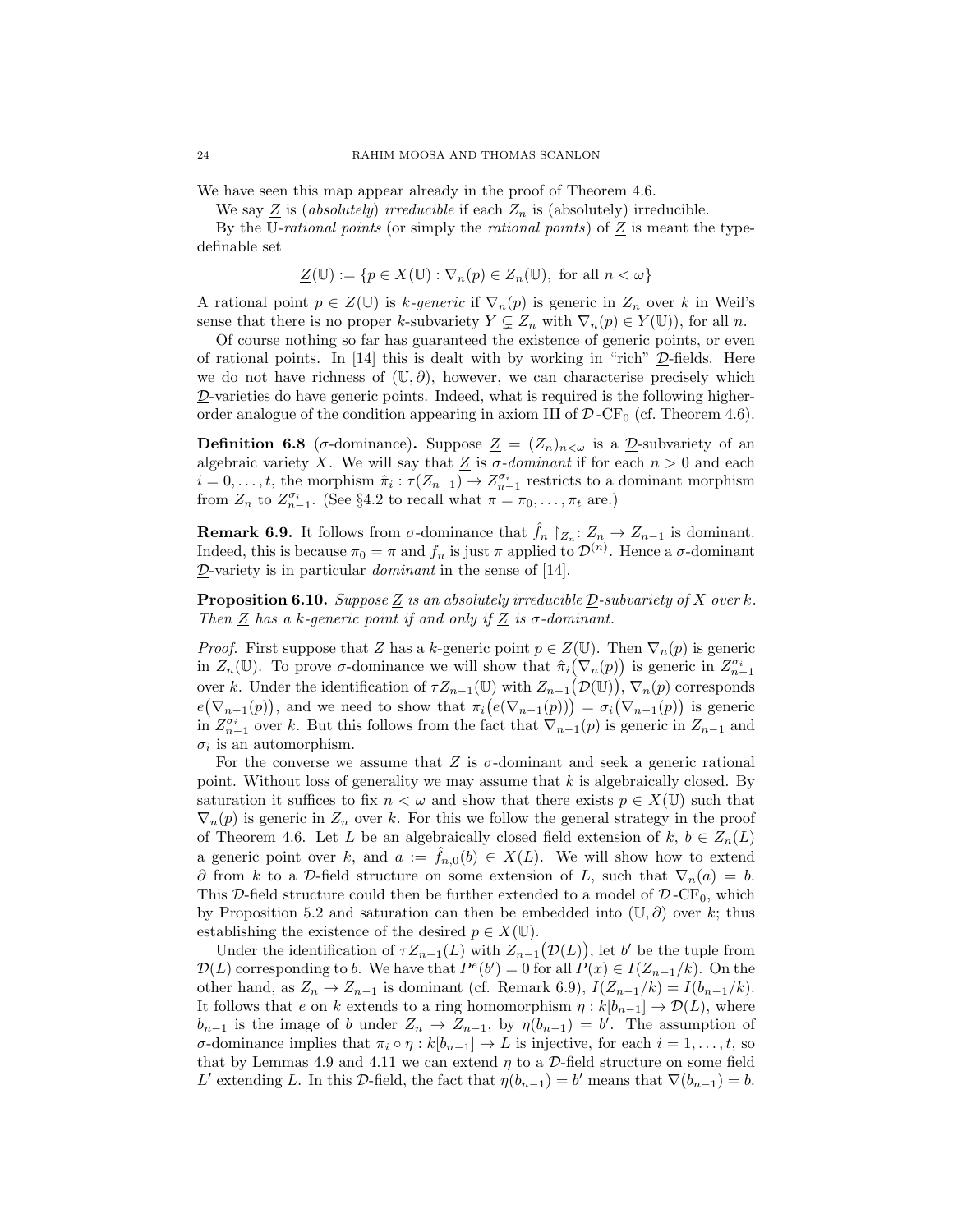It then follows, that for any  $r < n$ ,

$$
\nabla(\hat{f}_{n,r}(b)) = \nabla(\hat{f}_{n-1,r}(b_{n-1}))
$$
\n
$$
= \hat{f}_{n,r+1}(\nabla(b_{n-1})) \qquad \text{cf. Proposition 4.7(a) of [13]}
$$
\n
$$
= \hat{f}_{n,r+1}(b)
$$

Iterating, and recalling that  $\hat{f}_{n,0}(b) = a$  and  $\hat{f}_{n,n}(b) = b$ , we get that  $\nabla_n(a) = b$ , as desired.  $\Box$ 

6.3. Jet spaces. In [13] and [14], following the work of Pillay and Ziegler [16], we effected a linearisation of generalised Hasse-Schmidt varieties by introducing jet spaces. We now specialise this theory to our present context (Fact 6.11 below), and also prove a finiteness theorem (Proposition 6.15 below) that was not done in the earlier papers but is essential here. We continue to work in a fixed affine algebraic variety  $X$  over an inversive  $D$ -subfield  $k$ .

To each point p of X, and for each  $m > 0$ , we can associate a linear algebraic variety called the *mth algebraic jet space of* X at p, denoted by  $\text{Jet}^m X_p$ . It is a kind of higher-order tangent space; see §5 of [13] for a review of this notion. Now suppose that  $\underline{Z} = (Z_n)_{n < \omega}$  is a  $\underline{D}$ -subvariety of X over k and  $p \in \underline{Z}(\mathbb{U})$ . One would like to associate a  $\underline{\mathcal{D}}$ -jet space to  $\underline{\mathcal{Z}}$  at p. A natural thing would be to consider  $(\text{Jet}^m(Z_n)_{\nabla_n(p)})_{n\lt\omega}$ . However, this sequence does not determine a D-subvariety of Jet<sup>m</sup>  $X_p$ , simply because Jet<sup>m</sup> $(Z_n)_{\nabla_n(p)}$  lives in Jet<sup>m</sup> $(\tau_n X)_{\nabla_n(p)}$ rather than in  $\tau_n(\text{Jet}^m X_p)$  as would be required by the definition of  $\underline{\mathcal{D}}$ -subvariety. We addressed this issue in [13] and [14] by studying a certain canonical linear interpolating map  $\phi$ : Jet<sup>m</sup> $(\tau_n X)_{\nabla_n(p)} \to \tau_n(\text{Jet}^m X_p)$ . See §2.3 of [14] for a brief description of  $\phi$ . In §4 of [14] we were then able to define the *mth*  $D$ -jet space of  $Z$ at p, denoted by  $\mathrm{Jet}_{\mathcal{D}}^{m}(\underline{Z})_{p}$ , as the D-subvariety defined by taking the Zariski closure of the images of the Jet<sup>m</sup> $(Z_n)_{\nabla_n(p)}$  under these interpolating maps. In particular we show (Lemma 4.4 of [14]) that for generic  $p$ ,

$$
(7) \quad \det_{\mathcal{D}}^{m}(\mathcal{Z})_{p}(\mathbb{U}) = \left\{ \lambda \in \mathcal{J} \in \mathbb{U}^{m} X_{p}(\mathbb{U}) : \nabla_{n}(\lambda) \in \phi\big(\mathcal{J} \in \mathcal{U}^{m}(Z_{n})_{\nabla_{n}(p)}(\mathbb{U})\big), \forall n \geq 0 \right\}
$$

As  $\mathrm{Jet}^m(Z_n)_{\nabla_n(p)}(\mathbb{U})$  is a U-linear subspace of  $\mathrm{Jet}^m(\tau_n X)_{\nabla_n(p)}(\mathbb{U}), \phi$  is U-linear, and  $\nabla_n$  is C-linear, we get that  $\mathrm{Jet}_{\mathcal{D}}^m(\mathcal{Z})_p(\mathbb{U})$  is a C-linear subspace of  $\mathrm{Jet}^m X_p(\mathbb{U})$ . Moreover,  $\mathrm{Jet}_{\mathcal{D}}^m(\underline{Z})_p$  is the fibre above p of a bundle  $\mathrm{Jet}_{\mathcal{D}}^m(\underline{Z})\to \underline{Z}$  which is a  $\underline{\mathcal{D}}$ subvariety of the algebraic jet bundle  $\mathrm{Jet}^m X \to X$ . We refer the reader to [14] for more details on these spaces.

One thing that will be important for us is that if  $Z$  is  $\sigma$ -dominant then so is  $\mathrm{Jet}_{\mathcal{D}}^{m}(\underline{Z})$ . Indeed, in Proposition 4.7 of [14] it is proved that the dominance of the  $\hat{\pi}_0$  maps are preserved when one takes jets, and the very same proof works for the other  $\hat{\pi}_i$  maps as well – the key lemma behind all these cases being the "compatibility of the interpolating map with comparing of prolongations" which is 6.4(c) of [13]. Similarly, the proof of 4.7 of [14] also shows that, if  $p$  is a k-generic rational point of Z, and Z is  $\sigma$ -dominant, then so is  $\mathrm{Jet}_{\mathcal{D}}^m(\mathcal{Z})_p$ .

We need one more piece of notation before stating the main result of [14] specialised to the present context. Given  $\underline{Z} = (Z_n)_{n < \omega}$  and  $r < \omega$ , we let  $\nabla_r \underline{Z} :=$  $(Z_{r+n})_{n<\omega}$ . It is clear that  $\nabla_r \underline{Z}$  is a  $\underline{\mathcal{D}}$ -subvariety of  $Z_r$ . If  $\underline{Z}$  is  $\sigma$ -dominant, then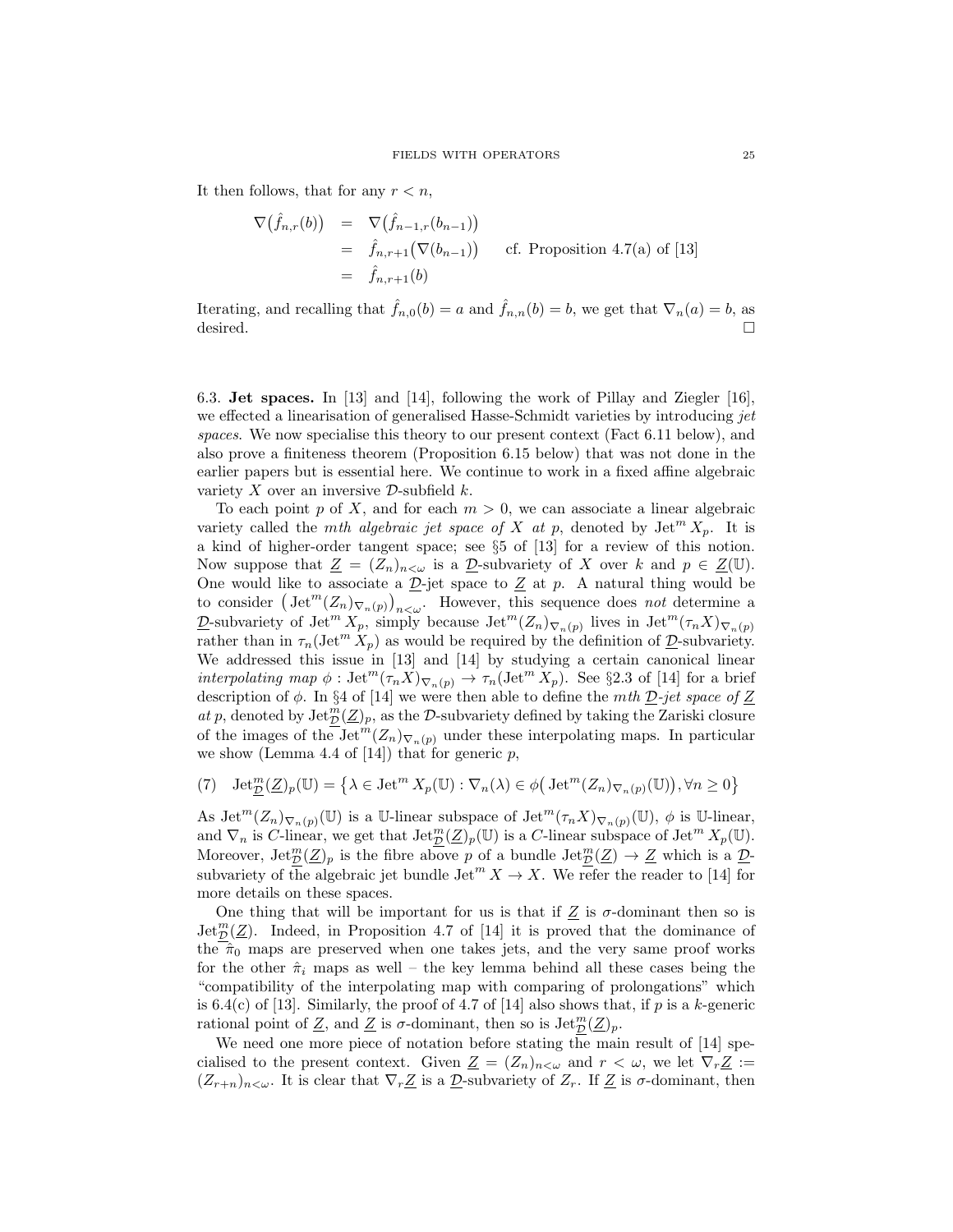this is also the case for  $\nabla_r \underline{Z}$ . Finally, assuming  $\sigma$ -dominance, one can show that the set of rational points of  $\nabla_r \underline{Z}$  is exactly  $\nabla_r (\underline{Z}(\mathbb{U}))$ , see the proof<sup>4</sup> of 3.16 of [14].

Fact 6.11. Suppose L and L' are inversive D-subfields extending k,  $Z$  and  $Z'$ are absolutely irreducible  $D$ -subvarieties of X over L and L' respectively, and  $p \in$  $\underline{Z}(\mathbb{U}) \cap \underline{Z}'(\mathbb{U})$  is L-generic in  $\underline{Z}$  and L'-generic in  $\underline{Z}'$ . If  $\operatorname{Jet}_{\mathcal{D}}^m(\nabla_r \underline{Z})_{\nabla_r(p)}(\mathbb{U}) =$  $\mathrm{Jet}_{\mathcal{D}}^{m}(\nabla_r \underline{Z}')_{\nabla_r(p)}(\mathbb{U})$  for all  $m \geq 1$  and  $r \geq 0$ , then  $\underline{Z} = \underline{Z}'$ .

*Proof.* This follows from the proof of Theorem 4.8 of [14] specialised to our context. The only reason we cannot apply that theorem directly is because the "richness" assumptions of that theorem are not necessarily satisfied here. However, richness is only used in the proof to ensure that all the relevant  $D$ -varieties have (densely) many rational points. Hence, because of Proposition 6.10 of this paper, all one needs for that proof to go through is that the relevant  $\mathcal{D}$ -varieties here be  $\sigma$ -dominant. This is the case for  $Z$  and  $Z'$  because by assumption they have a generic rational point, and as discussed in the preceding paragraphs taking jets and  $\nabla_r$  preserves  $\sigma$ -dominance.

Let us also remark that Theorem 4.8 of  $[14]$  asks for p to be in the "good locus" of  $\underline{Z}$  (and also of  $\underline{Z}'$ ). That is, p should be smooth on X,  $\hat{f}_n$  restricted to  $Z_n$ should be smooth at  $\nabla_n(p)$ , and also  $\nabla_n(p)$  should land inside a certain L-definable nonempty Zariski open subset of  $Z_n$  mentioned in Lemma 4.4 of [14], for all  $n > 0$ . Our assumption here that  $p$  is  $L$ -generic (recalling also that we are in characteristic zero) ensures that  $p$  is in the good locus.

As one might expect, the linearisation that Fact 6.11 gives us is particularly useful when the  $\mathcal{D}$ -jet spaces are finite dimensional as vector spaces over the constants. In the rest of this section we aim to prove that if  $\underline{Z} = (Z_n)_{n < \omega}$  is "finitedimensional" in the sense that dim  $Z_n$  is bounded independently of n, then the jet space  $\mathrm{Jet}_{\mathcal{D}}^m(\mathcal{Z})_p(\mathbb{U})$  is a finite dimensional C-vector space. Towards this end we begin with a study of prolongations of schemes defined over the constants. With our first technical lemma we observe that the constants are constants for all of the higher exponentials as well.

# **Lemma 6.12.** The maps  $E_n$  and  $s_n$  agree on C for every natural number n.

Proof. This lemma follows by induction and the iterative construction, once one observes that the following diagram commutes for any A-algebra R



To see that the above diagram does indeed commute one writes it in terms of tensor products as

$$
R \longrightarrow R \otimes_A \mathcal{D}(A)
$$
  
\n
$$
\downarrow_{s_n} \downarrow_{s_n \otimes_A \mathcal{D}_n(A)} \downarrow_{s_n \otimes_A \mathcal{D}(A)} s_n \otimes_A \mathcal{D}_n(A)
$$
  
\n
$$
R \otimes_A \mathcal{D}_n(A) \longrightarrow R \otimes_A \mathcal{D}_n(A) \otimes_A \mathcal{D}(A)
$$

<sup>4</sup>Actually the proof in this case is much easier as the iterativity maps are trivial.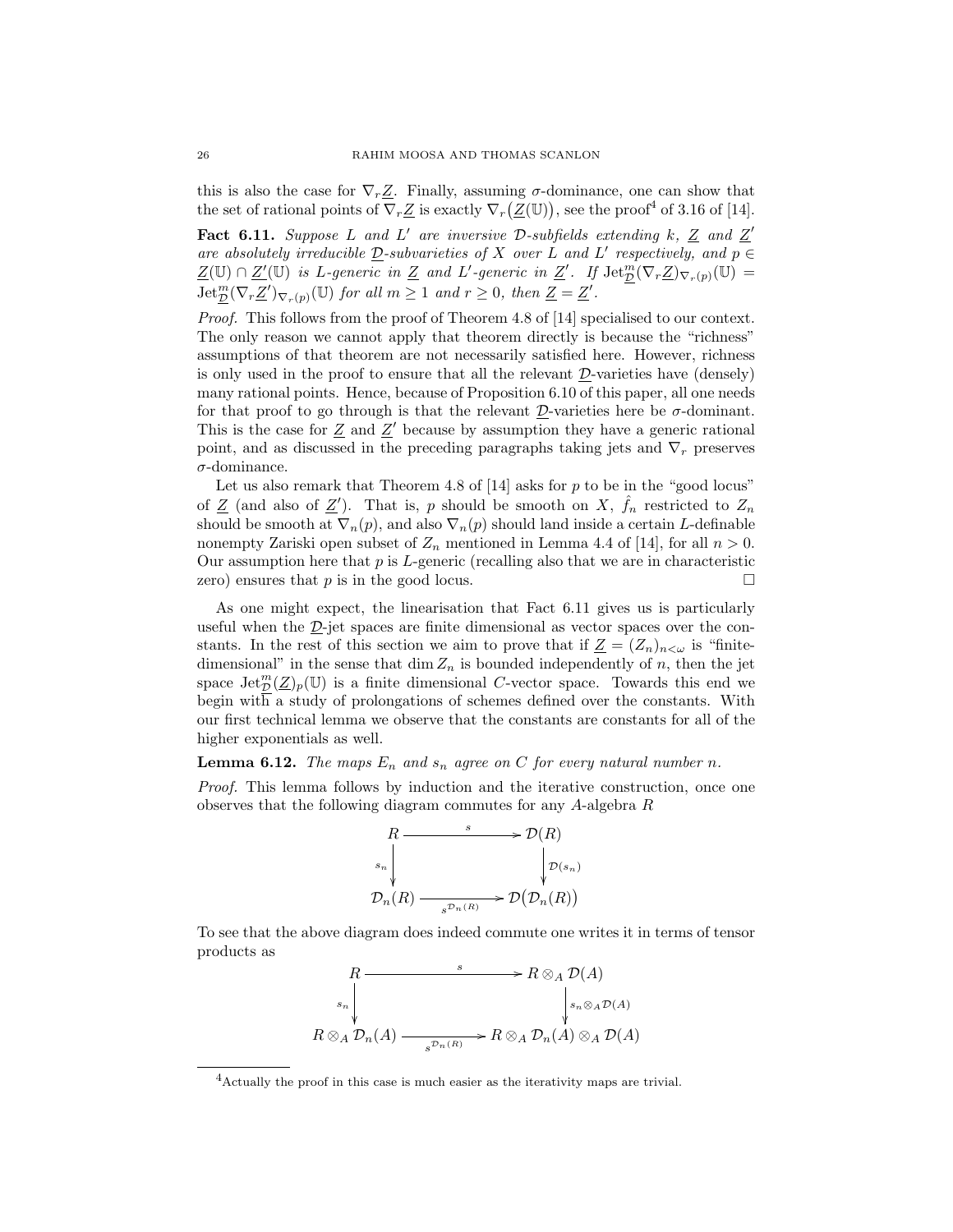which commutes because all the maps in this diagram are the natural algebra structure maps.  $\Box$ 

In Section 4.1 of [13] maps between prolongation spaces associated to maps of S-algebras are constructed. More precisely, given a map  $\alpha : \mathcal{E} \to \mathcal{F}$  of finite free S-algebras, an A-algebra k, and E-ring and F-ring structures  $e : k \to \mathcal{E}(k)$  and  $f : k \to \mathcal{F}(k)$  on k for which the diagram



commutes, for any k-scheme X, there is a map  $\widehat{\alpha} : \tau (X, \mathcal{E}, e) \to \tau (X, \mathcal{F}, f)$  so that for any  $k$ -algebra  $R$  the diagram



commutes where the vertical arrows come from the natural identifications. Here  $\mathcal{E}^e(R)$  denotes the ring  $\mathcal{E}(R)$  with the k-algebra structure induced by the functor  $\mathcal{E}$ together with  $e : k \to \mathcal{E}(k)$ . It is clear from this interpretation that if  $\beta : \mathcal{F} \to \mathcal{G}$  is another map of finite free-S-algebras and  $g : k \to \mathcal{G}(k)$  makes k into a  $\mathcal{G}\text{-ring}$  with  $\beta^k \circ f = g$ , then  $\widehat{\beta \circ \alpha} = \widehat{\beta} \circ \widehat{\alpha}$ .<br>Specialising to  $k = C$  and

Specialising to  $k = C$  and  $\alpha = s_n : \mathbb{S} \to \mathcal{D}_n$ , we obtain a *constant* section map  $z_n := \widehat{s_n} : X = \tau(X, \mathbb{S}, \text{id}_k) \to \tau(X, \mathcal{D}_n, E_n) = \tau_n X$ . By Proposition 4.18(c) of [13], the map  $z_n : X \to \tau_n X$  is a closed immersion. That  $\sum_{i=1}^n (z_n X)_{n \leq \omega}$  is a  $\sigma$ -dominant  $\mathcal{D}$ -subscheme of X follows from the functoriality in the S-algebra of the prolongation space construction. For example, from the commutativity of the diagram



we deduce that  $\widehat{f}_n$  takes  $z_{n+1}X$  to  $z_nX$ . Likewise, from the commutativity of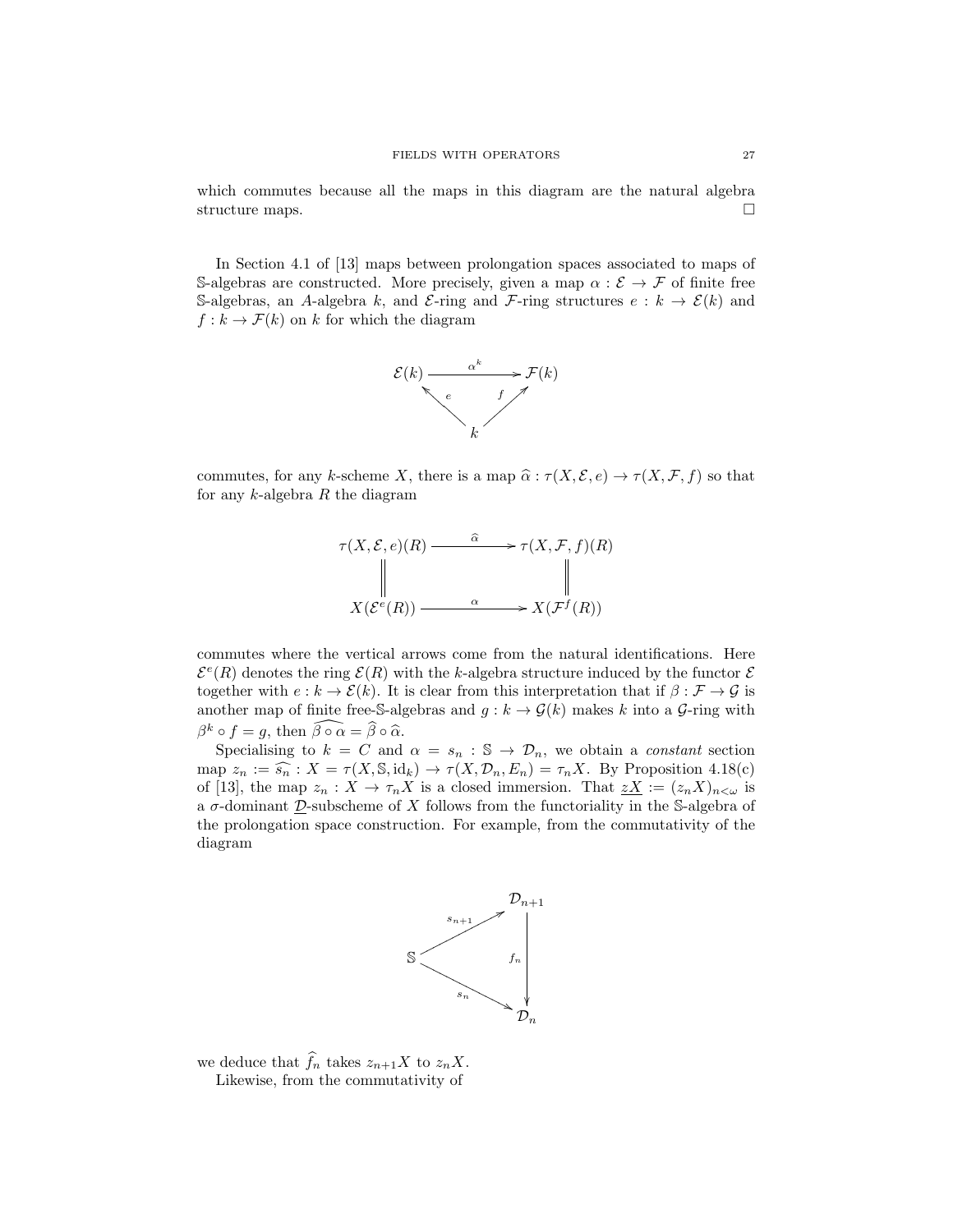

and the fact that  $z_m$  is a natural transformation (see Proposition 4.18 of [13]), we obtain the following commutative diagram



from which we deduce that via the inclusion of  $\tau_{n+m}X$  in  $\tau_m\tau_nX$ ,  $z_{n+m}X$  is contained in  $\tau_m z_n X$ . Thus,  $\underline{z}X$  is a  $\underline{\mathcal{D}}$ -subscheme of X.

Finally, to check that this  $\underline{\mathcal{D}}$ -scheme is  $\sigma$ -dominant, observe that if  $\pi_i : \mathcal{D} \to \mathbb{S}$ is a projection map corresponding to one of the distinguished endormorphisms  $\sigma_i$ , the commutative diagram of S-algebras  $\int_{0}^{s} \pi_i \hat{D}$  shows that  $\hat{\pi}_i \circ z = id$ . It follows that for every  $n > 0$ , the restriction of  $\hat{\pi}_i$  to  $z_n X = z(z_{n-1}X)$  is dominant onto  $z_{n-1}X = (z_{n-1}X)^{\sigma_i}$ , where the final equality is because  $\sigma_i$  is the identity on C.

With the next lemma we show that the U-rational points of  $\mathcal{Z}X$  are exactly the C-rational points of X.

# Lemma 6.13.  $\underline{zX}(\mathbb{U}) = X(C)$

*Proof.* Suppose  $p \in \underline{zX}(\mathbb{U})$ . In particular,  $\nabla(p) = z_1(p)$ . Now as  $\nabla$  is induced by e and  $z_1$  is induced by  $s_1 = s$  and  $\nabla(p) = z_1(p)$  (as both  $\nabla(p)$  and  $z_1(p)$  lie on  $z_1X(\mathbb{U})$  over p but there is only one point in this fibre as  $z_1$  is a morphism), we conclude that  $e(p) = s(p)$ . That is,  $p \in X(C)$ .

For the converse, by Lemma 6.12 the maps  $s_n$  and  $E_n$  agree on C for all n. Thus, if  $p \in X(C)$ , then  $\nabla_n(p) = z_n(p)$  for all natural numbers n. In particular,  $\nabla_n(p) \in z_n X(\mathbb{U})$  for all n so that  $p \in \underline{zX}(\mathbb{U})$ .

We show now that injectivity of a map of algebraic groups on the C-points is reflected by the injectivity of higher prolongations of the map when restricted to the constant section.

**Lemma 6.14.** Let G be an algebraic group over C and let  $\Lambda : G_{\mathbb{U}} \to H$  be a morphism of algebraic groups over  $\mathbb U$  where  $G_{\mathbb U}$  is the base change of G to  $\mathbb U$ . If the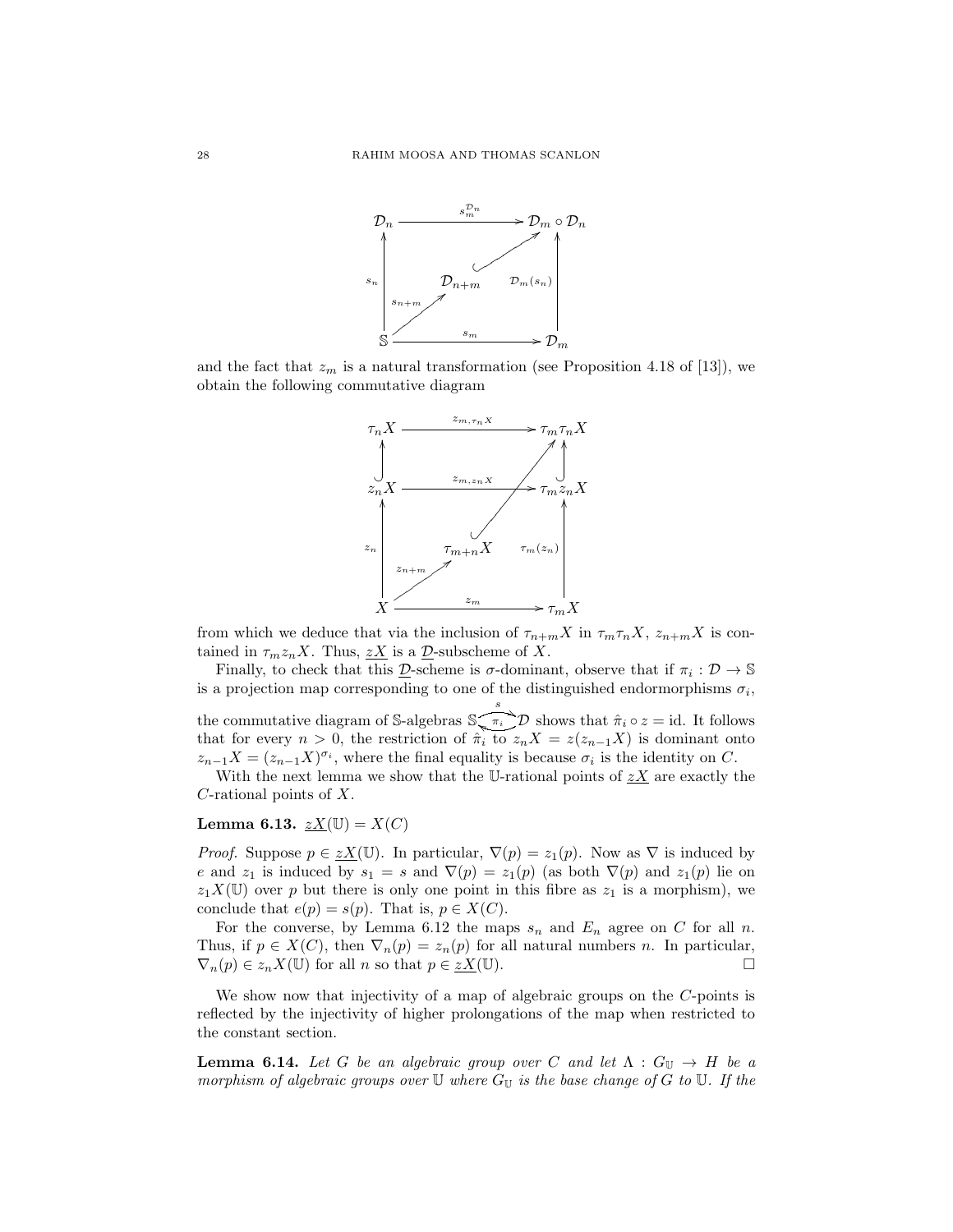kernel of the restriction of  $\Lambda$  to  $G(C)$  is trivial, then for  $n \gg 0$ , the restriction of  $\tau_n(\Lambda) : \tau_n(G_{\mathbb{U}}) \to \tau_n(H)$  to  $z_n(G(\mathbb{U}))$  has trivial kernel.

*Proof.* For each natural number n, define  $K_n := \text{ker}(\tau_n(\Lambda) \restriction z_n G)$  as an algebraic subgroup of  $z_n$ G. We aim to show that the  $K_n$ 's are eventually trivial. Define  $V_n := \bigcap_{m \geq n} f_{m,n}(K_m)$  where  $f_{m,n} : \tau_m G \to \tau_n G$  is the map in the projective system defining the  $\underline{\mathcal{D}}$ -variety  $\underline{G} = (\tau_n G)$ . Note that  $\widehat{f}_{m,n}$  is a morphism of algebraic groups because on points it corresponds to  $G(\mathcal{D}_m(\mathbb{U})) \to G(\mathcal{D}_n(\mathbb{U}))$  induced by the ring homomorphism  $f_{m,n}^{\mathbb{U}} : \mathcal{D}_m(\mathbb{U}) \to \mathcal{D}_n(\mathbb{U})$ . Since each  $K_m$  is an algebraic group,  $V_n$  is an algebraic subgroup of  $z_nG$ . If the  $K_n$  were non-trivial for arbitrarily large n, then because  $\hat{f}_{m,n}$  maps  $K_m$  to  $K_n$ , the  $V_n$  would also be non-trivial. So it suffices to show that  $V_n = \{1\}$  for all n.

From the descending intersection defining  $V_n$ , note that  $\widehat{f}_n : V_n \to V_0$  is surjective. Thus,  $V_n = z_n V_0$ . We now prove that  $\underline{V} = (V_n)$  is a  $\sigma$ -dominant  $\underline{D}$ -variety. Note that if we knew  $V_0$  were defined over the constants, this would have followed automatically from our discussion of constant sections.

By definition,  $K_{n+1} = \ker \tau_{n+1}(\Lambda) \restriction z_{n+1}G$ . On the other hand, note that whenever one has a morphism of algebraic groups  $\rho : A \to B$ , then  $\tau(\ker \rho) =$  $\ker(\tau \rho)$ . Indeed, this follows from the fact that, for any algebra R, the identification of  $\tau A(R)$  with  $A(D^e(R))$  identifies  $\tau \rho$  with  $\rho$  evaluated on  $A(D^e(R))$ . Hence  $\tau K_n =$  $\ker(\tau \tau_n(\Lambda) \restriction \tau z_n G)$ . Thus, from the inclusion  $z_{n+1}G \hookrightarrow \tau z_nG$ , we obtain an inclusion  $K_{n+1} \hookrightarrow \tau K_n$ . Taking intersections, we see that  $V_{n+1}$  is included in  $\tau V_n$ . Thus,  $\underline{V} = (V_n)$  is a  $\underline{\mathcal{D}}$ -subvariety of  $\underline{z}G = (z_n G)$ . For  $\sigma$ -dominance, fixing  $i = 0, \ldots, t$  and  $n > 0$ , we have

$$
V_{n-1} = \hat{\pi}_i (zV_{n-1}) \text{ as } \hat{\pi}_i \circ z = \text{id}
$$
  
=  $\hat{\pi}_i (V_n)$   

$$
\subseteq V_{n-1}^{\sigma_i} \text{ as } \hat{\pi}_i : \tau(V_{n-1}) \to V_{n-1}^{\sigma_i}
$$

And so we have equality throughout, and  $\underline{V}$  is a  $\sigma$ -dominant  $\underline{\mathcal{D}}$ -variety.

However,  $\underline{V}(\mathbb{U}) \subseteq \underline{zG}(\mathbb{U}) \cap \text{ker}(\Lambda)(\mathbb{U}) = G(C) \cap \text{ker}(\Lambda)(\mathbb{U}) = \{1\}$ , the penultimate equality being Lemma 6.13. Thus, by Proposition 6.10, we must have  $V_n(\mathbb{U}) = \{1\}$ for all  $n$ , as desired.

We are now in a position to show that the jet spaces of a finite dimensional D-variety are always finite dimensional C-vector spaces.

**Proposition 6.15.** Suppose  $\underline{Z} = (Z_n)$  is a  $\underline{D}$ -subvariety of X over k such that  $\dim Z_n$  is bounded independently of n. Suppose  $p \in \underline{Z}(\mathbb{U})$  is k-generic. Then for each  $m \geq 1$ ,  $\operatorname{Jet}_{\mathcal{D}}^m(\underline{Z})_p(\mathbb{U})$  is a finite dimensional C-vector space.

*Proof.* Fix  $m \geq 1$ . As explained at the beginning of this section, see (7) in particular, we have that  $\mathrm{Jet}_{\mathcal{D}}^m(\mathcal{Z})_p = (T_n)_{n<\omega}$  where  $T_n := \phi\big(\operatorname{Jet}^m(\mathcal{Z}_n)_{\nabla_n(p)}\big)$ . As  $\dim \mathcal{Z}_n$ is bounded, so is  $\dim(\mathrm{Jet}^m(Z_n)_{\nabla_n(p)})$ , and hence also  $\dim T_n$ . Let N be a bound on dim  $T_n$ . We will show that the C-dimension of  $\mathrm{Jet}_{\mathcal{D}}^m(\mathcal{Z})_p(\mathbb{U})$  is bounded by N.

Toward a contradiction, set  $\mu := N + 1$  and suppose  $\lambda_1, \ldots, \lambda_\mu \in \text{Jet}_{\mathcal{D}}^m(\mathcal{Z})_p(\mathbb{U})$ are C-linearly independent. Consider the map  $g : \mathbb{G}_a^{\mu} \to \text{Jet}^m(X)_p$  given by  $(x_1, \ldots, x_\mu) \mapsto \sum_{i=1}^{\mu} x_i \lambda_i$ . Note that g restricted to the C-points is injective, and hence Lemma 6.14 will apply. Recall that by Lemma 6.13,  $\mathbb{G}_{\rm a}^{\mu}(C) = z \mathbb{G}_{\rm a}^{\mu}(U)$ . We claim that for each n,  $\tau_n g$  restricts to a morphism from  $z_n \mathbb{G}_a^{\mu}$  to  $T_n$ . It suffices to check that  $\tau_n g$  takes a k-generic point of  $z_n \mathbb{G}_a^{\mu}$  to  $T_n$ . But if we take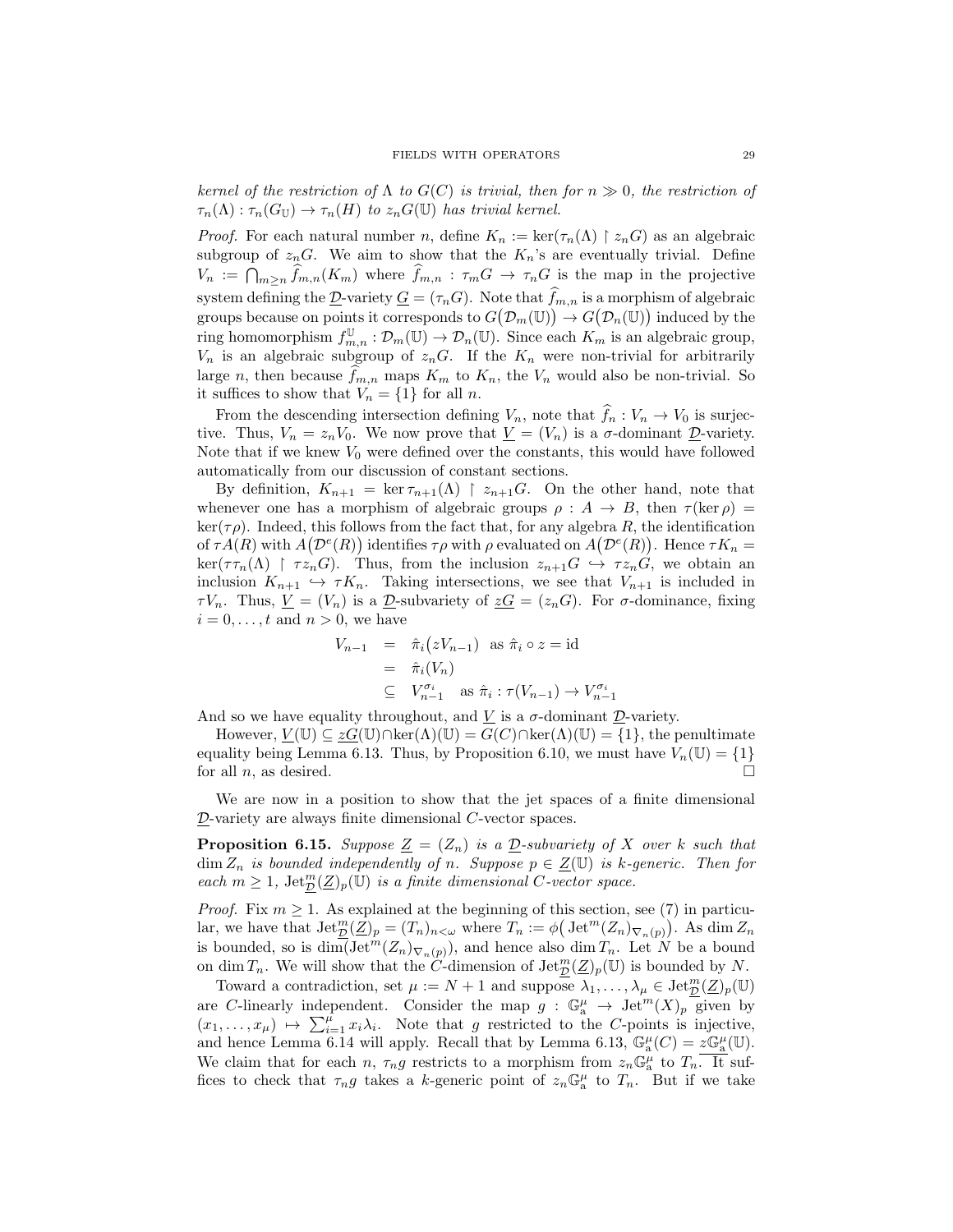a k-generic point of  $z\mathbb{G}_a^{\mu}$ , say  $q \in \mathbb{G}_a^{\mu}(C)$ , then  $\nabla_n(q)$  is k-generic in  $z_n\mathbb{G}_a^{\mu}$ , and  $\tau_n g(\nabla_n(q)) = \nabla_n(g(q))$  by Proposition 4.7(a) of [13]. This latter is in  $T_n$  since  $g(q) \in \text{Jet}_{\mathcal{D}}^m(\mathcal{Z})_p(\mathbb{U})$ . So  $\tau_n g$  does restrict to a morphism from  $z_n \mathbb{G}_a^{\mu}$  to  $T_n$ . Lemma 6.14 tells us that this morphism is an embedding, for sufficiently large *n*. Hence eventually  $T_n$  has dimension at least  $\mu$ , which is a contradiction.

6.4. A canonical base property. Using jet spaces we obtain a description of canonical bases and deduce therefrom the Zilber dichotomy for finite-dimensional rank one types. Canonical bases for simple theories were introduced as hyperimaginary elements in [7], to which we refer the reader for further details. Here we show that the canonical bases in  $\mathcal{D}$ -CF<sub>0</sub> are interalgebraic with infinite sequences of real elements. As might be expected from our description of types in §5.3, the canonical base of a type  $tp(a/L)$  will need to take into account not just the L-loci of the  $\nabla_n(a)$ , but indeed of the  $\Theta_n(a)$ , where recall that

 $\Theta_r(a) := (\theta a : \theta \text{ a word of length } \leq r \text{ on } \{\partial_1, \ldots, \partial_\ell, \sigma_1^{-1}, \ldots, \sigma_t^{-1}\}).$ 

Theorem 6.16. Suppose L is an algebraically closed inversive D-subfield and a is a finite tuple from U. Let  $\underline{Z} := \underline{\mathcal{D}}$ -locus $(a/L)$  in the sense that  $Z_n = \text{locus}(\nabla_n a/L)$ for all  $n < \omega$ . For each  $r < \omega$ , let  $\Theta_r \underline{Z} := (\text{locus}(\nabla_n \Theta_r a)/L))_{n < \omega}$ . Then

$$
\mathrm{Cb}(a/L)\subseteq\mathrm{acl}\left(\{a\}\cup\bigcup_{m\geq 1,r\geq 0}\mathrm{Jet}_{\underline{\mathcal{D}}}^m(\Theta_r\underline{Z})_{\Theta_ra}(\mathbb{U})\right)
$$

If  $tp(a/L)$  is finite-dimensional then

$$
\mathrm{Cb}(a/L)\subseteq\mathrm{acl}\left(\{a\}\cup\bigcup_{m\geq 1,r\geq 0}\mathrm{Jet}_{\underline{\mathcal{D}}}^{m}(\nabla_{r}\underline{Z})_{\nabla_{r}(a)}(\mathbb{U})\right)
$$

*Proof.* Note that the  $D$ -locus of a tuple over an algebraically closed inversive  $D$ -field will always be a  $\sigma$ -dominant absolutely irreducible  $\mathcal{D}$ -subvariety. Hence this is the case for  $\underline{Z}$ ,  $\Theta_r \underline{Z}$ , and  $\nabla_r \underline{Z}$ .

Let  $K \subseteq L$  be the inversive D-subfield generated by the minimal fields of definition of all the locus( $\Theta_r a/L$ ), as  $r < \omega$  varies.

## Claim 6.17.  $\text{Cb}(a/L) \subseteq \text{acl}(K)$  and  $K \subseteq \text{dcl}(\text{Cb}(a/L))$

*Proof of Claim 6.17.* By Lemma 5.11 we have that  $a \bigcup_{K} L$ . We also know that  $tp(a/K^{\text{alg}})$  is an amalgamation base because the independence theorem holds over algebraically closed sets. It follows that  $\text{Cb}(a/L)$  is in the definable closure of  $K^{\text{alg}}$ and hence in the algebraic closure of K.

For the other containment, let  $L_0 = \text{dcl}(\text{Cb}(a/L))$ . Then, as  $a \bigcup_{L_0} L$ , we have that  $\text{locus}(\Theta_r a/L) = \text{locus}(\Theta_r a/L_0)$ , for each  $r < \omega$ . Hence the minimal field of definition of each locus( $\Theta_r a/L$ ) is a subfield of  $L_0$ . It follows that K, which is in the definable closure of these minimal fields of definition, must also be contained in  $L_0$ , as desired., so  $K \subseteq L_0$ .

Given the above claim it suffices to show that  $K$  is in the definable closure of  ${a} \cup$  | |  $m \geq 1, r \geq 0$  $\text{Jet}_{\mathcal{D}}^{m}(\Theta_r \underline{Z})_{\Theta_r a}(\mathbb{U})$ . Suppose that  $\alpha$  is an automorphism that fixes a

and all the  $\bar{\rm Jet}^m_{\cal D}(\Theta_r \underline{Z})_{\Theta_r a}(\mathbb{U})$  pointwise. Then  $\alpha$  takes L to  $L' := \alpha(L)$  and it takes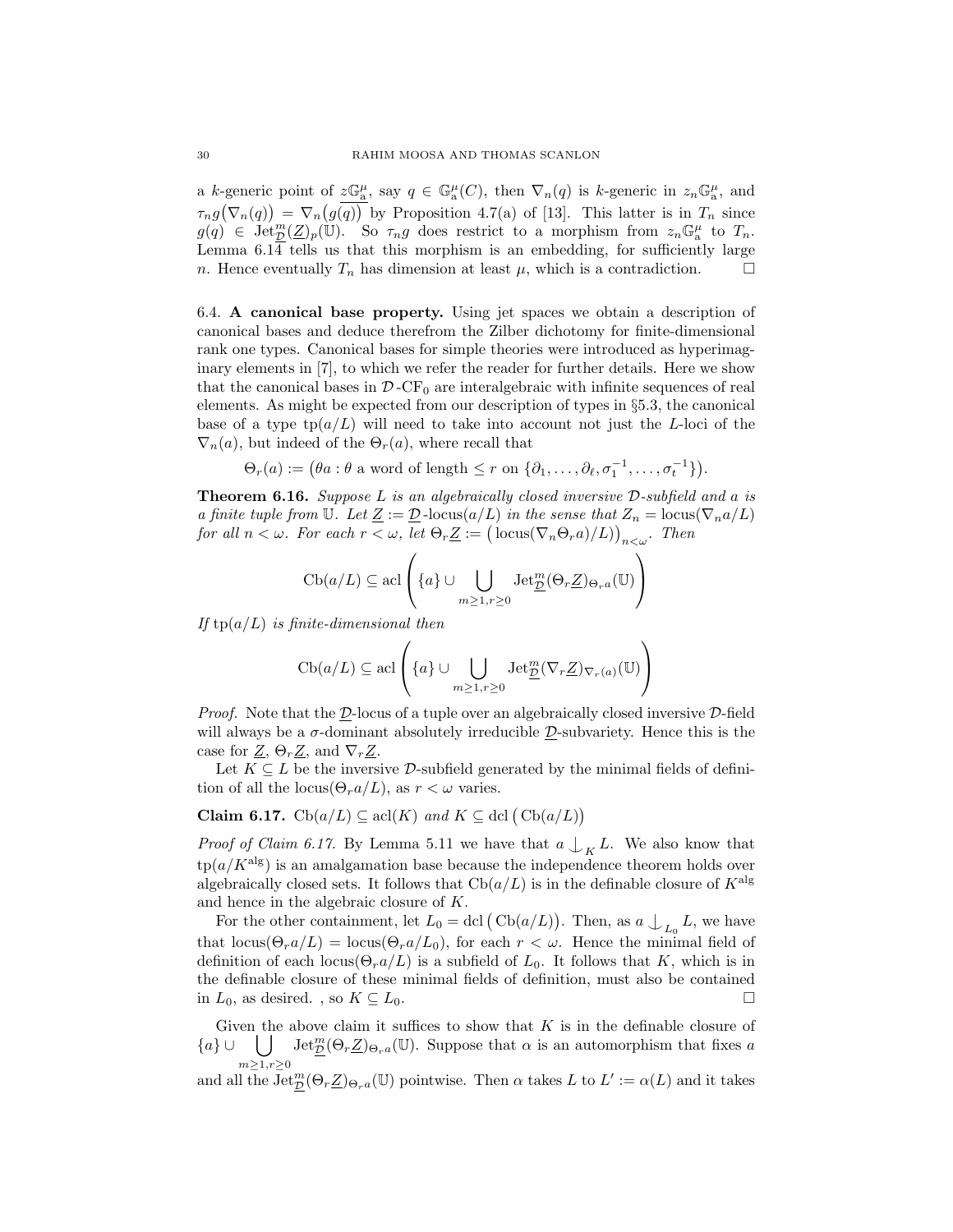$\Theta_r \underline{Z}$  to the  $\underline{D}$ -suvariety  $\underline{Y}^{(r)} := (\text{locus}(\nabla_n \Theta_r a)/L')_{n < \omega}$ . Note that  $\Theta_r a$  is generic in  $\Theta_r \underline{Z}$  over L and in  $\underline{Y}^{(r)}$  over L'. Note also that

$$
\operatorname{Jet}_{\underline{\mathcal{D}}}^m(\nabla_s\Theta_r\underline{Z})_{\nabla_s(\Theta_r a)}(\mathbb{U})=\operatorname{Jet}_{\underline{\mathcal{D}}}^m(\nabla_s\underline{Y}^{(r)})_{\nabla_s(\Theta_r a)}(\mathbb{U})
$$

for all  $m \ge 1$  and  $s \ge 0$ . Indeed, there is a co-ordinate projection taking  $\Theta_{r+s}(a)$ to  $\nabla_s(\Theta_r a)$  that will induce a definable surjection from  $\overline{\text{Jet}_{\mathcal{D}}^m}(\Theta_{r+s}\underline{Z})_{\Theta_{r+s}(a)}(\mathbb{U})$  to  $\text{Jet}_{\mathcal{D}}^{m}(\nabla_{s}\Theta_{r}\underline{Z})_{\nabla_{s}(\Theta_{r}a)}(\mathbb{U})$ , and since the former is fixed pointwise by  $\alpha$ , so is the latter. It follows by Fact 6.11, then, that  $\Theta_r \underline{Z} = \underline{Y}^{(r)}$ . In particular,  $\alpha$  fixes locus( $\Theta_r a/L$ ) for all  $r > 0$ . Hence  $\alpha \restriction_K = id$ , as desired.

In the finite-dimensional case we can carry out the same argument but with  $\nabla_r$  instead of  $\Theta_r$ . That is, we set K to be the inversive D-field generated by the minimal fields of definition of locus( $\nabla_r a/L$ ), as r varies. Using Corollary 6.3 instead of Lemma 5.11, the above argument goes through with this  $K$ , and we get the desired description of the canonical base in the finite-dimensional case.  $\Box$ 

The following is a generalisation of Theorems 1.1 and 1.2 of [16].

Corollary 6.18 (The canonical base property for finite-dimensional types). Suppose  $tp(a/k)$  is finite-dimensional and L is an algebraically closed inversive  $\mathcal{D}\text{-field}$ extending k such that  $\text{Cb}(a/L)$  is interalgebraic with L over k. Then  $\text{tp}(L/k\langle a \rangle)$  is almost internal to the constants.

*Proof.* Let  $\underline{X} := \underline{\mathcal{D}}$ -locus $(a/k)$  and  $\underline{Z} := \underline{\mathcal{D}}$ -locus $(a/L)$ . The finite-dimensionality of  $\text{tp}(a/k)$  implies in particular that for each  $r < \omega$ , dim locus $(\nabla_n \nabla_r a/k)$  is bounded independently of n, and so by Proposition 6.15, for each  $m \geq 1$ ,  $\text{Jet}_{\mathcal{D}}^{m}(\nabla_r \underline{X})_{\nabla_r(a)}(\mathbb{U})$ is a finite dimensional  $C$ -vector space. Let  $B$  be a countable set that contains a  $C$ basis for  $\mathrm{Jet}_{\mathcal{D}}^m(\nabla_r \underline{X})_{\nabla_r(a)}(\mathbb{U})$ , for all m and r. As these jet spaces are type-definable over  $k\langle a \rangle$ , we can choose B so that  $B \bigcup_{k\langle a \rangle} L$ . Then

$$
L \subseteq \text{acl}\left(k\langle a\rangle \cup \bigcup_{m\geq 1, r\geq 0} \text{Jet}_{\underline{\mathcal{D}}}^{m}(\nabla_{r}\underline{Z})_{\nabla_{r}a}(\mathbb{U})\right) \qquad \text{by Theorem 6.16}
$$
  

$$
\subseteq \text{acl}\left(k\langle a\rangle \cup B \cup C\right) \qquad \text{as the Jet}_{\underline{\mathcal{D}}}^{m}(\nabla_{r}\underline{Z})_{\nabla_{r}(a)}(\mathbb{U}) \leq \text{Jet}_{\underline{\mathcal{D}}}^{m}(\nabla_{r}\underline{X})_{\nabla_{r}(a)}(\mathbb{U})
$$

So  $\text{tp}(L/k(a))$  is almost internal to the constant field C, as desired.

**Corollary 6.19** (The Zilber dichotomy for finite-dimensional types). Suppose p is a finite-dimensional SU-rank one type over a substructure of some model of  $\mathcal{D}$ -CF<sub>0</sub>. Then p is either one-based or almost internal to the constants.

*Proof.* Work in a saturated model  $(\mathbb{U}, \partial)$  of  $\mathcal{D}$ -CF<sub>0</sub>, and suppose  $p = \text{tp}(a/k)$  for some inversive D-field k. If p is not one-based then there exists  $d \in \text{dcl}(k \cup p^{\mathbb{U}})$ and an algebraically closed inversive D-field L extending k such that  $\text{Cb}(d/L)$  is interalgebraic with L over k, but tp( $L/kd$ ) is nonalgebraic. Since tp( $d/L$ ) is finitedimensional the CBP (Corollary 6.18) applies and we have that  $tp(L/kd)$  is almost C-internal. So  $L \subseteq \text{acl}(kBdc)$  where  $L \bigcup_{kd} B$  and c is a tuple from C. Hence  $L \not\perp_{kBd} c$ . On the other hand, being (interalgebraic over k with) the canonical base, L is in the definable closure of a Morley sequence in tp( $d/L$ ). But as  $d \in \text{dcl}(k \cup p^{\mathbb{U}})$ , this implies that  $L \subseteq \text{acl}(ka_1 \ldots a_n)$  for some independent realisations  $a_1, \ldots, a_n$  of p, which we may assume to be independent of Bd over k. So  $(a_1, \ldots, a_n) \n\downarrow_{kBd} c$ ,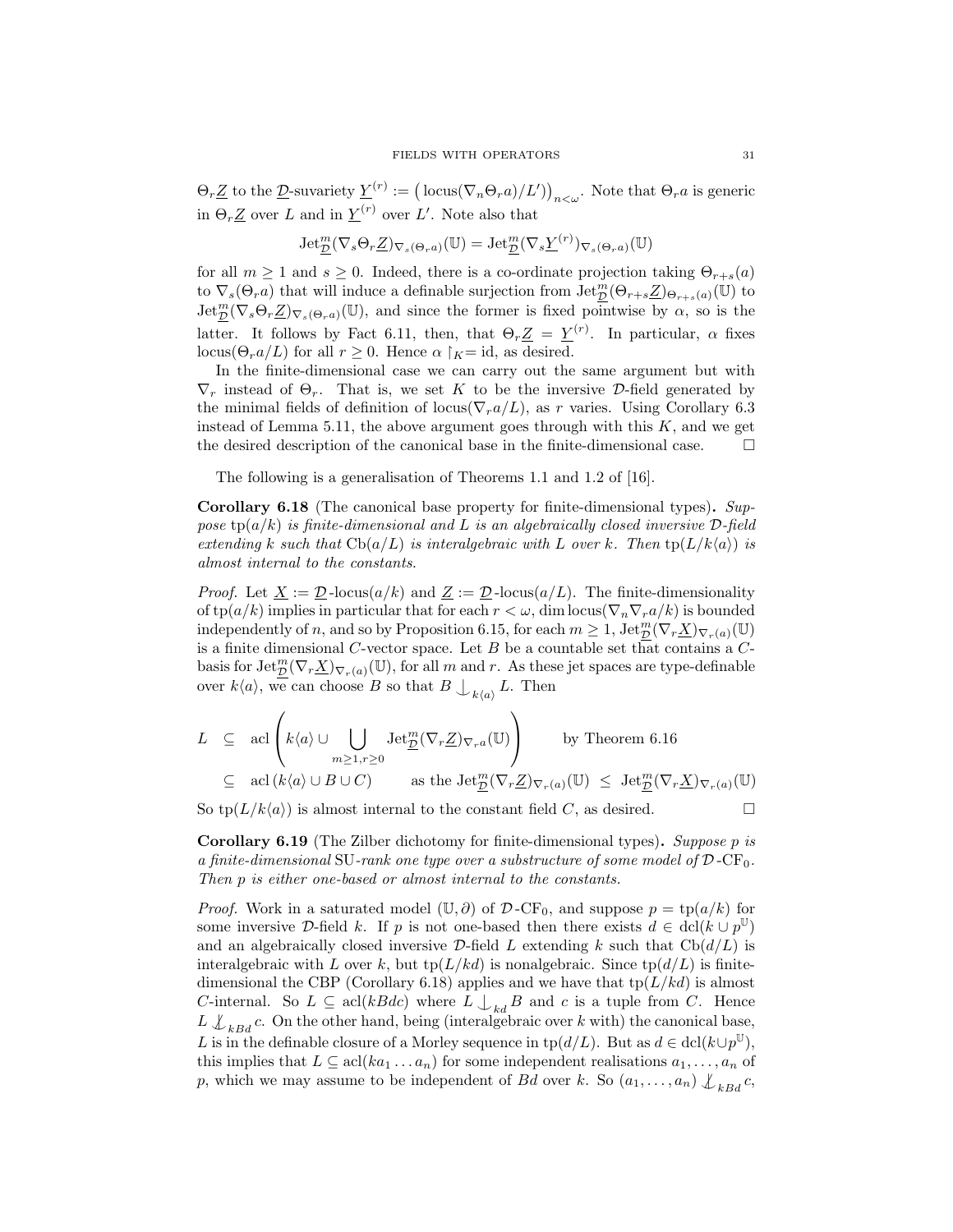and hence for some  $i < n$ ,  $a_{i+1} \in \text{acl}(kBda_1 \ldots a_ic)$ . But as  $a_{i+1} \nightharpoonup_k Bda_1 \ldots a_i$  by choice, this witnesses that  $p$  is almost internal to  $C$ .

Remark 6.20. We do not know if the restriction of the above corollary to finitedimensional types is necessary. In the case of partial differential fields, by which we mean differentially closed field of characteristic zero for finitely many commuting derivations, it follows from the analysis of regular non one based types in [12] that those of rank one are in fact finite-dimensional. (This was observed first in the difference-differential case by Bustamante [1].) We expect the same to hold here.

### 7. Appendix: On the assumptions

In proving the existence of the model companion we restricted ourselves to characteristic zero, and we also imposed on A the properties described in Assumptions 4.1. In this appendix, we discuss the extent to which these restrictions are necessary.

7.1. No model companion in positive characteristic. To begin with, in most cases the restriction to characteristic zero is necessary. While model companions are known to exist in positive characteristic for the differential and difference cases, at the level of generality considered in this paper model companions do not necessarily exist in characteristic  $p > 0$ . We will prove this by showing that the condition of having a pth root in some D-field extension is not in general first-order.

For the time being Assumptions 4.1 remain in place.

**Proposition 7.1.** Suppose  $(K, \partial)$  is a D-field of characteristic  $p > 0$  and  $a \in K$ . Then the following are equivalent:

- (i) There is a  $\mathcal D$ -field extension of K in which a has a pth root.
- (ii) For each  $n < \omega$ ,  $E_n(a) \in \mathcal{D}_n^p(K)$ . Here  $\mathcal{D}_n^p$  is the S-algebra scheme that is the image of  $\mathcal{D}_n$  under the S-algebra morphism of raising to the power p.

Proof. First of all, note that as raising to the pth power is an algebraic group homomorphism it is a closed morphism. Hence  $E_n(a) \in \mathcal{D}_n^p(K)$  if and only if  $E_n(a)$ is a pth power in  $\mathcal{D}_n(K^{\text{alg}})$ , if and only if  $E_n(a)$  is a pth power in  $\mathcal{D}_n(L)$  for some field extension  $L$  of  $K$ .

(i)  $\implies$  (ii). Let  $(L, \partial)$  extend  $(K, \partial)$  with  $b \in L$  such that  $b^p = a$ . Then

$$
E_n(b)^p = E_n(b^p) = E_n(a)
$$

in  $\mathcal{D}(L)$  showing that  $E_n(a)$  is a pth power for each  $n < \omega$ , as desired.

 $(i) \implies (i)$ . Passing to an elementary extension if necessary, we may assume that K is  $\aleph_0$ -saturated as a field. Now for each n there exists  $b_n \in \mathcal{D}_n(K^{\text{alg}})$  such that  $b_n^p = E_n(a)$ . Since the minimal polynomial of  $b_0$  over K is  $x^p - a$ , we can extend  $E_n: K \to \mathcal{D}_n(K)$  to an A-algebra homomorphism  $E'_n: K(b_0) \to \mathcal{D}_n(K^{\text{alg}})$ by setting  $E'_n(b_0) := b_n$ .

Now, note that  $f_n(b_n)^p = E_{n-1}(a)$ , and so by  $\aleph_0$ -saturation, we may assume that  $f_n(b_n) = b_{n-1}$  for each  $n > 0$ . In other words, there exists  $\{b^{(\alpha)} : \alpha \in L_{\leq \omega}\}\subseteq K^{\text{alg}}$ such that for every  $n$ 

$$
b_n = \sum_{\alpha \in L_n} b^{(\alpha)} \epsilon_\alpha
$$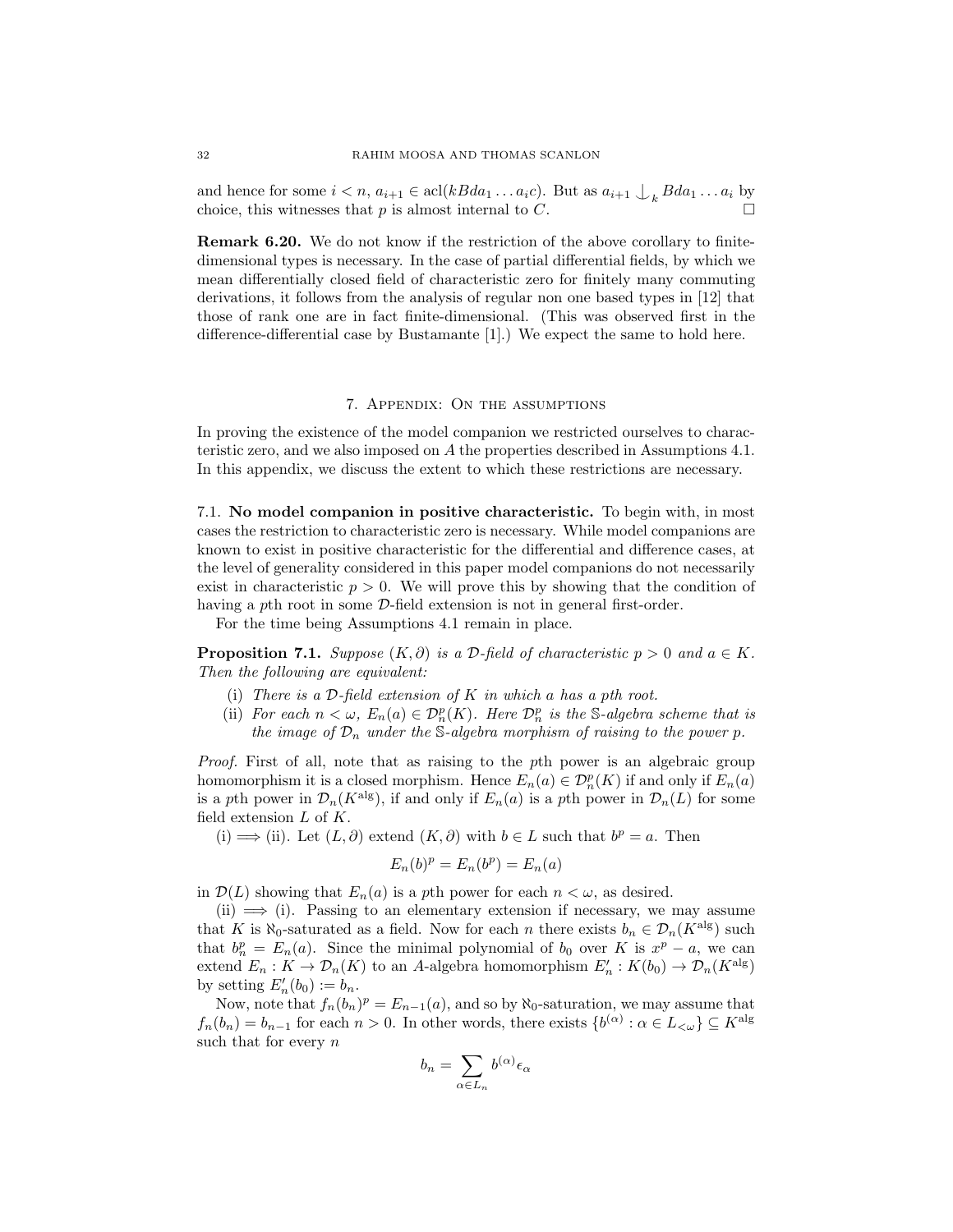where  $(\epsilon_{\alpha}: \alpha \in L_n)$  is the basis for  $\mathcal{D}_n(A)$  over A induced by  $\psi_n$  from the standard basis for  $A^{L_n}$ . Let  $L = K(b^{(\alpha)})_{\alpha \in L_{\leq \omega}}$  and extend  $e : K \to \mathcal{D}(K)$  to L by

$$
e'(b^{(\alpha)}):=\sum_{j=0}^{\ell-1}b^{(j^{\frown}\alpha)}\epsilon_j
$$

That this is an A-algebra homomorphism extending e follows from the fact that the  $E'_n$  defined above were A-algebra homomorphisms extending  $E_n$ . That  $\pi \circ e = id$  is clear from construction. We have thus given L a  $\mathcal D$ -field structure extending  $(K, \partial),$ and we have a pth root of a in L, namely  $b_0$ .

Using Proposition 7.1 we show that under a weak hypothesis on  $\mathcal{D}(A)$ , the theory of D-fields does not have a model companion.

**Proposition 7.2.** If p is a prime and there is some nilpotent  $\epsilon \in \mathcal{D}(A)$  with  $\epsilon^p \neq 0$ , then the theory of D-fields of characteristic p does not have a model companion.

In particular, the class of fields of characteristic p equipped with a truncated higher derivation of length greater than p does not have a model companion– see Example 3.6(b).

*Proof.* Suppose the theory of  $D$ -fields does have a model companion,  $T$ , and seek a contradiction. By Proposition 7.1, in an existentially closed  $\mathcal{D}\text{-field}$  the partial type  $\Phi(x) := \{E_n(x) \in \mathcal{D}_n^p\}_{n=0}^\infty$  is equivalent to the formula  $(\exists y) y^p = x$ . As every model of  $T$  is existentially closed, this equivalence is entailed by  $T$ . We get by compactness that there is some  $d \geq 0$  such that in every model of T,  $\bigwedge_{n=0}^{d} (E_n(x) \in \mathcal{D}_n^p)$  implies  $\Phi(x)$ . But as these formulas are quantifier-free, and every D-field embeds into a model of T, we have that in every D-field  $(L, \partial)$ 

(8) 
$$
\bigwedge_{n=0}^{d} E_n(x) \in \mathcal{D}_n^p(L) \implies \bigwedge_{n=0}^{\infty} E_n(x) \in \mathcal{D}_n^p(L)
$$

We will construct a counterexample to this claim.

Since  $\mathcal D$  is an S-algebra, it is itself of characteristic  $p$ . Hence, the Frobenius defines a morphism of ring schemes  $F : \mathcal{D} \to \mathcal{D}$  given on points as  $F : \mathcal{D}(R) \to \mathcal{D}(R)$ via  $a \mapsto a^p$  where the  $p^{\text{th}}$  power is taken with respect to the multiplication in  $\mathcal{D}$ . Let N be the nilradical of D considered as an algebraic subgroup scheme of  $(D, +)$ . Visibly,  $\mathcal N$  is mapped back to itself by  $F$ . Since the nilradical is non-trivial, the kernel of  $F : \mathcal{N} \to \mathcal{N}$  has positive dimension. Hence, its image has dimension strictly less than dim N. So  $\mathcal{N}(A^{\text{alg}}) \setminus \mathcal{D}(A^{\text{alg}})^p$  is nonempty. As  $\mathcal{N}(A^{\text{alg}})$  is generated by  $\mathcal{N}(A)$  as a vector space over  $A^{alg}$ , it follows that  $\mathcal{N}(A) \setminus \mathcal{D}(A^{alg})^p$  is nonempty. Fix  $\eta \in \mathcal{N}(A) \setminus \mathcal{D}(A^{\text{alg}})^p$ .

Let  $m = d + 1$  and let  $L := A(x_1, \ldots, x_m)$  be the field of rational functions in m variables over A. Define  $e: A[x_1, \ldots, x_m] \to \mathcal{D}(L)$  by  $e(x_i) := x_i + x_{i+1} \epsilon^p$  for  $i < m$ and  $e(x_m) := x_m + \eta$ . Note that as  $\eta$  and  $\epsilon$  are nilpotent, for any  $f \in A[x_1, \ldots, x_m],$  $e(f) = f + \nu$  where  $\nu \in \mathcal{N}(L)$ . It follows that  $e(f)$  is invertible in  $\mathcal{D}(L)$  if f is nonzero. We may therefore extend  $e$  to a  $D$ -field structure on  $L$ . For each natural number n, let  $E_n: L \to \mathcal{D}_n(L)$  be the map obtained from e by iteration.

We first show by induction on  $n < m$  that  $E_n(x_1) = \sum_{j=0}^n x_{j+1} a_{j,n}$  where each  $a_{j,n} \in \mathcal{D}_n(A)^p$ . For  $n=1$  this is clear:  $e(x_1) = x_1 + x_2 e^{\tilde{p}}$ . Assume the result is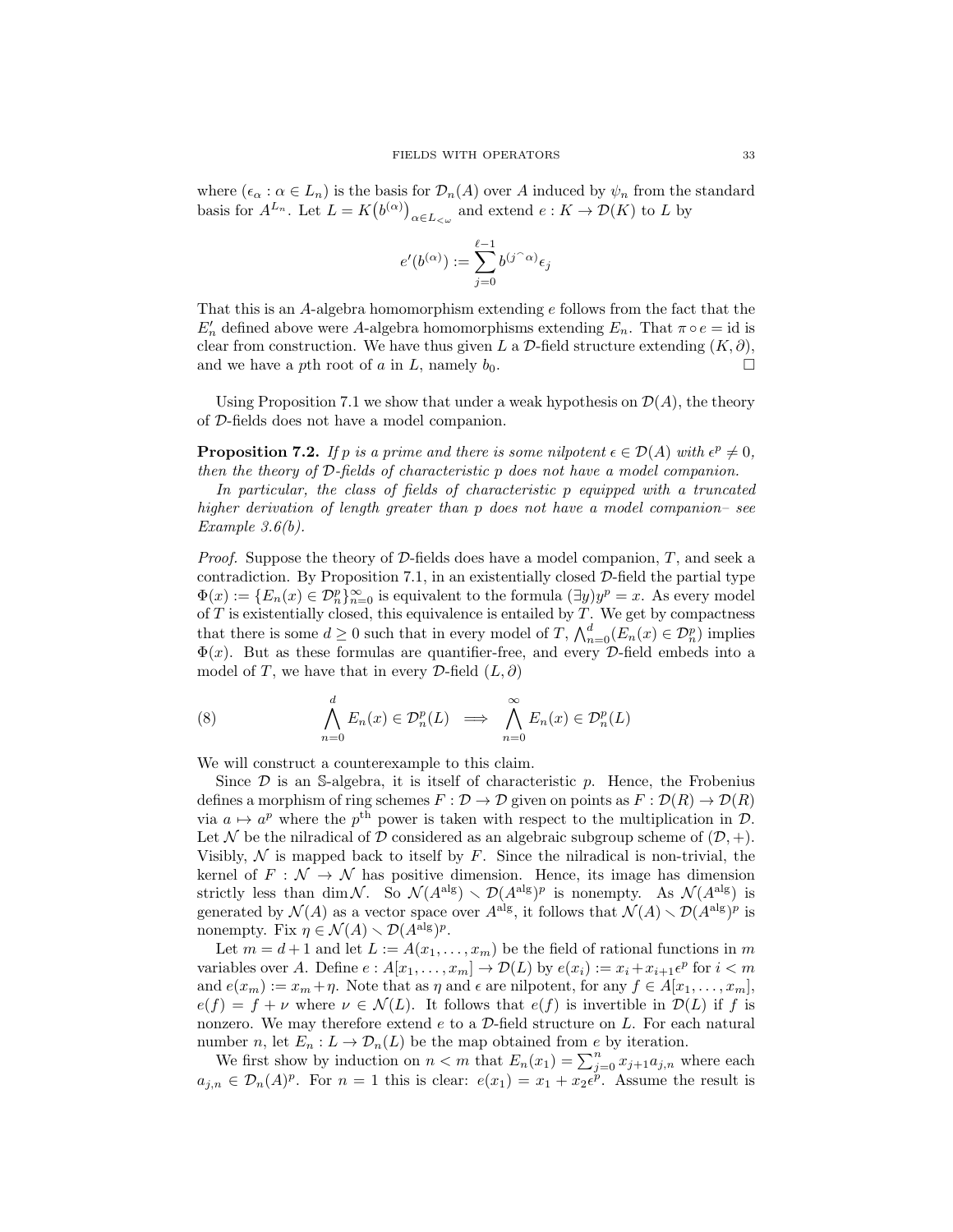proved for  $n-1$  and compute

$$
E_n(x_1) = \sum_{j=0}^{n-1} x_{j+1} a_{j,n-1} \otimes 1 + \sum_{j=0}^{n-1} x_{j+2} a_{j,n-1} \otimes \epsilon^p
$$

which is of the required form.

It follows from the above that  $E_n(x_1) \in \mathcal{D}_n(L^{\text{alg}})^p = \mathcal{D}_n^p(L)$ , for all  $n < m$ . On the other hand,

$$
E_m(x_1) = \sum_{j=0}^{m-1} x_{j+1} a_{j,m-1} \otimes 1 + \sum_{j=0}^{m-2} x_{j+2} a_{j,m-1} \otimes \epsilon^p + a_{m-1,m-1} \otimes \eta
$$

Since the last summand in the above, namely  $a_{m-1,m-1}\otimes\eta$ , is not in  $\mathcal{D}_n^p(L)$ , but all the others are, it follows that  $E_m(x_1) \notin \mathcal{D}_n^p(L)$ . This contradicts (8).

7.2. Removing Assumptions 4.1. On the other hand, if we restrict to characteristic zero, then model companions exist even in the absence of Assumptions 4.1. As we do not yet see a pressing reason to develop the theory in full generality, we restrict ourselves here to a sketch of a proof.

We explain first why Assumption 4.1(ii) is unnecessary. That is, we will describe the model companion still assuming that  $A$  is a field of characteristic zero, but without assuming in the decomposition  $\mathcal{D}(A) = \prod_{i=0}^{t} B_i$  that the residue field of each  $B_i$  is A.

For each i fix an irreducible polynomial  $P_i(x)$  of degree  $d_i$  such that the residue field of  $B_i$  is the finite extension  $A[x]/(P_i)$ . Denote by  $\mathcal{E}_i$  the S-algebra scheme such that  $\mathcal{E}_i(R) = R[x]/(P_i)$  for any A-algebra R. In particular this fixes a basis for  $\mathcal{E}_i$ , namely the image of  $\{1, x, \ldots, x^{d_i-1}\}$ . Note that we may assume  $\mathcal{E}_0 = \mathbb{S}$ ; one of the  $B_i$  will still correspond to the kernel of  $\pi$  and hence will have residue field A.

We have as before  $\mathcal{D} = \prod_{i=0}^t \mathcal{D}_i$  and  $\theta_i : \mathcal{D} \to \mathcal{D}_i$ , but now  $\rho_i : \mathcal{D}_i \to \mathcal{E}_i$  are the S-algebra homomorphisms which when evaluated at A are the residue maps on  $B_i$ . Note that when evaluated on another A-algebra  $R$ , even if  $R$  is a field extension,  $\mathcal{D}_i(R)$  need no longer be a local ring and  $\mathcal{E}_i(R)$  may no longer be a field. Nevertheless,  $\rho_i^R : \mathcal{D}_i(R) \to \mathcal{E}_i(R)$  will be a surjective ring homomorphism, it is obtained from the residue map  $\rho_i^A$  by base change to R. As before we set  $\pi_i := \rho_i \circ \theta_i : \mathcal{D} \to \mathcal{E}_i.$ 

Suppose we are given a D-ring  $(R, \partial)$ . For each  $i = 0, \ldots, t$ , instead of an associated endomorphism we now only have the associated A-algebra homomorphisms  $\sigma_i := \pi_i^R \circ e : R \to \mathcal{E}_i(R)$ , which with respect to the basis for  $\mathcal{E}_i$  fixed above can be written as

$$
\sigma_i(a) = \sum_{j=0}^{d_i-1} \alpha_{ij}(a) x^j
$$

The  $\alpha_{ij}$ :  $R \to R$  will be A-linear maps that are 0-definable in  $(R, \partial)$ ; indeed they are fixed A-linear combinations of the original operators ∂. (We are working in the language  $\mathcal{L}_{\mathcal{D}}$  of A-algebras equipped with the operators  $\partial_1, \ldots, \partial_{\ell-1}$ , see page 6.) Note that  $d_0 = 1$ ,  $\pi_0 = \pi$ , and  $\sigma_0 = \alpha_{0,0} = \text{id}$ .

Extending our earlier notation we now let K be the class of D-rings  $(R, \partial)$  such that R is an integral A-algebra and for each  $i = 1, \ldots, t, \sigma_i : R \to \mathcal{E}_i(R)$  is *injective* and has no non-trivial zero divisors in its image. Notice that as  $\mathcal{E}_i(R)$  need not be an integral domain, this latter constraint on the  $\sigma_i$  is not vacuous. The class K is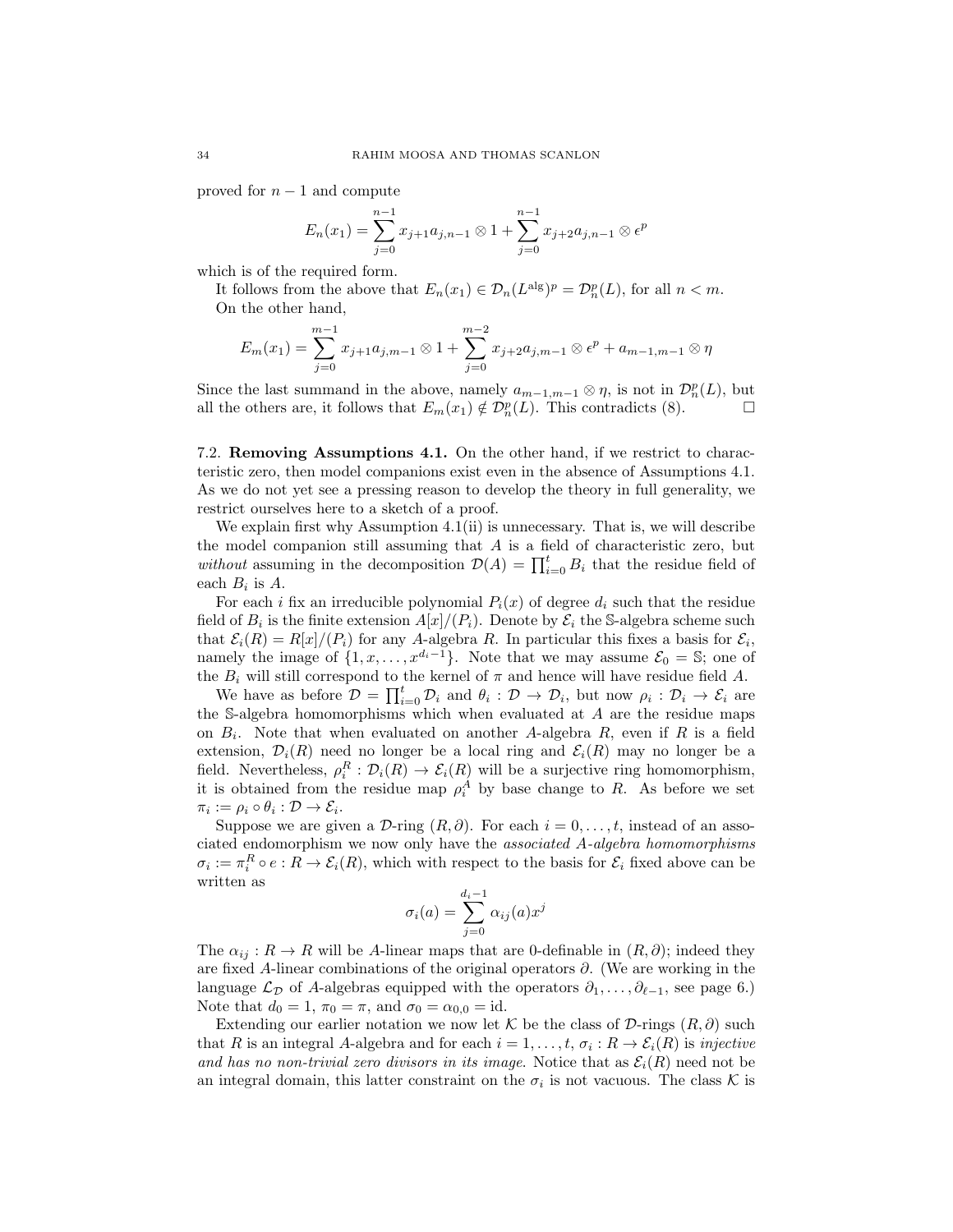universally axiomatisable; this follows from the fact that the  $\alpha_{ij}$  are quantifier-free definable, as is the ring structure on  $R^{d_i}$  induced by the ring structure on  $\mathcal{E}_i(R)$ via the basis  $\{1, x, \cdots, x^{d_i-1}\}.$ 

More generally, the class M is now the class of triples  $(R, S, \partial)$  where  $R \subseteq S$ are integral A-algebras and  $\partial = (\partial_1, \dots, \partial_{\ell-1})$  is a sequence of maps from R to S such that  $e: R \to \mathcal{D}(S)$  given by  $e(r) := r\epsilon_0 + \partial_1(r)\epsilon_1 + \cdots + \partial_{\ell-1}(r)\epsilon_{\ell-1}$  has the following properties:

- (i) e is an A-algebra homomorphism,
- (ii) for each  $i = 1, ..., t$ ,  $\sigma_i := \pi_i^S \circ e : R \to \mathcal{E}_i(S)$  is injective and has no non-trivial zero divisors in its image.

Note that  $\sigma_0 := \pi_0^S \circ e = \pi^S \circ e : R \to S$  is then the identity on R.

**Lemma 7.3.** (a) If  $(R, L, \partial) \in \mathcal{M}$  with L a field, then we can (uniquely) extend ∂ to the fraction field F of R so that  $(F, L, \partial) \in \mathcal{M}$ .

(b) Suppose  $(F, L, \partial) \in \mathcal{M}$  where F and L are fields and L is algebraically closed. If  $\sigma_i : F \to \mathcal{E}_i(L)$  are the embeddings associated to  $\partial$ , and  $\sigma'_i$  are extensions of  $\sigma_i$  to  $F^{\text{alg}}$ , then there is an extension  $\partial'$  of  $\partial$  to  $F^{\text{alg}}$  with  $associated\ embedding$ s  $\sigma'_i$ .

*Proof.* Part (a) is proved along the lines of Lemma 4.9. In order to extend  $e$  to the fraction field  $F$  we need to show that  $e$  takes nonzero elements of  $R$  to units in  $\mathcal{D}(L)$ . Equivalently, for each  $i = 1, \ldots, t$ , we need to show that  $\theta_i \circ e$  takes nonzero elements of R to units in  $\mathcal{D}_i(L)$ . Note that as L is a field,  $\mathcal{D}_i(L)$  is a product of local A-algebras and  $\mathcal{E}_i(L)$  is the product of the residue fields of these local A-algebras. The units of  $\mathcal{D}_i(L)$  are therefore precisely those elements whose images in  $\mathcal{E}_i(L)$ under  $\rho_i$  are not zero divisors. What we therefore need to verify is that  $\rho_i \circ \theta_i \circ e$  is injective and has no non-trivial zero divisors in its image. But  $\rho_i \circ \theta_i \circ e = \sigma_i$  and the desired property is true since  $(R, L, \partial) \in \mathcal{M}$ . That the corresponding extension  $(F, L, \partial)$  lands back inside M is clear.

For part (b) it suffices to prove, as in the proof of Lemma 4.10, that for any  $a \in F^{\text{alg}}$  we can extend e to  $F(a)$  in such a way that  $\pi_i^L \circ e(a) = \sigma_i'(a)$  for each  $i = 0, \ldots, t$ . Let  $P(x) \in F[x]$  be the minimal polynomial of a over F and let  $c_i := \sigma'_i(a) \in \mathcal{E}_i(L)$ . Note that as  $P(a) = 0$  but  $\frac{d}{dx}P(a) \neq 0$  in  $F^{\text{alg}}$ , and since  $\sigma'_i$  is a ring homomorphism, we have that  $P^{\sigma_i}(c_i) = 0$  while  $\frac{d}{dx} P^{\sigma_i}(c_i)$  is a unit in  $\mathcal{E}_i(L)$ . We wish to lift this root to  $\mathcal{D}_i(L)$ . While it is not the case that  $\rho_i^L : \mathcal{D}_i(L) \to \mathcal{E}_i(L)$ is the residue map of a local algebra, it is still surjective with nilpotent kernel. This is because the kernel of  $\rho_i^L$  is obtained from the kernel of  $\rho_i^A$  by tensoring with L over A, and the kernel of the latter is the maximal ideal of  $B_i$  which is nilpotent. Hence by a Hensel's Lemma type argument (see Theorem 7.3 of [5]) we can lift  $c_i$  to a root  $b_i$  of  $P^{e_i}(x)$  in  $\mathcal{D}_i(L)$ . Then  $b = (b_0, \ldots, b_t) \in \mathcal{D}(L)$  is a root of  $P^{e}(x) \in \mathcal{D}(L)[x]$ , and we can extend e to  $F(a)$  by sending a to b. By construction  $\pi_i^L e(a) = \sigma_i^{\prime}$  $(a).$ 

Suppose now that  $(K, \partial)$  is an algebraically closed  $\mathcal{D}\text{-field}$ . Recall that we wrote each  $B_i = A[x]/(P_i)$ . Let  $b_{i1}, \ldots, b_{id_i}$  be the distinct roots of  $P_i$  in K. Then using these roots we can decompose  $\mathcal{E}_i(K)$  into a power of K itself:

$$
\mathcal{E}_i(K) = K[x]/(P_i) = \prod_{k=1}^{d_i} K[x]/(x - b_{ik}) = K^{d_i}
$$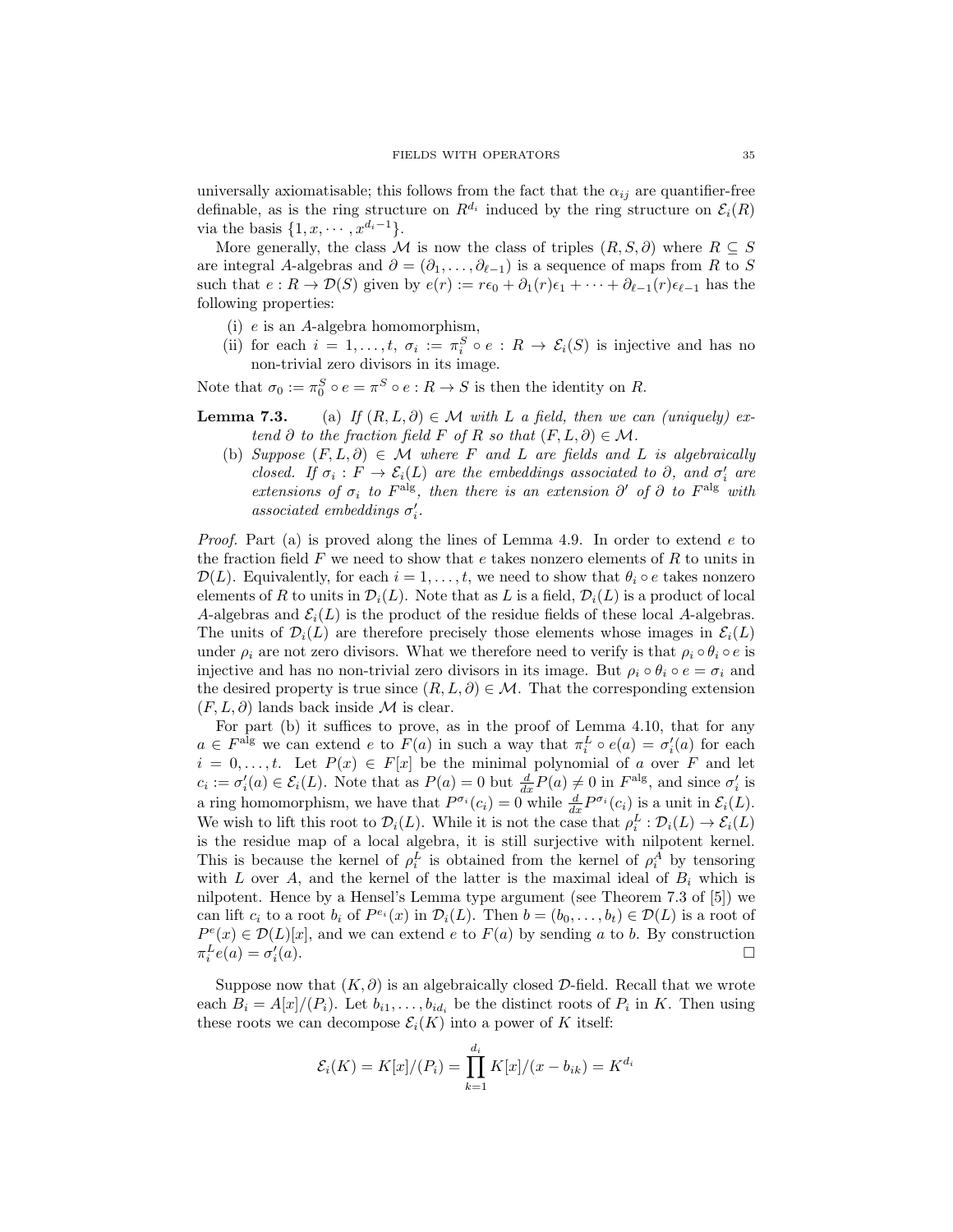Composing the associated homomorphism  $\sigma_i$  with the co-ordinate projections we get a  $d_i$ -tuple of associated endomorphisms of  $K, (\sigma_{i1}, \ldots, \sigma_{id_i})$  where

$$
\sigma_{ik} := \sum_{j=0}^{d_i-1} b_{ik}^j \alpha_{ij}
$$

In fact, under the identification  $\mathcal{E}_i(K) = K^{d_i}$  we have  $\sigma_i = (\sigma_{i1}, \dots, \sigma_{id_i})$ , and so by the associated difference field  $(K, \sigma)$  we mean the field K equipped with all of these endomorphisms. It then also makes sense to say that  $(K, \partial)$  is *inversive* if each  $\sigma_{ik}$  is an automorphism. It is important to note, though, that the  $\sigma_{ik}$ , while still definable in  $(K, \partial)$ , are now not 0-definable but  $b_{ik}$ -definable. Note also that we have only defined the associated difference field of an *algebraically closed*  $D$ -field.

Example 7.4. Consider Example 4.2 where

$$
A = \mathbb{Q}
$$
 and  $\mathcal{D}(A) = \mathbb{Q} \times \mathbb{Q}[x]/(x^2 - 2)$ 

Then  $t = 1$  and the homomorphism associated to a D-ring  $(R, \partial_1, \partial_2)$  is  $\sigma_1 : R \to$  $R[x]/(x^2-2)$  where  $\sigma_1(a) = \partial_1(a) + \partial_2(a)x$ . So  $\alpha_{10} = \partial_1$  and  $\alpha_{11} = \partial_2$ . If  $(K, \partial_1, \partial_2)$  is an algebraically closed  $\mathcal{D}$ -field then the associated endomorphisms are  $\sigma_{10} = \partial_1 + \sqrt{2\partial_2}$  and  $\sigma_{11} = \partial_1 - \sqrt{2\partial_2}$ .

**Lemma 7.5.** Suppose  $(F, L, \partial) \in \mathcal{M}$  where F and L are fields. Then there exists an algebraically closed extension K of L and an extension of  $\partial$  to an inversive D-field structure on K.

*Proof.* Replacing L with  $L^{alg}$  we may assume that L is algebraically closed. We can thus write  $\sigma_i = (\sigma_{i1}, \ldots, \sigma_{id_i})$  where the embeddings  $\sigma_{ik} : F \to L$  are obtained by composing  $\sigma_i : F \to \mathcal{E}_i(L)$  with the kth projection in the decomposition  $\mathcal{E}_i(L) = L^{d_i}$ . We can extend these  $\sigma_{ik}$  to automorphisms  $\sigma'_{ik}$  of some algebraically closed  $K \supseteq L$ . So  $\sigma'_i := (\sigma'_{i1}, \ldots, \sigma'_{id_i}) : K \to \mathcal{E}_i(K)$  extends  $\sigma_i$ . Now, as in Lemma 4.11, we fix a transcendence basis  $B$  for  $K$  over  $F$  and easily extend ∂ to  $F[B]$  so that  $(F[B], K, \partial) \in \mathcal{M}$  and the associated homomorphisms are  $\sigma'_{i}$  |  $F[B]$ . By Lemma 7.3(a) we can extend  $\partial$  to  $F(B)$  preserving this property. By Lemma 7.3(b) we can extend  $\partial$  further to a D-structure on  $K = F(B)^{\text{alg}}$  in such a way that the associated homomorphisms are  $\sigma'_1, \ldots, \sigma'_t$ , and hence the associated endomorphisms are the automorphisms  $\sigma'_{i}$  $\prod_{ik}$ .

Suppose now that  $X$  is an irreducible affine variety over an algebraically closed D-field K. For each  $i = 0, \ldots, t$ , we have the abstract prolongations with the induced morphisms as constructed in §4 of [13]:

$$
\tau(X, \mathcal{D}, e) \xrightarrow{\widehat{\theta_i}} \tau(X, \mathcal{D}_i, e_i) \xrightarrow{\widehat{\rho_i}} \tau(X, \mathcal{E}_i, \sigma_i)
$$

But we also have, for each fixed  $k = 1, \ldots, d_i$ , the morphism

$$
\tau(X, \mathcal{E}_i, \sigma_i) \longrightarrow X^{\sigma_{ik}}
$$

Indeed, the kth factor projection  $\mathcal{E}_i(K) = K^{d_i} \to K$  induces a map from  $X(\mathcal{E}_i(K))$ , where X is viewed as a scheme over  $\mathcal{E}_i(K)$  via base change coming from  $\sigma_i: K \to$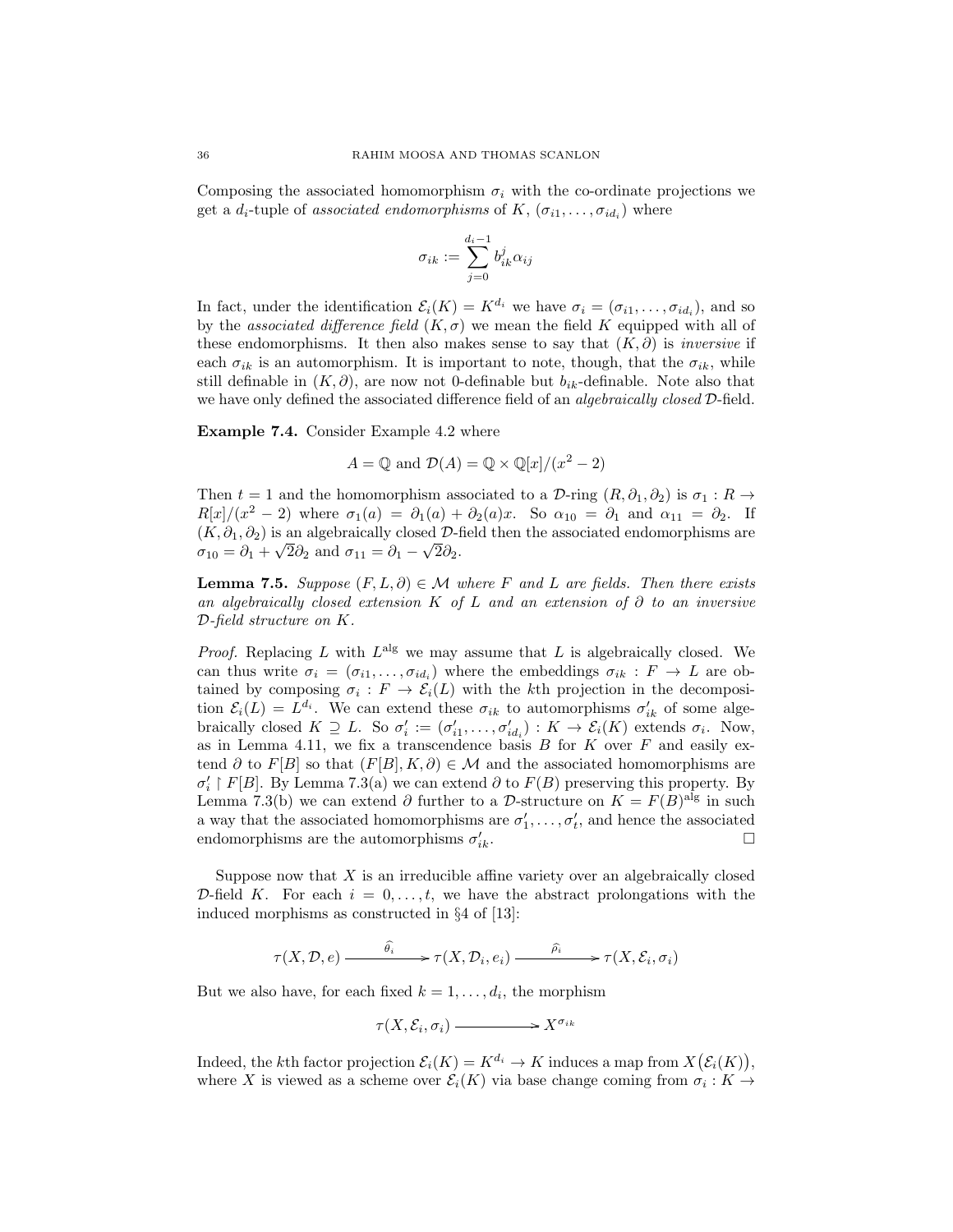$\mathcal{E}_i(K)$ , to  $X^{\sigma_{ik}}(K)$ .<sup>5</sup> Composing, we have for each i and k the morphism

$$
\tau(X, \mathcal{D}, e) \xrightarrow{\widehat{\pi_{ik}}} X^{\sigma_{ik}}
$$

Moreover, if we set  $F := A(b_{ik})_{1 \leq i \leq t, 1 \leq k \leq d_i}$ , and X moves uniformly within an *F*-definable family of varieties, then so do the  $\widehat{\pi_{ik}} : \tau(X, \mathcal{D}, e) \to X^{\sigma_{ik}}$ .

Now we can state the version of Theorem 4.6 without Assumption 4.1(ii).

**Theorem 7.6.** Drop Assumptions 4.1, and assume only that A is a field of characteristic zero. Then  $(K, \partial) \in \mathcal{K}$  is existentially closed if and only if

I. K is an algebraically closed field.

II. There exist distinct roots  $b_{i,1}, \ldots, b_{i,d_i}$  of  $P_i$  in K such that  $\sigma_{ik} :=$  $\sum_{i=1}^{d_i-1}$  $j=0$  $b_{ik}^j \alpha_{ij}$ 

is an automorphism of K, for all  $i = 1, \ldots, t$  and  $k = 1, \ldots, d_i$ .

III. There exist distinct roots  $b_{i,1}, \ldots, b_{i,d_i}$  of  $P_i$  in K such that if X is an irreducible affine variety over K and  $Y \subseteq \tau(X, \mathcal{D}, e)$  is an irreducible subvariety over K such that  $\widehat{\pi_{ik}}(Y)$  is Zariski dense in  $X^{\sigma_{ik}}$  for all  $i = 0, \ldots, t$ and  $k = 1, \ldots, d_i$ , then there exists  $a \in X(K)$  with  $\nabla(a) \in Y(K)$ .

The theory of D-fields of characteristic zero thus admits a model companion.

Theorem 7.6 is proved just as Theorem 4.6 was, using Lemmas  $7.3(a)$ ,  $7.3(b)$ , and 7.5 in place of 4.9, 4.10, and 4.11. That the given axioms are first-order also follows as before. We omit the details.

On the face of it, Assumption 4.1(i) is more serious than Assumption 4.1(ii), but we may reduce to the case where it holds. Indeed, if  $(K, \partial)$  is a D-field for which  $A$  is not necessarily a field, then by regarding  $D$  as a ring scheme over the field of fractions of the image of A in K, we may see  $(K, \partial)$  as a D-field in which Assumption 4.1(i) holds. That is, if we consider each possible way in which  $\mathcal{D}(K)$ may split as a product of local rings via maps defined by linear equations defined over the algebraic closure of the field of fractions of the image of  $A$ , then we see that in every D-field one of these splittings must hold. We obtain an axiomatisation in the absence of Assumptions 4.1 by taking each such possible form of the linear maps used for a splitting as an antecedent and then relativising the axiomatisation of Theorem 7.6.

#### **REFERENCES**

- [1] T. Bustamante. Théorie de modèles des corps différentiellement clos avec un automorphisme génerique. PhD thesis, Université Paris 7, 2005.
- [2] F. Campana. Algébricité et compacité dans l'espace des cycles d'un espace analytique complexe. Mathematische Annalen, 251(1):7–18, 1980.
- [3] Z. Chatzidakis and E. Hrushovski. Model theory of difference fields. Transactions of the American Mathematical Society, 351(8):2997–3071, 1999.
- [4] Z. Chatzidakis, E. Hrushovski, and Y. Peterzil. Model theory of difference fields II. Periodic ideals and the trichotomy in all characteristics. Proceedings of the London Mathematical Society. Third Series, 85(2):257–311, 2002.
- [5] D. Eisenbud. Commutative algebra: with a view toward algebraic geometry, volume 150 of Graduate Texts in Mathematics. Springer-Verlag, New York, 1995.

<sup>&</sup>lt;sup>5</sup>This morphism does not follow formally from the comparing of prolongations done in [13] because the identification  $\mathcal{E}_i(K) = K^{d_i}$  is over B, not A. To fit into the formalism of [13] we would thus require  $\sigma_i$  to be a  $B_i$ -algebra homomorphism, which it need not be as it may move the roots of  $P_i$ .